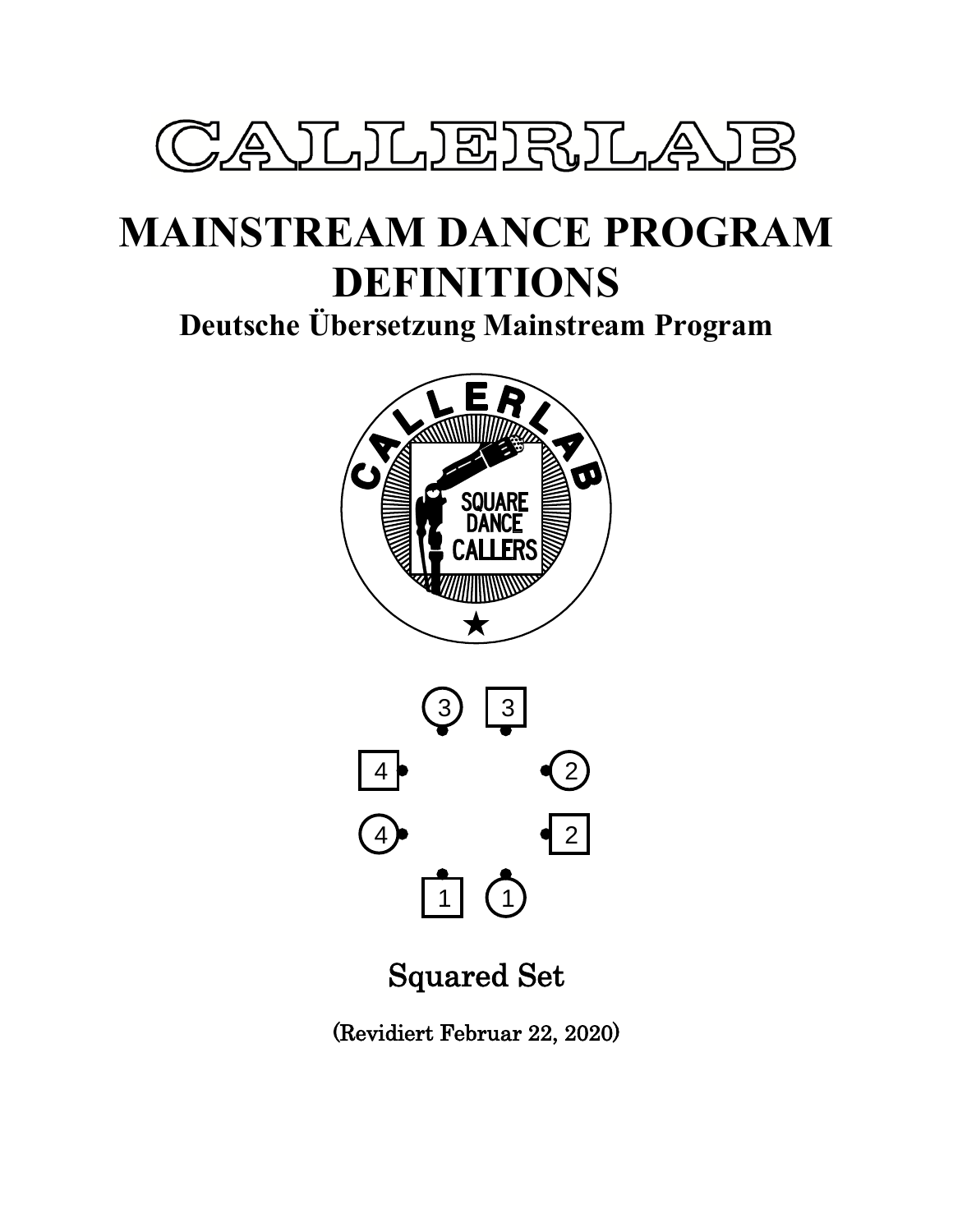# Inhaltsverzeichnis

| Alphabetischer Index von Calls und anderen Begriffen  4 |
|---------------------------------------------------------|
|                                                         |
|                                                         |
|                                                         |
|                                                         |
|                                                         |
|                                                         |
|                                                         |
|                                                         |
|                                                         |
|                                                         |
|                                                         |
|                                                         |
|                                                         |
|                                                         |
|                                                         |
|                                                         |
|                                                         |
|                                                         |
|                                                         |
|                                                         |
|                                                         |
|                                                         |
|                                                         |
|                                                         |
|                                                         |
|                                                         |
|                                                         |
|                                                         |
|                                                         |
| 5.b. Allemande Left to an Allemande Thar 19             |
|                                                         |
|                                                         |
| 7. Shoot the Star / Shoot the Star Full Around 20       |
|                                                         |
|                                                         |
| Styling: Die Tänzer behalten ihre Handverbindung bei21  |
|                                                         |
|                                                         |
|                                                         |
|                                                         |
|                                                         |
|                                                         |
|                                                         |
|                                                         |
|                                                         |
|                                                         |
|                                                         |
|                                                         |
|                                                         |
|                                                         |
|                                                         |
|                                                         |
|                                                         |

| Erweiterungen wie Reverse Wheel Around 31                   |  |
|-------------------------------------------------------------|--|
|                                                             |  |
|                                                             |  |
|                                                             |  |
|                                                             |  |
|                                                             |  |
|                                                             |  |
|                                                             |  |
|                                                             |  |
|                                                             |  |
|                                                             |  |
|                                                             |  |
|                                                             |  |
|                                                             |  |
|                                                             |  |
|                                                             |  |
|                                                             |  |
|                                                             |  |
|                                                             |  |
|                                                             |  |
|                                                             |  |
| Andere stilistische Begriffe und Aspekte  33                |  |
|                                                             |  |
|                                                             |  |
|                                                             |  |
|                                                             |  |
|                                                             |  |
|                                                             |  |
|                                                             |  |
|                                                             |  |
|                                                             |  |
|                                                             |  |
| Face Left / Right / In / Out (nach links / rechts / innen / |  |
|                                                             |  |
|                                                             |  |
|                                                             |  |
|                                                             |  |
| Promenade Direction (Promenade Richtung) 36                 |  |
|                                                             |  |
|                                                             |  |
|                                                             |  |
|                                                             |  |
|                                                             |  |
|                                                             |  |
|                                                             |  |
| Turn 1/4 / 1/2 / 3/4 / Full Turn By The Left / Right  37    |  |
| Those who can (diejenigen, die können)  37                  |  |
|                                                             |  |
|                                                             |  |
|                                                             |  |
|                                                             |  |
|                                                             |  |
|                                                             |  |
|                                                             |  |

© 1994, 2000-2020 by CALLERLAB Inc., The International Association of Square Dance Callers.<br>Permission to reprint, republish, and create derivative works without royalty is hereby granted, provided this notice appears. Pu notice is included. Information contained herein shall not be changed or revised in any derivation or publication.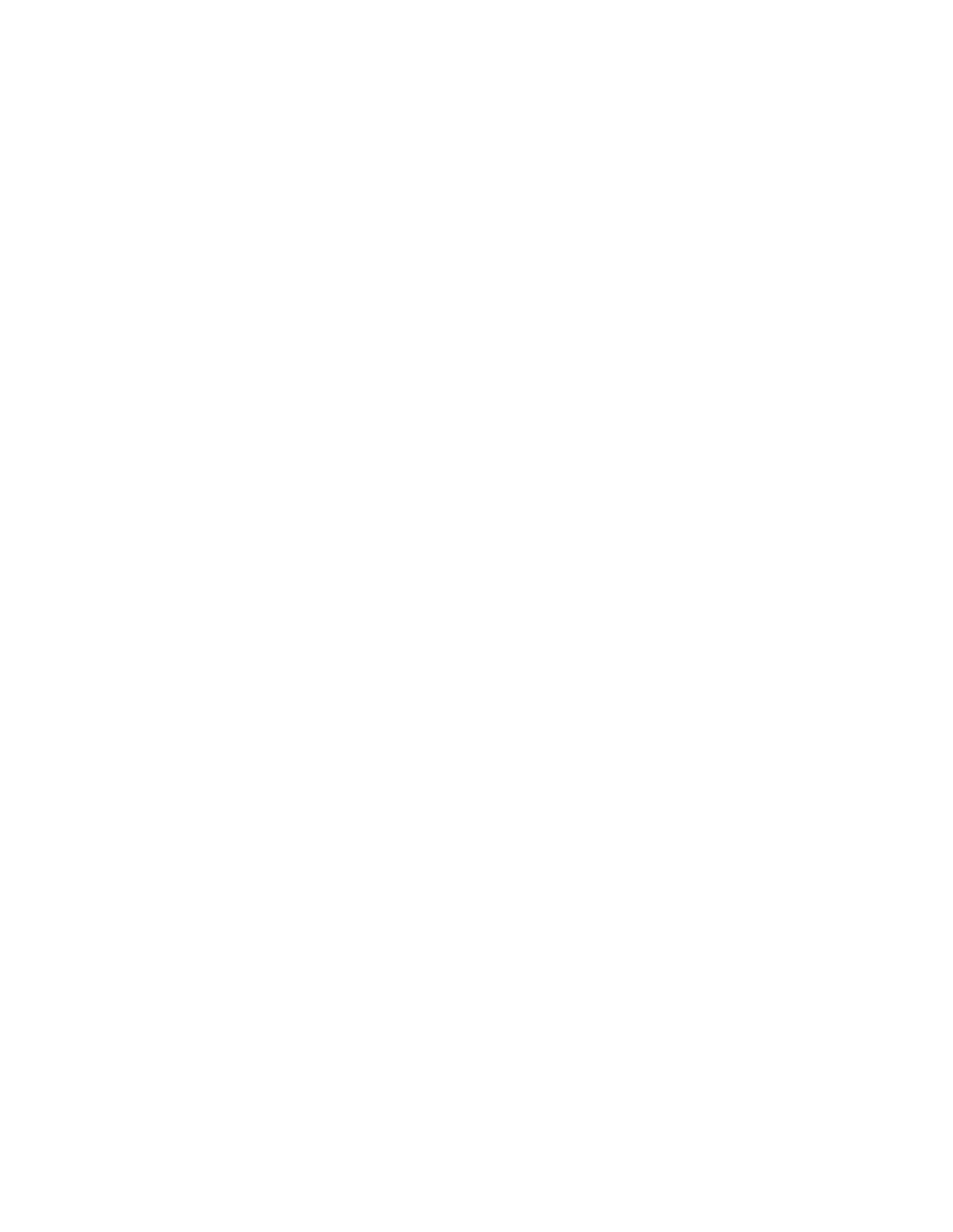# Alphabetischer Index von Calls und anderen Begriffen

<span id="page-3-0"></span>

| Allemande Left to an Allemande Thar 19 |  |
|----------------------------------------|--|
|                                        |  |
|                                        |  |
|                                        |  |
|                                        |  |
|                                        |  |
|                                        |  |
|                                        |  |
|                                        |  |
|                                        |  |
|                                        |  |
|                                        |  |
|                                        |  |
|                                        |  |
|                                        |  |
|                                        |  |
|                                        |  |
|                                        |  |
|                                        |  |
|                                        |  |
|                                        |  |
|                                        |  |
|                                        |  |
|                                        |  |
|                                        |  |
|                                        |  |
|                                        |  |
|                                        |  |
|                                        |  |
|                                        |  |
|                                        |  |
|                                        |  |
|                                        |  |
|                                        |  |
|                                        |  |
|                                        |  |
|                                        |  |
|                                        |  |
|                                        |  |
|                                        |  |
|                                        |  |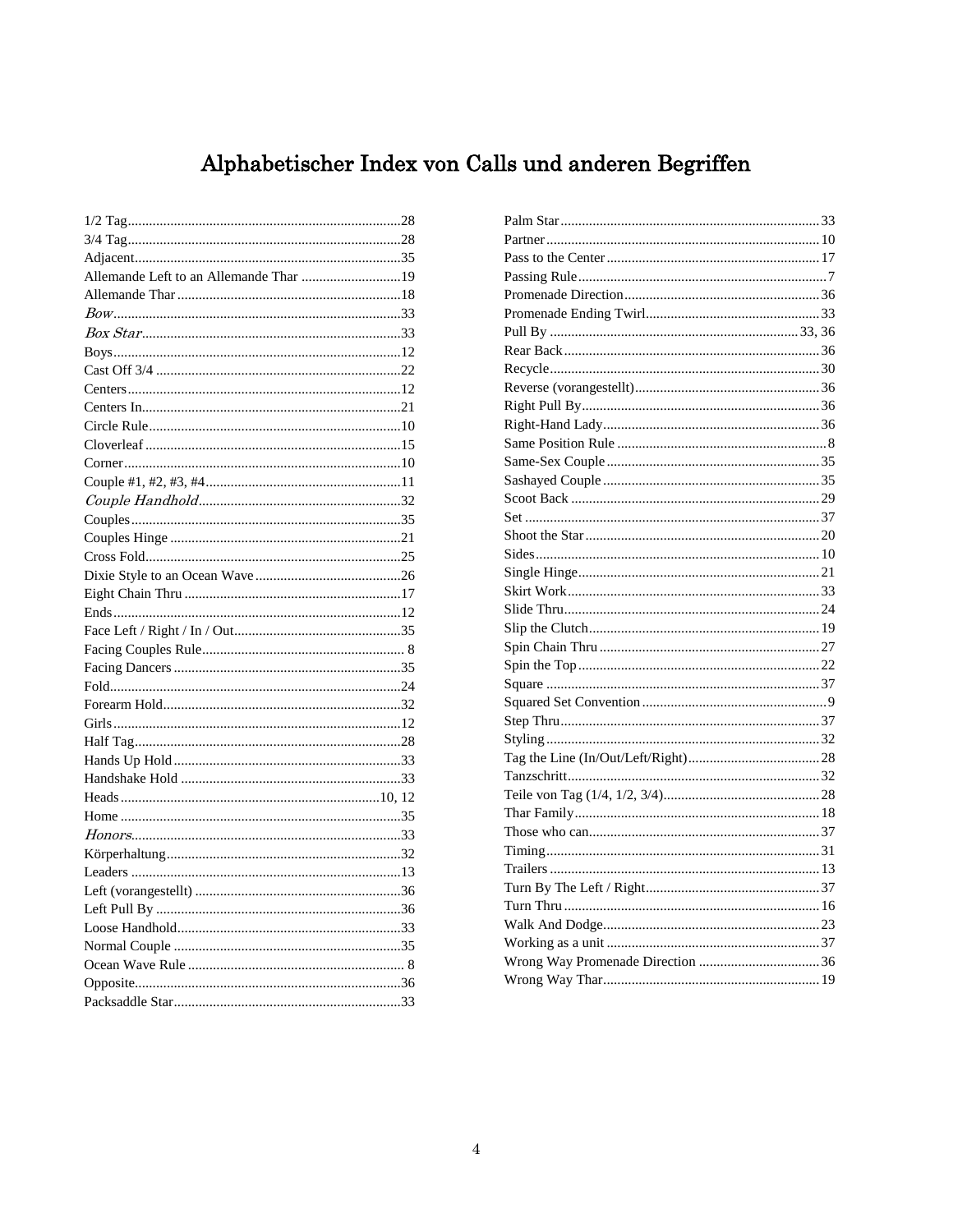# Allgemeines

#### <span id="page-4-1"></span><span id="page-4-0"></span>Anmerkung zur deutschen Übersetzung

Die vorliegende deutsche Übersetzung wurde von den Mitgliedern des International Advisory Committee erstellt. Da dies nur eine Überstzung ist, ist die offiziell gültige Version das englische Orginal Dokument.

### <span id="page-4-2"></span>Einleitung

Die CALLERLAB Mainstream Definitionen beschreiben detailliert alle Formationen, Begriffe und Calls (auch Styling und Timing) die im Mainstream Programm benutzt werden. Weiterhin sind Konventionen darüber, wie die Calls gecallt, getanzt und kombiniert werden, hierin dokumentiert.

#### <span id="page-4-3"></span>Geschichte

Das Mainstream Tanzprogramm ist historisch eng mit dem Basic Tanzprogramm verbunden. Das Basic Tanzprogramm wurde 1969 als Resultat der Vereinheitlichung der Modern Western Square Dance Figuren mit 50 Calls aufgestellt. Es war der nächste Schritt nach der Arbeit der Sets in Order American Square Dance Society, die 1969 das Basic Programm mit 50 Figuren und 1971 das Extended Basic Programm mit weiteren 25 Calls veröffentlicht hatte, was die Grundlage für das legte, was später zum Mainstream Tanzprogramm wurde.

In den späten 1970er Jahren begann das Mainstream Definitions Committee jeden der Calls im Mainstream Programm zu definieren. Diese Arbeit benötigte einige Jahre und 13 Entwürfe bis schließlich CALLERLAB eine Ausgabe der Definitionen veröffentlichte, die weltweit anerkannt und eingesetzt wurde.

Zwei weitere Komitees, das Timing Committee und das Styling Committee, entwickelten Standards und Richtlinien für ihren jeweiligen Fokus auf das Bssic und Mainstream Tanzen. Nachdem die Definitionen, Styling und Timing vollständig waren, wurden die Ergebnisse zusammengeführt und als "CALLERLAB Basic & Mainstream Definitions" veröffentlicht. Das Basic Tanzprogramm enthält nun die ersten 51 Calls und das Mainstream Tanzprogramm enthält die darauffolgenden 17 Calls.

1994 wurden diese Definitionen im Internet publiziert. Das förderte zusätzlich deren Verbreitung, Standardisierung sowie die Diskussion über diese Definitionen. 1995 wurde deutlich, dass die derzeitigen Definitionen weder detailliert noch präzise genug waren, um die Feinheiten modernen Callens zu erklären. In einigen Fällen waren die Definitionen zusätzlich verwirrend, unklar formuliert oder zweideutig. Mit den bestehenden Definitionen als Ausgangsbasis wurde 1999 die Aufgabe begonnen, nachdem mehrere Kommentare, Vorschläge und Beanstandungen gewürdigt worden waren, die Definitionen komplett neu zu schreiben. Die Überarbeitung der Definitionen wurde fortgesetzt und 2016 vom Mainstream Committee, in Zusammenarbeit mit dem Definitions Committee, mit hoher Priorität vorangetrieben.

Weiterhin entschied das Mainstream Committee 2016, die Basic und Mainstream Listen aufzuteilen und unabhängig voneinander zu nummerieren. 2017 wurde durch eine Abstimmung entschieden, die beiden Listen als eigenständige Dokumente zu veröffentlichen. Dieses Dokument enthält die Definitionen der Calls des Mainstream Tanzprogramms. Informationen über die Calls des Basic Tanzprogramms sind in den Definitionen des Basic Tanzprogramms zu finden.

Von den ersten Tagen der Vereinheitlichung von Square Dance Calls und Listen an hatten das Basic und das Mainstream Tanzprogramm eine gemeinsame Entstehungs- und Entwicklungs-Geschichte. Wegen dieser gemeinsamen Geschichte und der gegenseitigen Beziehung werden beide Tanzprogramme vom Mainstream Committee beaufsichtigt.

#### <span id="page-4-4"></span>Rahmen

Diese Definitionen beschreiben was als Teil des CALLERLAB Mainstream Dance Program inklusive aktueller Updates der Definitionen gecallt und getanzt wird. Sie versuchen zu definieren was klar ist, was undeutlich und verwirrend ist und welche Anwendungen selten und grenzwertig sind. Für jeden Call des Mainstream Tanzprogramms werden alle Aspekte der üblichen und die meisten der seltener verwendeten Möglichkeiten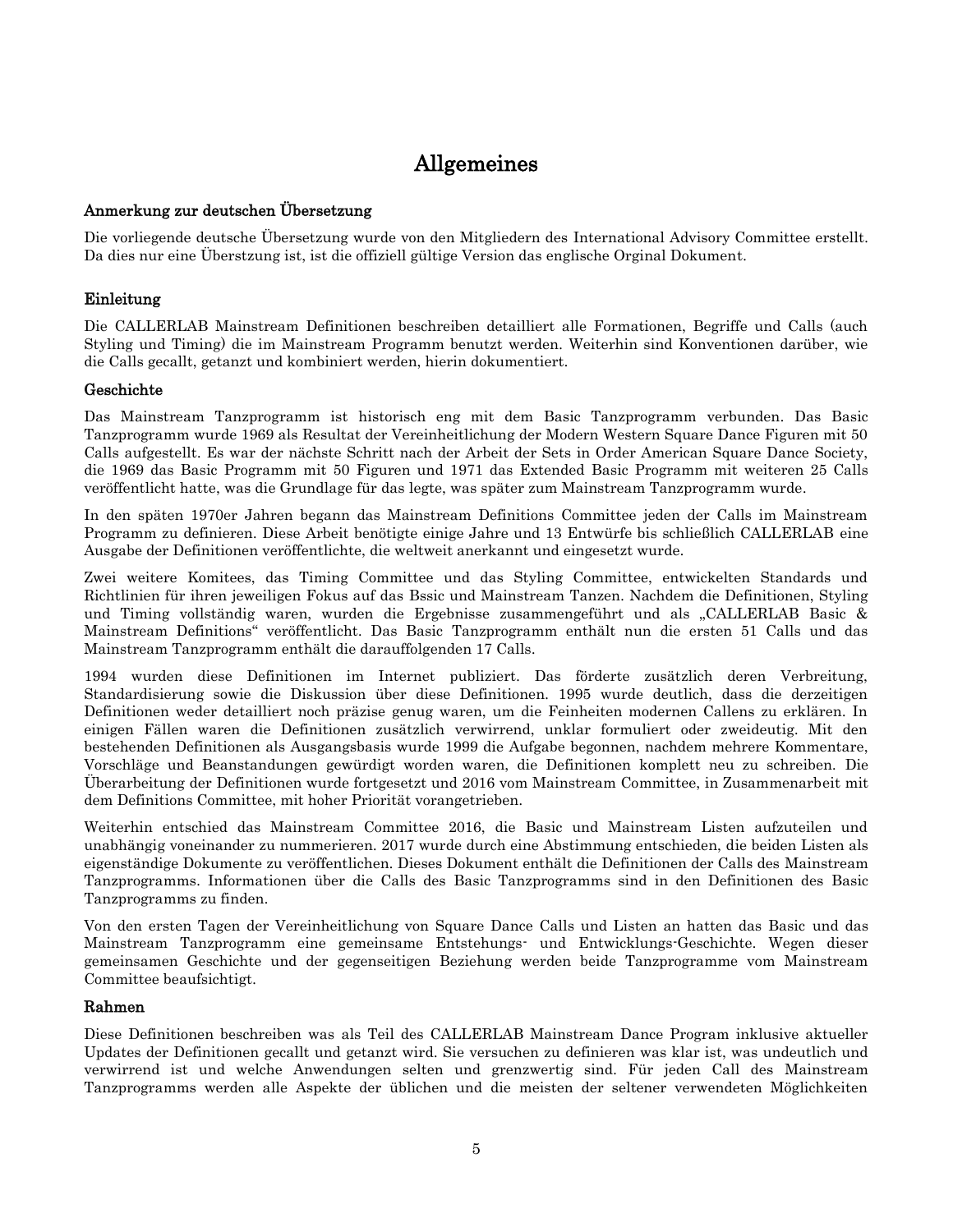beschrieben. Die neuen Definitionen versuchen allerdings nicht historische Versionen zu dokumentieren, die heutzutage neu ausgebildeten Tänzern nicht mehr unterrichtet werden müssen.

Was ein Caller oder sachkundiger Tänzer von diesem Dokument erwarten darf, schliesst ein:

- 1. Eine präzise Beschreibung jedes Calls
- 2. Beispiele von möglichen Kommandos
- 3. Styling und Timing
- 4. Die Fähigkeit, zwischen akzeptablen und unrichtigen Anwendungen von Calls zu unterscheiden

Diese Definitionen sind weder ein Handbuch für neue Tänzer noch für neue Caller, noch sind sie für den Zweck geschrieben, einer isolierten Gruppe ohne Square Dance Erfahrung das Erlernen dieser Fähigkeiten leicht zu machen. Die Definition einer Figur mag durchaus nicht die beste Art sein einen Call zu unterrichten. Andererseits sind die Worte, mit denen ein Call am besten unterrichtet wird oder mit denen dieser Call am schnellsten ins Gedächtnis zurückgerufen wird, nicht unbedingt für eine gute, präzise oder vollständige Definition geeignet. Andere Veröffentlichungen, die dafür besser geeignet sind, werden in Anhang C aufgelistet.

Die Informationen zu Dauer einer Figur und die stilistischen Ausführungshinweise basieren auf den früheren Dokumenten, die von den Komitees für Styling und für Timing erstellt worden waren. Leser, die sich dafür interessieren, wie die verschiedenen Calls am häufigsten gebraucht werden, seien auf das "Mainstream Standard Application Booklet" verwiesen, das vom Choreographic Applications Committee verfasst worden ist.

Bei einigen Definitionen wird versucht, eine Figur präziser und vollständig zu beschreiben und dabei zusätzlich gewisse Differenzen über die Feinheiten von ungewöhnlichen und seltenen Anwendungen beizulegen. Dort gehen die Definitionen tiefer ins Detail. Die meisten dieser Details werden in den Kommentaren zur Definition und im Abschnitt "Zusätzliche Angaben" beschrieben.

#### <span id="page-5-0"></span>Vorgehensweise

Obwohl diese Definitionen von einer Organisation für Square Dance Caller verfasst und veröffentlicht werden, berücksichtigen sie sowohl die Belange von Callern als auch die von Tänzern. Sie haben weder ausschliesslich den Blickwinkel der Tänzer noch den der Caller. Stattdessen versuchen sie die gemeinsame Square Dance Sprache niederzuschreiben, die sich im Laufe der Zeit zwischen Callern und Tänzern entwickelt hat und die, offenbar mit wenig Aufwand, sofort verstanden, verarbeitet und ausgeführt werden kann.

Zusätzlich zur Beschreibung der Figuren werden für jeden Call reale Kommandos aufgeführt, die Tänzer von Callern hören könnten. Obwohl der Wortschatz aus der englischen Sprache kommt, bilden diese Phrasen eine Square Dance Sprache, die sich von Englisch unterscheidet. Diese Kommandophrasen sind wichtig für den Kommunikationsprozess.

Die verwendeten Calls und Wörter des Modern Western Square Dance haben sich von 1950 bis 1970 geändert. Ursprünglich war jeder Tanz vorchoreografiert (was sowohl die Figuren als auch den gereimten Fülltext betrifft), hatte einen Titel und war möglicherweise auf ein bestimmtes Musikstück zugeschnitten. Bevor die Musik anfing, liess der Caller die Tänzer die Choreografie »trocken« einmal durchgehen, erinnerte sie an die Figuren und die Reihenfolge im Ablauf. Das Vokabular bei dieser Übung war eine Kombination aus Umgangssprache und grundlegenden Square Dance Calls.

Mit der Zeit wurden weitere Calls erfunden und die vorherigen Übungen verschwanden. Gleichzeitig wurde von den Tänzern mehr und mehr erwartet, dass sie auf die Kommandos reagierten, ohne vorher zu wissen, was als Nächstes kommt. Die weitere Entwicklung dieses "Hash-Calling" machte eine präzise Kommunikation zwischen Tänzer und Callern immer wichtiger.

Wie bei jeder menschlichen Sprache gibt es Ungereimtheiten, Ausnahmen und viele Redewendungen und Besonderheiten. Sollte heute jemand die Square Dance Sprache neu erfinden, könnte diese Person einige kleinere und ein paar grössere Verbesserungen einführen, die einfachere und durchgängigere Definitionen ermöglichten.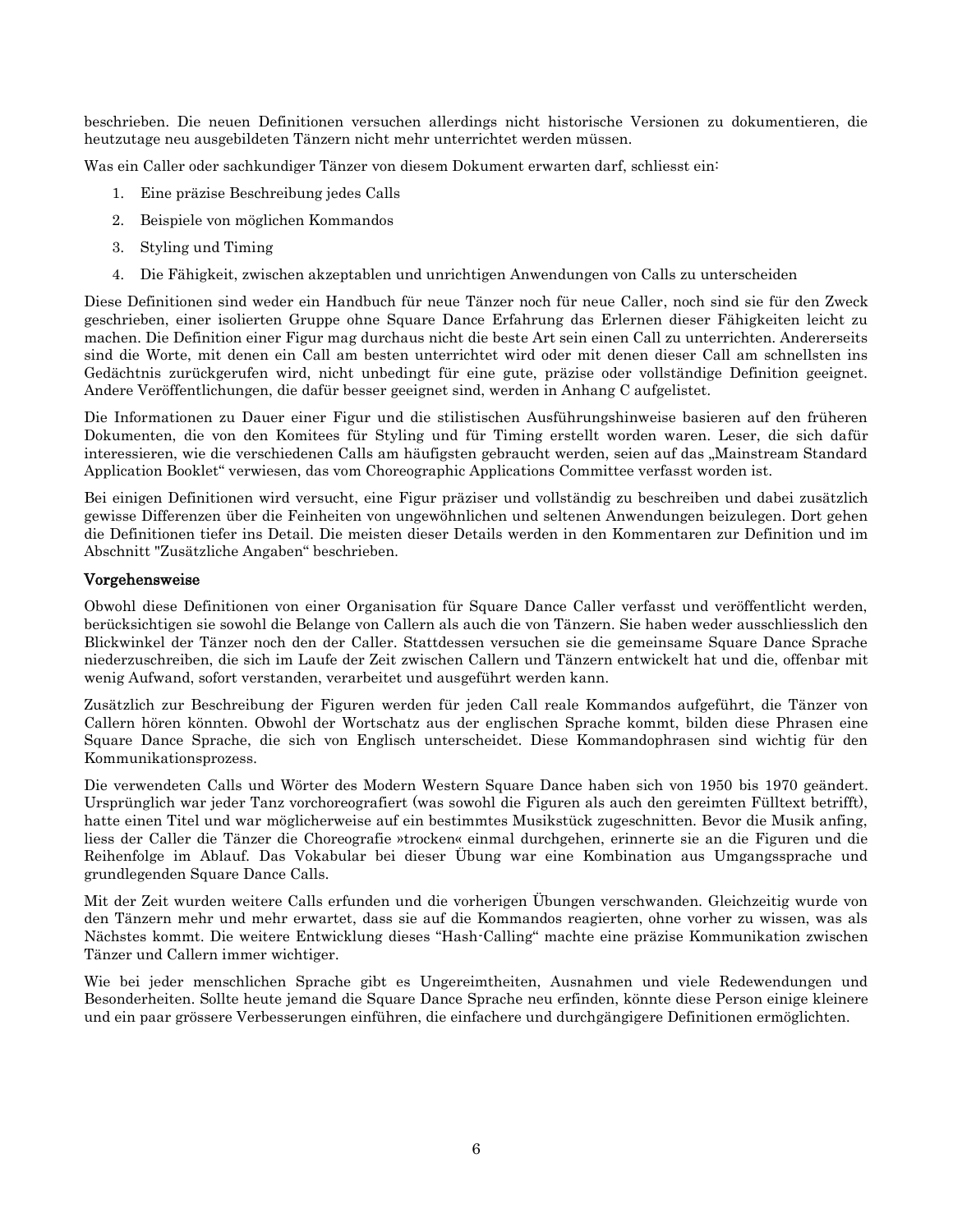#### <span id="page-6-0"></span>Standardisierung

Einer der Hauptgründe für eine Vereinheitlichung von Tanzprogrammen und Definitionen ist die Ermöglichung von Bewegungsfreiheit für Caller und Tänzer. Ohne Rücksicht darauf, wo und von wem Square Dance als Tänzer oder als Caller erlernt wurde, sollte jeder jede andere Gruppe, die das gleiche Tanzprogramm anbietet, besuchen können, um dort mitzutanzen oder für sie zu callen.

Auf der ganzen Welt werden die Calls auf Englisch gegeben und die Definitionen sind die gleichen. Eine andere Dimension der Standardisierung gibt es über die verschiedenen Tanzprogramme hinweg. Die Calls in einem Tanzprogramm schliessen alle Calls und Definitionen der vorhergehenden Programme ein. Fast ohne Ausnahme werden die Calls ein für alle Mal definiert und werden auch in nachfolgenden Programmen nicht geändert.

Auch das Styling wurde standardisiert. Obwohl grosse Anstrengungen in den 70er und 80er Jahren unternommen wurden, gab es Gruppen, welche weiterhin ein Styling verwendeten, welches nicht mit dem "Approved Styling" übereinstimmte (z.B. "Hands Up" vs. "Hands Down" in Ocean Waves). Die Callerlab Mitglieder akzeptierten 1992, dass es kein gemeinsames Styling gibt und unterstützten einen Antrag, welcher sagt, dass CALLERLAB akzeptiert, dass regionale Unterschiede im Styling existieren.

#### <span id="page-6-1"></span>Geeignet vs. ungeeignet

Die Begriffe "geeignet" (proper), "akzeptabel" (acceptable) und "zulässig" (allowable) werden gleichwertig benutzt, um Calls und Methoden zur Kommunikation zu beschreiben, die CALLERLAB ihren Mitgliedern (und anderen) zu verwenden empfiehlt. Diese Caller versuchen, entsprechend ihrem Wissen und Können, neue Tänzer auszubilden und allen Tänzern diesen Stil zu callen angedeihen zu lassen.

Die Begriffe "ungeeignet" (improper) und "nicht geeignet" (not proper) werden für Anwendungen von Calls verwendet, die sich nicht in Übereinstimmung mit diesen Definitionen befinden und von deren Anwendung CALLERLAB abrät.

Es gibt keine Choreografie Polizei. Es gibt keine Gesetze gegen falsche Choreografie und schlechtes Callen. Bei all ihrem Bestreben müssen Caller also immer gutes Urteilsvermögen einsetzen, wenn sie diese Sprache zur Unterhaltung von Tänzern anwenden. Tänzer haben diese Sprache gelernt und viele Stunden aufgewandt, um diesen Tanz zu üben. Ein Caller sollte in der Lage sein mit seinen Tänzern zu kommunizieren, und zwar ohne sich auf Diskussionen über "geeignet" oder "ungeeignet" einlassen zu müssen.

## <span id="page-6-2"></span>Konventionen und Regeln

Es gibt einige Bereiche im Square Dance, in denen bestimmte Konventionen aufgestellt wurden. Wenn eine solche Konvention von genügend Tänzern und Callern befolgt wird, dann kann daraus eine Regel entstehen.

Dabei gibt es einige Risiken, eine solche Konvention von vielen Tanzbeispielen abzuleiten und dann daraus eine Regel zu erstellen. Andere werden das lesen und ihrerseits neue Choreografien, basierend auf dieser Regel, entwickeln. Die Richtung, in die sich Choreografie durch diese Regeln entwickelt, kann dann in einen Konflikt mit der Konvention ausarten, die diese Regel erst hervorgebracht hat. So kann sich Square Dance unbeabsichtigt in eine Richtung entwickeln, mit der langjährige Caller und Tänzer hadern.

Die folgenden Vereinbarungen und Regeln erklären wie und warum auf eine bestimmte Art und Weise im Square Dance getanzt wird. Der Leser sollte umsichtig und mit guter Urteilskraft vorgehen, wenn er neue Choreografien unter Verwendung von Regeln kreiert, die in dieser Weise gegenwärtig noch nicht gebräuchlich sind.

#### <span id="page-6-3"></span>Passing Rule

Wenn die Definition eines Calls zwei Tänzer sich auf demselben Weg entgegenkommen lässt, um aneinander vorbei zu gehen, sollen sie sich an der rechten Schulter passieren (wenn nichts anderes bestimmt wird). Bei der gespiegelten Version einer Figur passieren sich die Tänzer auf ihrem Weg an der linken Schulter (z.B. Left Double Pass Thru).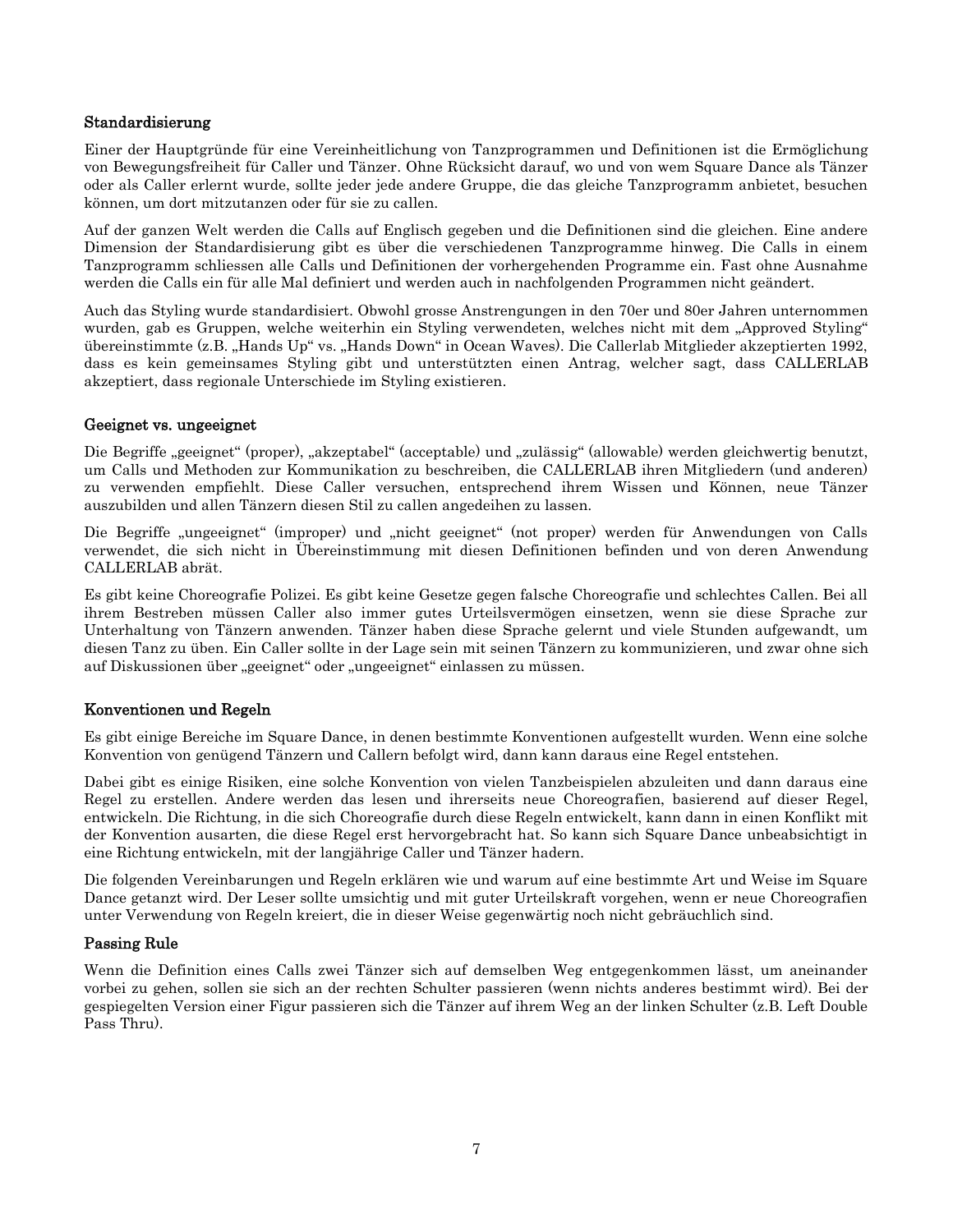#### <span id="page-7-0"></span>Same Position Rule

Teilen sich zwei Tänzer dieselbe Zielposition, aber mit entgegengesetzter Blickrichtung, dann bilden sie eine Right-Hand Mini-Wave. Sollte es notwendig sein, sich positionell neu auszurichten, (schliesslich brauchen jetzt zwei Tänzer den Platz, der für eine Person vorgesehen ist) wird seitwärts korrigiert, nach aussen weg von der Gruppe in der gerade getanzt wird.

Caller sollten keinen Call verwenden, nach welchem zwei Tänzer die gleiche Zielposition einnehmen und dabei die gleiche Blickrichtung haben oder ein Tänzer dabei auf die Schulter des anderen blickt.

Beispiel:



Circulate 1 1/2

#### <span id="page-7-1"></span>Facing Couples Rule

Einige Calls mit der Anfangsformation Ocean-Wave können auch ausgeführt werden, wenn sich Tänzer als Facing Couples gegenüberstehen. Beispiele sind Swing Thru und Spin the Top. In solchen Fällen bilden die Tänzer zuerst eine kurzzeitige Right-Hand Ocean-Wave und führen dann die Figur aus.

Gibt der Caller eine Figur an, die mit der linken Hand begonnen werden soll (z.B. Left Swing Thru), bilden die Tänzer zuerst eine kurzzeitige Left- Hand Ocean-Wave.

Wenn die Facing Couples Rule anwendbar ist, so ist dies in diesem Dokument bei der Definition des Calls vermerkt. Ist ein solcher Vermerk nicht gegeben, sollte die Facing Couples Rule nicht verwendet werden.

Obwohl diese Regel Facing Couples Rule heisst und demzufolge sich auf Paare bezieht, wird sie generalisiert. Das bedeutet, dass einzelne Tänzer, die sich gegenüber stehen eine Right-Hand Mini-Wave und Linien von mehr als zwei Tänzern eine Right-Hand Tidal-Wave bilden, usw.

In den folgenden Startpositionen, bei denen eine Mischung aus Mini-Wave und Facing Dancer vorliegt, ist die Anwendung der Regel zwar ungewöhnlich, aber zulässig:



Timing: Die Anwendung der Facing Couple Rule ändert nichts am Timing des Calls.

#### <span id="page-7-2"></span>Ocean Wave Rule

Einige Figuren die so definiert sind, dass sie als Ausgangsposition Facing Couples haben, können auch aus einer Right-Hand Ocean Wave gecallt werden, z.B. Right And Left Thru und Square Thru. In diesen Fällen ist der Tänzer bereits einen Schritt auf denjenigen zugegangen, den er anschaut und kann nun den noch verbleibenden Teil der gecallten Figur zu Ende tanzen.

Zum Verständnis und zu Lernzwecken kann es notwendig sein, die Tänzer kurzfristig in die Formation Facing Couples und wieder zurück in die Wave treten zu lassen und den Call danach zu vollenden.

Obwohl die Regel Ocean Wave Rule heisst, gilt sie generell auch für Mini-Waves (Facing Dancers) und Tidal Waves (Facing Lines), usw. Beispiele hierfür sind Pass Thru, Slide Thru, Box The Gnat, Double Pass Thru (von einer Right-Hand 1/4 Tag) und Pass To The Center (von Right-Hand Ocean Waves).

Um die Ocean Wave Rule anwenden zu können, muss die Figur mit Box The Gnat, Pass Thru oder Right Pull By beginnen. Zusätzlich darf diese Figur für die Anfangsformation Ocean Wave nicht anders definiert sein. Der Call Circulate beispielsweise ist für die Eight- Chain-Thru-Formation und für Ocean Waves definiert. Es wäre nicht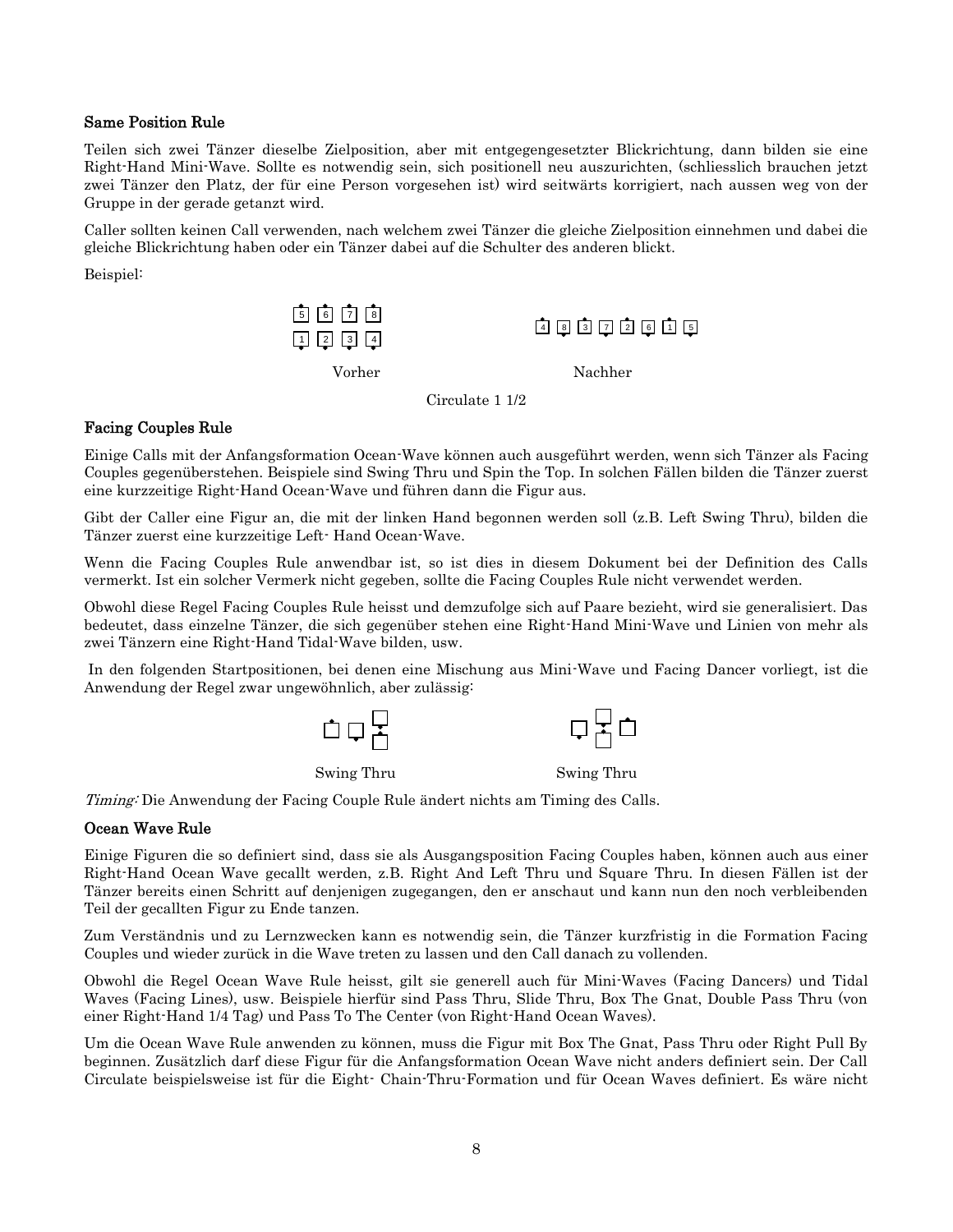korrekt bei Circulate aus Ocean Waves von den Tänzern, basierend auf der Ocean-Wave-Rule, Step Thru zu erwarten, denn sie werden natürlich die entsprechende Version aus Ocean Waves ausführen.

Die folgende Kombination von Mini-Wave und Facing Dancers ist zwar ungewöhnlich, aber dennoch statthaft:

$$
\mathbb{L}\circ \mathcal{E}
$$

#### Right And Left Thru

Die Anpassungen sind Teil der Ocean Wave Rule und ändern nichts an dem eigentlichen Effekt des Calls. Es werden keine Teile hinzugefügt, weggelassen oder der Gebrauch von "Fractions" verändert. Es ist so, als ob die Tänzer zuerst wieder in die Formation Facing Dancers zurückgetreten wären und danach den Call ausgeführt hätten. Der Call Dosado beispielsweise endet aus einer Right-Hand Mini-Wave in Facing Dancers und nicht in einer Right-Hand Mini-Wave.

Die Ocean Wave Rule gilt auch für Calls die normalerweise aus einer Facing Couples Formation starten, wenn die Tänzer in einer Left Hand Ocean Wave stehen. In diesem Fall muss der Caller eine Figur callen die mit der linken Hand beginnt (z.B. Left Square Thru). Siehe hierzu auch "Zusätzliche Details: Kommentare: Erweiterungen wie Reverse Wheel Around".

Wenn eine Hälfte der Tänzer in Mini-Waves stehen, die andere Hälfte Facing Dancers sind und der Call ein 2- Dancer Call ist (z.B. Box The Gnat, Slide Thru, Pass Thru), sollte der Caller klar zu erkennen geben, wer den Call durchführen soll (z.B., alle [Everyone] oder die, die sich anschauen [Those Facing]).

Timing: Die Anwendung der Ocean Wave Rule ändert nichts am Timing des Calls.

#### <span id="page-8-0"></span>Squared Set Convention

Calls, deren definierte Anfangsformation Facing Dancers oder Facing Couples ist, sind auch aus der Formation Square erlaubt. Der Caller muss die aktiven Tänzer identifizieren (Beispiel: Heads, Boys).

Diese aktiven Tänzer gehen vorwärts in die Mitte des Squares und führen die angesagte Figur aus. Beenden sie diese Figur mit der Blickrichtung zu denselben Wänden, die auch die inaktiven Tänzer gerade ansehen, dann bleiben sie in der Mitte des Squares (z.B. Heads Square Thru 4, Heads Star Thru, Heads Touch 1/4).

Endet diese Figur damit, dass die aktiven Tänzer andere Wände als die inaktiven Tänzer ansehen, dann enden die aktiven Tänzer wieder auf den Positionen eines Squared Set, ausser es liegt ein klarer Grund vor, so dass die Tänzer in der Mitte des Squares verbleiben müssen. (z.B. sollten Tänzer wieder auf die Positionen eines Squared Set zurückkehren bei Head Ladies Chain, Heads Right and Left Thru, Heads Pass Thru oder Heads Square Thru 3.)

Wegen der Handhaltung am Ende der Figur Heads Box the Gnat bleiben die Heads in der Mitte um die nächste Figur auszuführen. Gewöhnlich wird die exakte Endposition durch die nächste Figur offensichtlich (zum Beispiel: Heads Right and Left Thru, Sides Right and Left Thru) oder sie ist unerheblich, weil die Aktion mit der nächsten Figur fortgeführt wird (z.B. Heads Pass Thru, Separate Around 1 to a Line).

Einige Caller die wünschen, dass die aktiven Tänzer in der Mitte verbleiben, beginnen den Call mit "Heads Move In", "Heads Move Forward" oder "Heads Move Into The Center". Beispielsweise würden nach "Heads Move In and Square Thru 3" die Heads sich weiterhin in der Mitte befinden und nicht wieder auf die Positionen eines Squared Set zurückkehren

Timing: Wenn Tänzer sich zunächst in die Mitte eines Squares bewegen sollen, so wird das Timing um 2 Taktschläge für den Call erhöht.

Die Zeit, die benötigt wird, um aus der Mitte des Squares wieder herauszutreten, verschmilzt oft mit dem Ende der Figur (wie beim Courtesy Turn am Ende von Right and Left Thru) oder wird vom Anfang der nächsten Figur überlappt (wie bei Heads Right and Left Thru, Sides Right and Left Thru).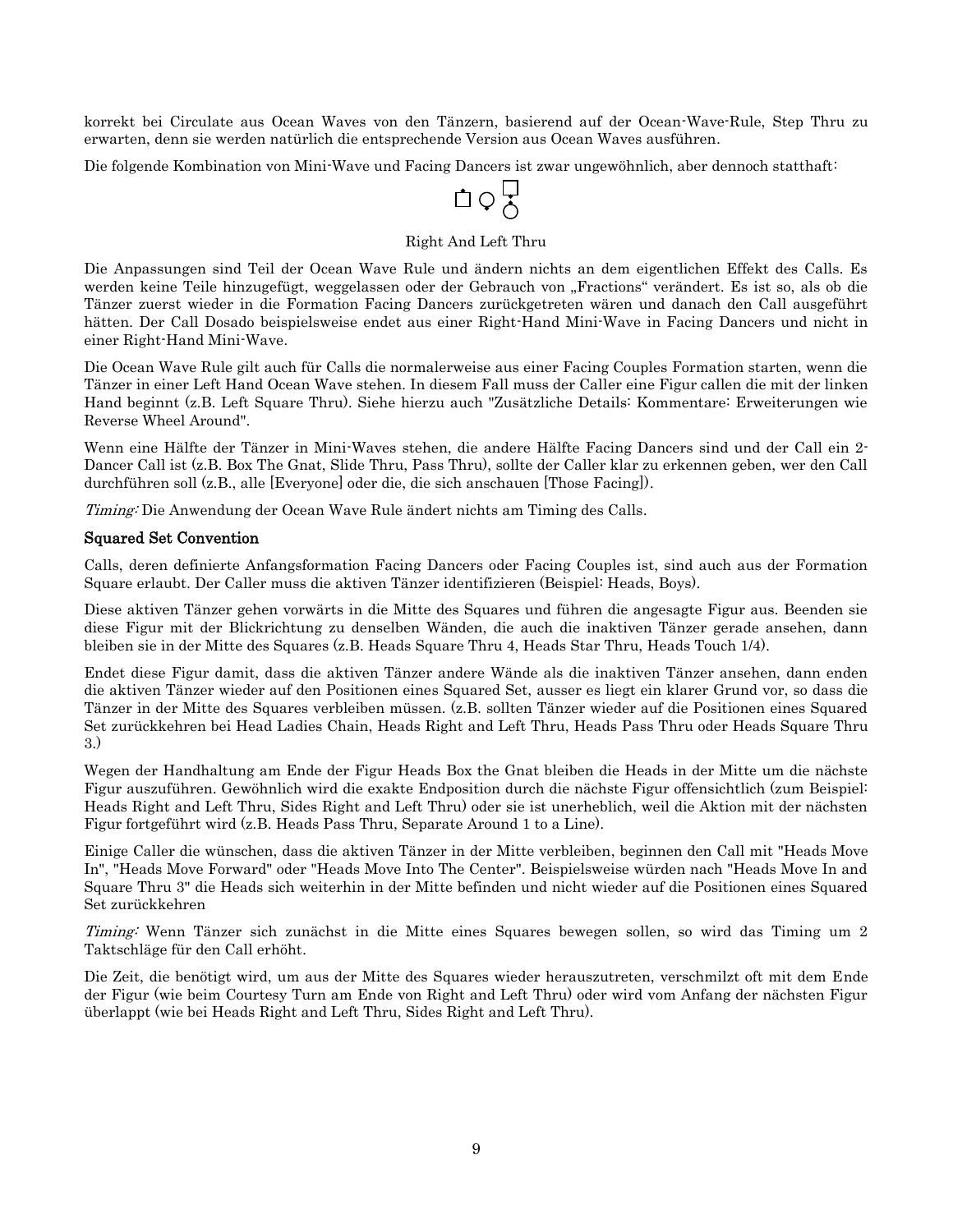#### <span id="page-9-0"></span>Circle Rule

Wenn in einem Infacing Circle Of 8 der Caller zwei benachbarte Tänzer und deren gegenüberliegende Tänzer mit einem Call anspricht, der normalerweise aus Facing Couples gecallt wird, so tanzen die Tänzer die Figur so als hätte sich der Kreis in ein Squared Set verwandelt und befolgen dann die Squared Set Convention. Beispiele:

Von einem Squared Set: Join Hands, Circle Left; Heads Up To The Middle And Back; Heads Square Thru 4.

<span id="page-9-1"></span>Von einem Squared Set: Heads Half Sashay; All Circle Left; 4 Boys Spin The Top.

#### Wege, Tänzer zu benennen

Es gibt verschiedene Möglichkeiten um Tänzer in einem Square zu identifizieren. Siehe "Teil 4: Zusätzliche Angaben: Beschreibung der Tanzaktion: Was bedeutet es, Tänzer zu benennen?".

#### <span id="page-9-2"></span>Partner / Corner

Kommandobeispiele:

Face Your Partner; Dosado Face Your Corner; Allemande Left Circle Left; Swing Your Partner 4 Ladies Promenade Inside; Swing Your Partner

Beschreibung: In einem Square, aufgestellt aus normalen Paaren, ist der Partner eines jeden Tänzers die Person daneben; der Corner ist die nächste Person um die nächstgelegene Ecke.

In einem Paar oder einer Mini-Wave ist jeder des anderen Partner.

In einem Kreis, in dem abwechselnd Männer und Frauen mit Blickrichtung nach innen stehen, ist für die Männer die nächste Tänzerin gegen den Uhrzeigersinn der Partner und die nächste Tänzerin im Uhrzeigersinn ist der Corner. Für die Frauen ist der Partner der nächste Mann im Uhrzeigersinn und der Corner der nächste Mann gegen den Uhrzeigersinn.

Partner und Corner können während des Tanzes wechseln, besonders während eines Singing Calls. Allemande Left, Swing oder Promenade definieren einen neuen momentanen Partner, doch Originalpartner bleibt die Person, mit der man sich ursprünglich im Square aufgestellt hat.

Bemerkungen: In "4 Ladies Promenade Inside, Swing your Partner" bezieht sich Partner auf die Person, die vor dieser Figur Partner war.

Um einen Square wieder aufzulösen, das heisst, alle Tänzer wieder zwischen ihre jeweiligen Originalpartner und -corner zu bringen, kann es für Caller sinnvoll sein, den Corner eines Mannes als die nächste Frau im Uhrzeigersinn zu betrachten (nachdem Ocean Waves zu Facing Couples zurückgeführt wurden und die Tänzer sich zur Mitte gedreht zu einem Kreis aus acht Tänzern mit Blickrichtung nach innen formiert haben). Dadurch ergibt sich, dass der Partner eines Mannes (die Frau, mit der er nach Allemande Left promenieren würde) nach den entsprechenden Anpassungen die nächste Frau gegen den Uhrzeigersinn ist.

#### <span id="page-9-3"></span>Heads / Sides

Kommandobeispiele:

Heads Right and Left Thru Head Ladies Chain Sides Wheel Around Sides Trade Original Heads Those In The Head Position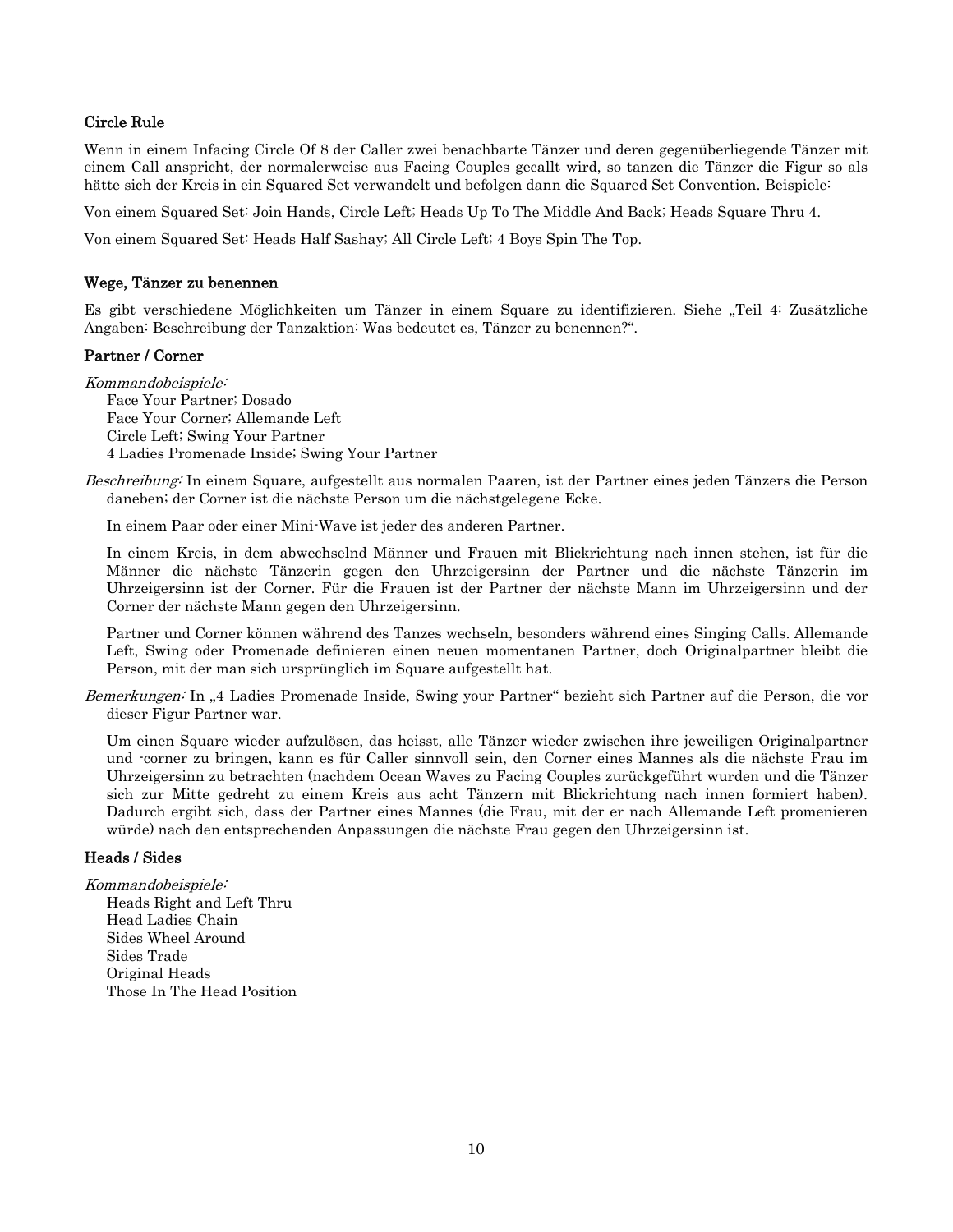Beschreibung: Die Heads sind die beiden sich einander gegenüberstehenden Paare, die in einem Square zu Beginn eines Tips mit Blickrichtung zum Caller oder von ihm weg stehen. Die Sides sind die beiden sich einander gegenüberstehenden Paare mit der Blickrichtung senkrecht dazu.



ि

 $C =$  Caller  $H =$  Heads  $S =$  Sides

Tänzer behalten während eines Tips ihre ursprüngliche Head- oder Side-Identität bei. Das heisst also, "Heads" bedeutet "ursprüngliche Heads". Beispiele dafür sind unter anderem: Heads Run, Heads Trade, Sides Pass Thru, Sides Fold.

Stehen in einem Square die ursprünglichen Sides auf der Heads-Position, dann muss der Caller explizit ansagen "Original Heads" oder "Those in the Head Position". Einfach "Heads" anzusagen könnte beides bedeuten. Das gleiche gilt für "Sides".

Stehen in einem Square auf der Head-Position eine Kombination von Head- und Side-Tänzern, sollte der Caller explizit ansagen "Head Man and the Girl with You" oder "Those in the Head Position". Einfach "Heads" anzusagen könnte beides bedeuten. Das gleiche gilt für "Sides".

Promeniert ein Head-Mann mit einer Side-Frau, dann bedeutet "Heads" "Head Boy and the Girl with You"  $(z,B, Heads$  Wheel Around). Das gleiche gilt für "Sides".

Der Figurenteil von Singing Calls lässt die Frauen nahezu immer zu einem anderen Mann weiter wandern. Ist dies geschehen, nimmt sie temporär die Head- oder Side-Identität dieses Mannes und seine Heim-Position an.

In einigen Gegenden rotieren die Squares vor dem Singing Call um 90 Grad nach rechts ("rotate" oder auch "Stir the Bucket"), so dass jeder eine neue Heim-Position hat. Dies kann durch den Caller am Schluss seiner Patter Sequenz geschehen oder die Tänzer drehen den Square selbst bevor der Singing Call beginnt. In jedem Fall erhalten die Heads und Sides für den Singing Call eine neue Identität.

#### <span id="page-10-0"></span>Couple #1, #2, #3, #4

Kommandobeispiele: Couples 1 and 3 make a Right Hand Star 1 and 3 Lead Out To The Right Couple 1 Split Couple 3, Round one to a line

Beschreibung: In einem Squared Set ist das Paar, das bei Beginn des Tips mit dem Rücken zum Caller steht, das Paar #1. Das Paar zu dessen Rechten (von oben gesehen gegen den Uhrzeigersinn) ist Paar #2 und so weiter.

Tänzer behalten ihre ursprüngliche Paarnummer während des Tips.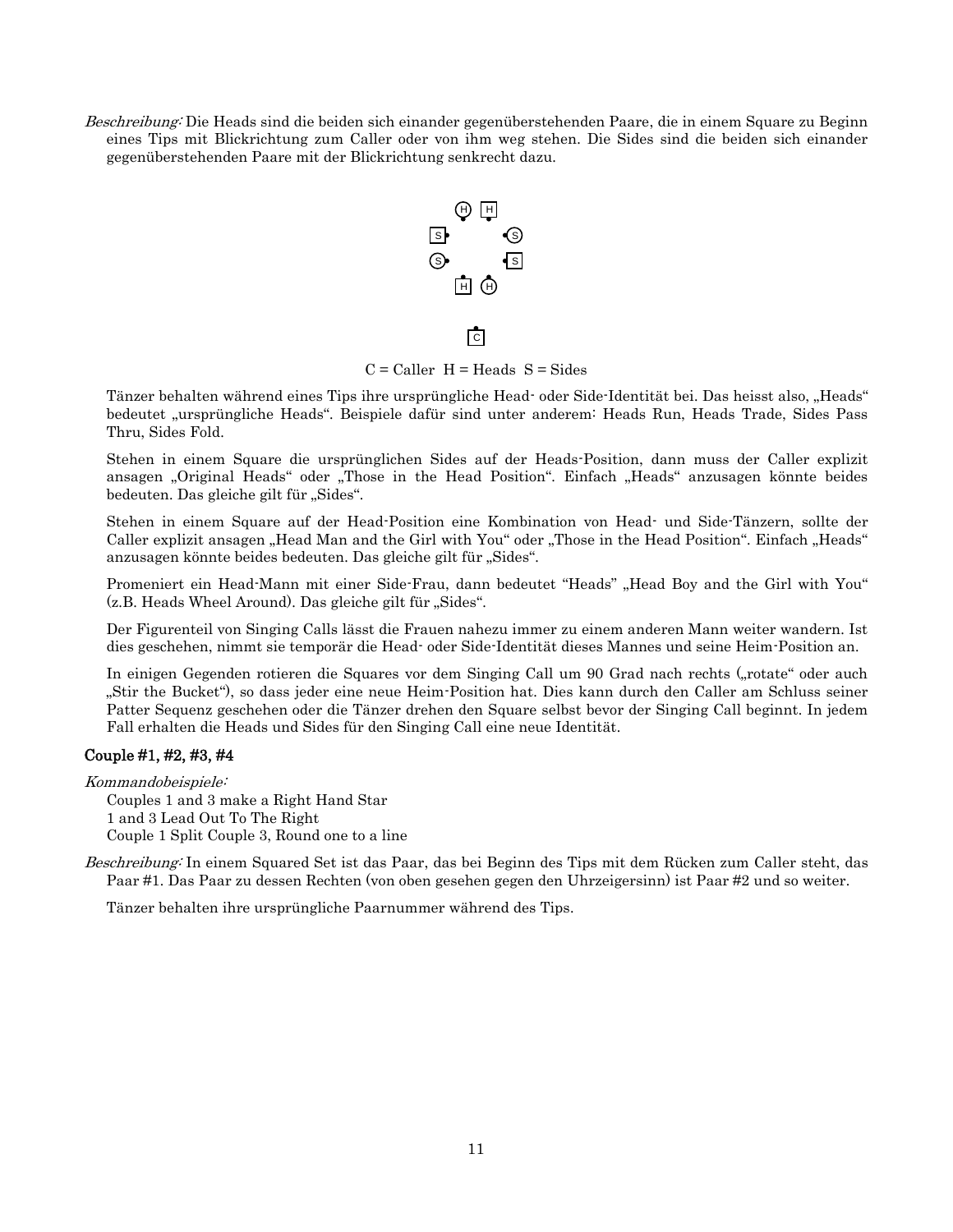Der Figurenteil von Singing Calls lässt die Frauen nahezu immer zu einem anderen Mann weiter wandern. In diesem Fall nimmt sie temporär die Paar-Nummer dieses Mannes und dessen Heim-Position an.



 $C =$ Caller

ि $\overline{c}$ 

Bemerkungen: Die Phrasen "Couples 1 And 3" und "1 And 3" bedeuten das gleiche wie "Heads".

Moderne Choreografie hat sich von den Paarnummern zur Ansprache von Tänzern entfernt. Siehe oben bei Heads/Sides.

#### <span id="page-11-0"></span>Boys / Girls

Kommandobeispiele: Boys Run Girls Trade Men Circulate; Ladies Trade Cloverleaf; Ladies Lead Dixie Style to a Wave All 4 Ladies Chain

- Beschreibung: Boys sind die Tänzer, die anfangs im Squared Set die linke Seite im Paar einnehmen. Girls sind die Tänzer, die anfangs im Squared Set die rechte Seite im Paar einnehmen. Die Begriffe Men, Gents, Gentlemen und Guys bedeuten das gleiche wie Boys. Die Begriffe Women, Ladies und Gals bedeuten das gleiche wie Girls.
- Bemerkungen: Ohne Rücksicht auf das natürliche Geschlecht der Tänzer gilt: Wer sich links im Paar aufstellt, spielt während der Tanzrunde die Rolle des Boys, wer sich rechts im Paar aufstellt, spielt während der Tanzrunde die Rolle des Girls.
- Einige Caller vertreten die Meinung, dass beim Square Dance alle Tanzanweisungen an die Boys gerichtet sind. Sie meinen, dass die Girls aufmerksam sein und die gegensätzlichen Aktionen ausführen müssen. Für die moderne Art von Unterrichten, Choreografie und Patter ist diese Ansicht irreführend und nicht richtig. Die meisten der Calls sind ohne Rücksicht auf das Geschlecht der Tänzer definiert. Die meisten Kommandos sind an alle aktiven Tänzer gerichtet. Caller sollten unterrichten und callen ohne diesen Mythos zu untermauern.

#### <span id="page-11-1"></span>Centers / Ends

Kommandobeispiele: Each Side, Centers Trade On Your Own Side, Centers Trade Centers Of Each Side, Pass Thru Center 4, Walk And Dodge Ends Fold

Beschreibung: Tänzer nahe der Mitte des Squares oder der Formation werden Centers genannt. Tänzer auf der Aussenseite des Squares oder der Formation werden Ends genannt. Die Identifikation von Centers oder Ends ist von deren Blickrichtung unabhängig. Centers ("C") und Ends ("E") in einigen üblichen Formationen:

## E C C E

#### 1x4 Formation: "Centers" oder "Ends"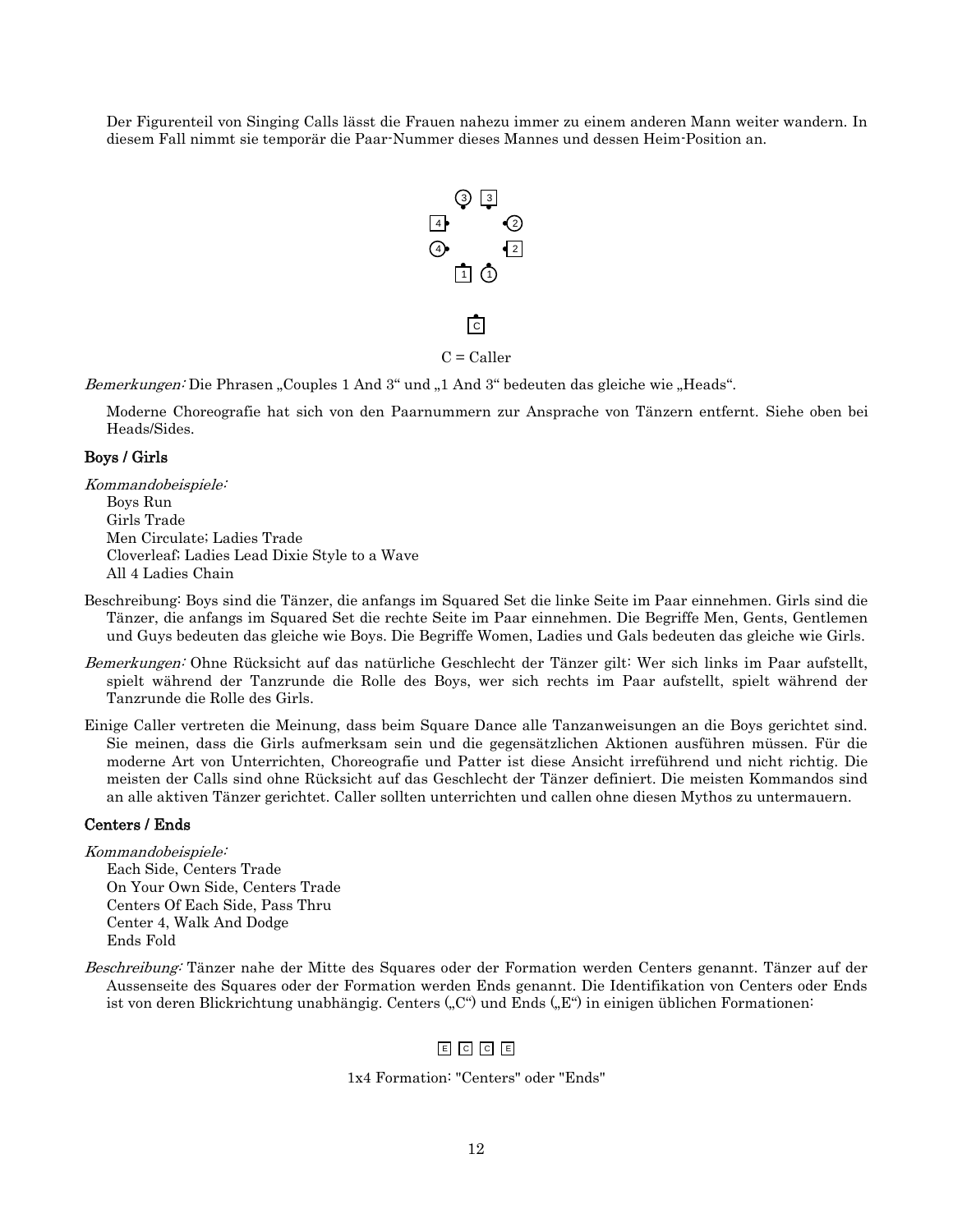Bei 8 Tänzern gibt es verschiedene Möglichkeiten, abhängig von der Formation:



#### <span id="page-12-0"></span>Leaders / Trailers

Es ist wichtig, zu verstehen wer Leaders und Trailers sind, da diese Begriffe bei einigen Calls in der Definition (z.B. Cloverleaf) und beim Unterrichten (z.B. Zoom) benutzt werden. Sie werden von einigen Callern ebenfalls für Anweisungen an Tänzer gebraucht (z.B. Leaders Trade).

Kommandobeispiele:

Double Pass Thru; Leaders Trade

Lines Forward And Back; Pass Thru; Tag The Line; Leaders U-Turn Back

Beschreibung: In jeder box-artigen Formation, wie beispielsweise Box Circulate oder Tandem Couples, sind Leads oder Leaders die Tänzer, die von der Vierergruppe wegsehen, während Trailers zur Mitte der Vierergruppe sehen.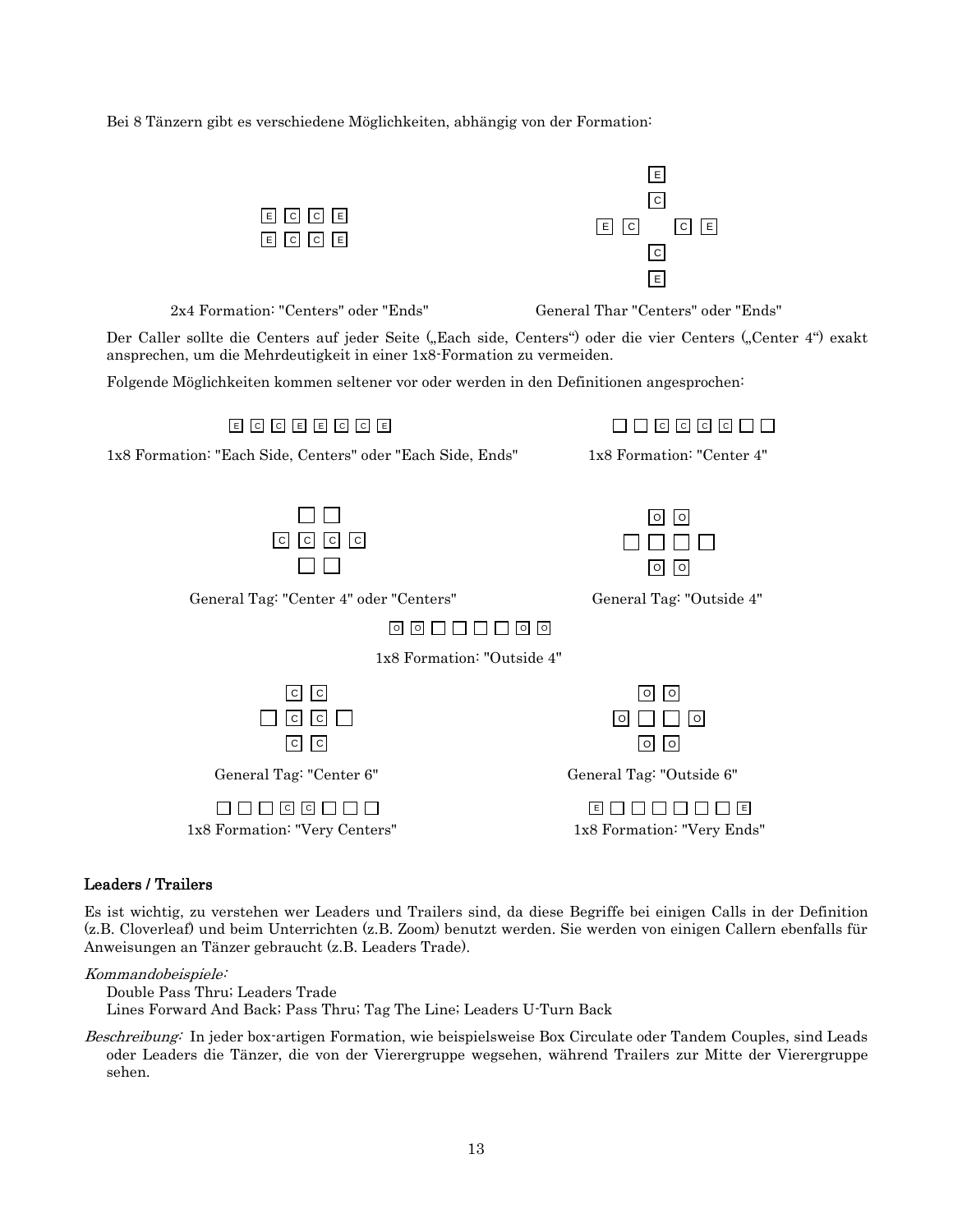In anderen Formationen aus 2 Tänzern (z.B. Tandem, Facing Dancers, Back-to-Back Dancers) sind diejenigen, die vom Zentrum dieser Formation wegsehen Leaders und die Tänzer, die direkt zu diesem Zentrum hinsehen Trailers. Alle anderen sind weder ein Leader noch ein Trailer.

In den folgenden Abbildungen sind die mit »L« markierten Tänzer Leader, die mit »T« markierten Tänzer Trailer.

| 巾 | 面面    | 国中    |
|---|-------|-------|
| 由 | ति ति | ∙⊡ ∙ा |

Bemerkungen: Im Mainstream wird Leaders und Trailers normalerweise nur für Tandem Couples oder Tandem Dancers angewandt.

Oft gibt es mehrere Möglichkeiten, Tänzer anzusprechen. Obwohl die Verwendung von Leaders/Trailers richtig sein kann, ist wahrscheinlich die häufiger benutzte Ansprache Boys/Girls, Centers/Ends oder First/Next die bessere Wahl für den Erfolg der Tänzer.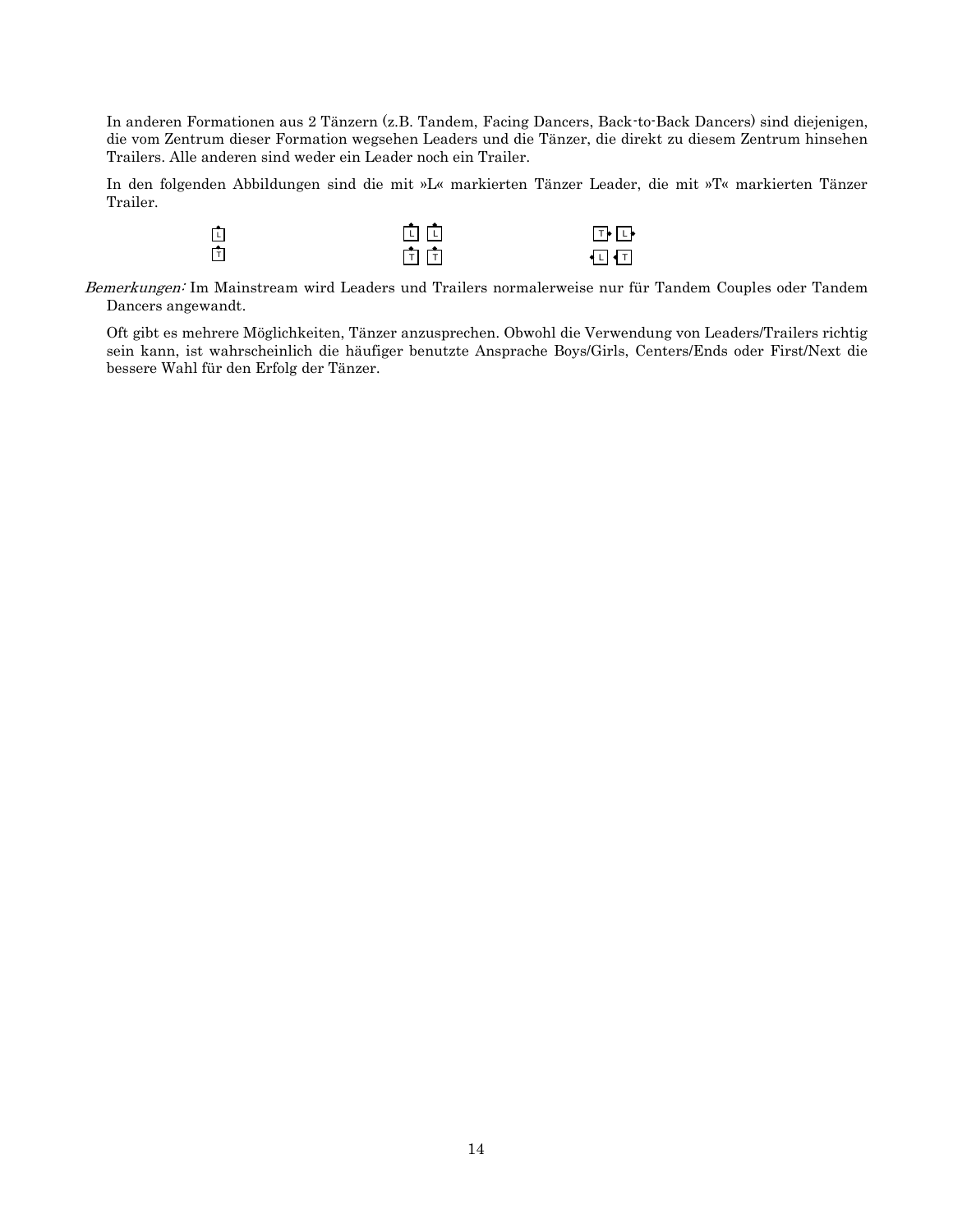## Mainstream Program

<span id="page-14-0"></span>Die Definition eines jeden Calls besteht aus acht Teilen.

- 1. Name des Calls. So ist der Call im Programm gelistet. Gewöhnlich wird dieser Call auch so gecallt.
- 2. Startformation. Ausser wenn es den Rahmen sprengt werden alle üblichen Startformationen aufgezählt. In seltenen Fällen zeigt das Wort "only" an, dass nur diese aufgezählten Startformationen für diese Figur gelten. Andere dürfen nicht verwendet werden. Jede aufgezählte Formation wird im Anhang "Formationen" definiert. Zusätzliches dazu steht im Anhang "Zusätzliche Angaben: Startformationen".
- 3. Kommandobeispiele. Viele der üblichen Phrasen diesen Call zu callen werden aufgezählt. Die einfachste oder häufigste Variante wird zuerst genannt. Einige dieser Beispiele enthalten Patter und/oder Hilfswörter. Siehe auch "Zusätzliche Angaben: Kommandos: Zusätzliche Wörter".
- 4. Tanzaktion. Diese Beschreibung definiert, wie dieser Call ausgeführt wird; in Umgangssprache, mit Hilfe anderer Calls oder einer Kombination aus beidem. Komplexe Figuren werden sequenziell, das heisst Teil für Teil beschrieben. Die Beschreibungen sind so verfasst, dass sie für alle aufgezählten Anfangsformationen gelten. Sie versuchen in Worten das Wesen der Figur zu erfassen. Siehe auch "Anhang B: Beschreibende Terminologie" und "Zusätzliche Angaben: Tanzaktion: Definitorische Präzision".
- 5. Schlussformation. Diese Schlussformationen werden angegeben, so dass der Leser sein Verständnis der Figur überprüfen kann. Jede aufgeführte Formation wird im Anhang "Formationen" definiert.
- 6. Timing. Beim Tanzen der Figuren sollte jeder Tänzer für jeden Taktschlag der Musik einen Schritt ausführen. Die Anzahl der Schritte oder Taktschläge, wie sie vom Timing Committee ermittelt wurden, ist für jeden Call angegeben. Siehe auch Anhang "Zusätzliche Angaben: Timing".
- 7. Styling. Empfehlungen zur Ausführung der Figur, mit Angaben zu Arm- und Handhaltung und dem Spiel mit dem Rock werden hier gegeben. Im Anhang "Zusätzliche Angaben: Styling" sind dazu weitere Informationen und Definitionen.
- 8. Bemerkungen. Wichtige Informationen, Klarstellungen, Ausnahmen und Gepflogenheiten stehen in diesem Abschnitt.

## <span id="page-14-1"></span>1. Cloverleaf

Die allgemeine Tanzaktion von Cloverleaf ist, dass die aktiven Tänzer einen 3/4 Kreis in ihrem eigenen Quadranten (Viertel) des Sets laufen. Die Ausfahrt eines Autobahnkreuzes oder die Form eines einzelnen Blattes eines 4-blättrigen Kleeblatts gibt ein gutes Bild des Pfades, den ein Tänzer zurücklegt.

#### 1.a. Cloverleaf (alle Tänzer sind aktiv)

Startformation: Completed Double Pass Thru

Kommandobeispiele: Cloverleaf Everyone Cloverleaf

Tanzaktion: Die Lead-Tänzer trennen sich und bewegen sich in einem Dreiviertelkreis (270 Grad) voneinander weg.

Wenn die Lead-Tänzer einem Lead-Tänzer von der anderen Seite des Squares begegnen, greifen sich beide mit den äußeren Händen und formen, während sie sich weiter in das Zentrum des Squares begeben, einen Couple Handhold, wodurch sie ein in den Square hineinschauendes Paar bilden. Jeder Trailer folgt dem Tänzer vor ihm und endet direkt hinter demselben Tänzer.

Schlussformation: Double Pass Thru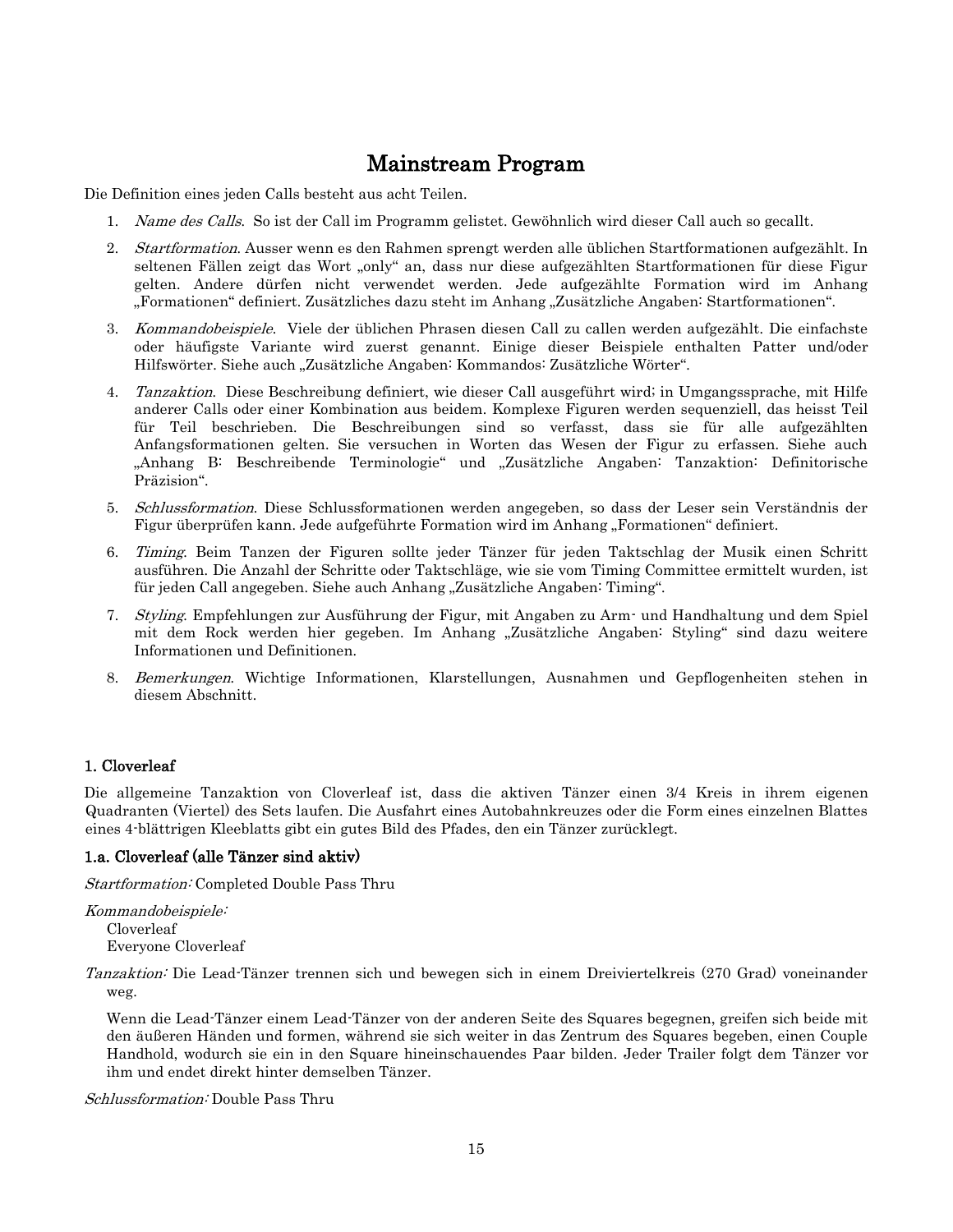#### Timing: 8

Styling: Die Arme werden in natürlicher Tanzposition gehalten, Skirt Work ist optional. Es ist wichtig, sich vor dem Trennen leicht nach vorne zu bewegen. Die Trailer sollten den Fußspuren der Lead-Tänzer folgen und nicht abkürzen. Wenn sich Tänzer treffen, formen sie einen Couple Handhold.

Als nette Variante verwenden einige Tänzer eine schwungvolle Geste während der Ausführung des Kommandos. Sie lösen die anfängliche Handverbindung und verwenden dieselbe Hand für die finale Handhaltung, und zwar ohne den Arm zwischenzeitlich zu senken.

#### 1.b. Cloverleaf (nur zwei aktive Paare)

Startformation: Immer dann, wenn zwei Paare aus dem Set herausschauen (z.B. Trade By-Formation)

#### Kommandobeispiele:

Boys schauen als Paar aus dem Set heraus: Boys Cloverleaf

- Squared Set: Heads Turn Thru and Cloverleaf
- Squared Set: Heads Square Thru; Pass Thru; Cloverleaf while the centers Square Thru
- Squared Set: Sides Pass Thru and Cloverleaf; Heads Square Thru 2 and Cloverleaf; New centers Right and Left Thru; Double Pass Thru; Ends Cloverleaf; others Partner Trade; You're Home
- Tanzaktion: Die angesprochenen Tänzer müssen aus dem Set herausschauen. Wenn sie sich im Center des Set befinden, treten sie zuerst vor. Als nächstes trennen sie sich und bewegen sich in einem Dreiviertelkreis (270 Grad) voneinander weg. Wenn sie einem Tänzer von der anderen Seite des Squares begegnen, werden sie zu einem Paar, das nach innen schaut. Wenn sich niemand vor ihnen befindet können sie ins Zentrum vortreten, so wie es die Leader normalerweise bei "Everyone Cloverleaf" tun würden.

Wenn die inaktiven Tänzer ein Paar sind, das nach innen schaut, bewegen sie sich ins Zentrum.

Schlussformation: Verschiedene. Die aktiven Tänzer bilden Paare, die nach innen schauen.

- Timing: Aktive Tänzer: 6 (oder, wenn sie in die Mitte des Squares vorgehen, 8); Inaktive Tänzer: 0 (wenn sie bereits im Zentrum stehen) oder 2 (wenn sie als End-Tänzer beginnen).
- Styling: Die Arme werden in natürlicher Tanzposition gehalten, Skirt Work ist optional. Wenn sich Tänzer treffen, formen sie einen Couple Handhold.
- Bemerkungen: Das nächste Kommando richtet sich häufig an die inaktiven Tänzer und kann beginnen, während die aktiven Tänzer noch den Cloverleaf tanzen.

#### <span id="page-15-0"></span>2. Turn Thru

Startformation: Facing Dancers

Kommandobeispiele: Turn Thru Swing Thru; Turn Thru Girls Turn Thru Squared Set: Heads Turn Thru; Separate, Around 1 To A Line Heads Square Thru 4; Spin The Top; Turn Thru; Courtesy Turn

Tanzaktion: In einer flüssigen Bewegung tanzen die Tänzer ein Step To A Wave (verwenden jedoch Unterarm-Styling), Right Arm Turn 1/2 und Step Thru.

#### Schlussformation: Back-To-Back Dancers

#### Timing: 4

Styling: Ähnlich wie bei Allemande Left. Die normale Unterarmposition wird angewendet. Männer halten ihre freie Hand in natürlicher Tanzposition. Bei Frauen ist Skirt Work mit der freien Hand wünschenswert.

Bemerkungen: Die Ocean Wave Rule gilt für dieses Kommando.

Turn Thru ist immer eine 180 Grad Drehung. Wenn man aus einem Alamo-Ring jeden zu seinem Corner bringen möchte, wäre das korrekte Kommando ein Arm Turn, kein Turn Thru.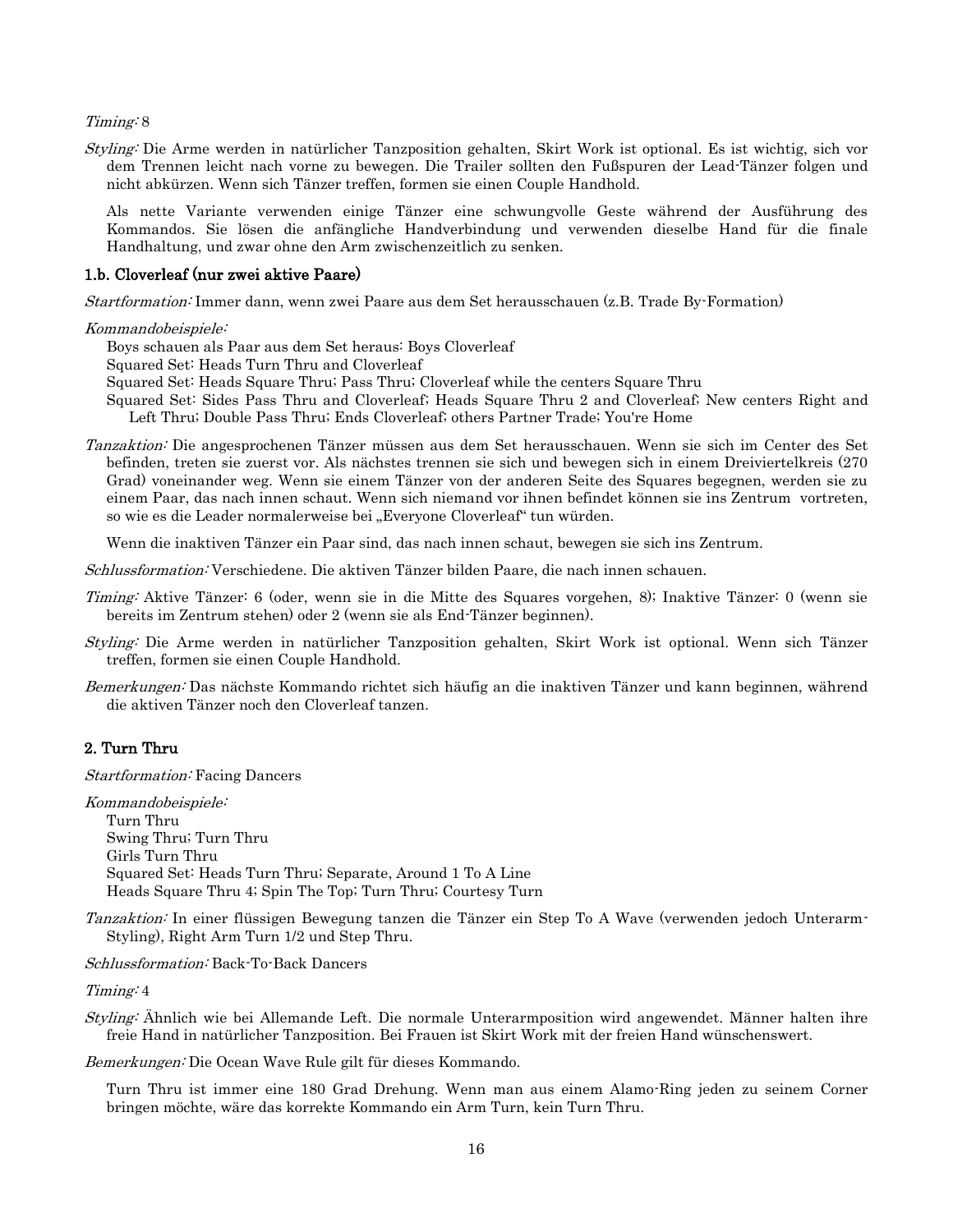#### <span id="page-16-0"></span>3. Eight Chain Thru / Eight Chain 1, 2, 3, etc

Startformation: Eight Chain Thru

Kommandobeispiele: Eight Chain Thru Eight Chain 3 Eight Chain 4 Eight Chain 1, Allemande Left

Tanzaktion: Es werden so viele dieser Aktionen ausgeführt wie angegeben wurde:

- Alle Right Pull By (Eight Chain 1 ist damit beendet)
- Centers Left Pull By während die Ends einen Courtesy Turn ausführen (Eight Chain 2 ist damit beendet)
- Alle Right Pull By (Eight Chain 3 ist damit beendet)
- Centers Left Pull By während die Ends einen Courtesy Turn ausführen (Eight Chain 4 ist damit beendet)
- Alle Right Pull By (Eight Chain 5 ist damit beendet)
- Centers Left Pull By während die Ends einen Courtesy Turn ausführen (Eight Chain 6 ist damit beendet)
- Alle Right Pull By (Eight Chain 7 ist damit beendet)
- Centers Left Pull By während die Ends einen Courtesy Turn ausführen (Eight Chain Thru ist damit beendet)

Schlussformation: Eight Chain Thru endet in einer Eight-Chain-Thru-Formation

Eight Chain 1, 3, 5, etc. endet in einer Trade-By-Formation

Eight Chain 2, 4, 6, etc. endet in einer Eight-Chain-Thru-Formation

Timing: Eight Chain Thru: 20

Eight Chain 1, 2, 3, etc.: jeder ungerade Teil: 2; jeder gerade Teil: 3 (z.B. Eight Chain 3:  $2+3+2=7$ )

Styling: So wie beim Right And Left Thru. Die Tänzer, die den Left Pull By in der Mitte ausführen, bewegen sich etwas langsamer, so dass ihre Aktion genauso lange dauert wie der Courtesy Turn an der Außenseite.

Jeder Teil dieses Kommandos endet in einer Eight-Chain-Thru- oder Trade-By-Formation. Tänzer sollten keinen Kreis formieren, wie bei einem Wrong Way Grand.

Bemerkungen: Die Ocean Wave Rule gilt für dieses Kommando.

Im Basic und Mainstream Programm ist der Courtesy Turn darauf beschränkt, dass ein Mann eine Frau dreht. Daher ist Eight Chain Thru im Mainstream nach Heads Square Thru 4, Sides Half Sashay unzulässig. Eight Chain 3 wäre jedoch zulässig.

#### <span id="page-16-1"></span>4. Pass to the Center

Startformation: Eight Chain Thru

Kommandobeispiele: Pass To The Center

Tanzaktion*:* Pass Thru. Diejenigen die danach aus dem Square herausschauen, Partner Trade.

Schlussformation: Double Pass Thru

Timing: Tänzer die im Center enden: 2. Tänzer die außen enden: 6.

Styling: Dasselbe Styling wie bei Pass Thru und Partner Trade.

Bemerkungen: Die Ocean Wave Rule gilt für dieses Kommando.

Durch den Pass Thru sollen einige Tänzer in die Mitte kommen und die anderen Tänzer sollen nach außen gehen. Aus Facing Lines ist dieses Kommando nicht zulässig.

Dieses Kommando ist aus Left-Hand Ocean Waves nicht zulässig. Siehe Basic Definitionen, Kommando #10, Pass Thru.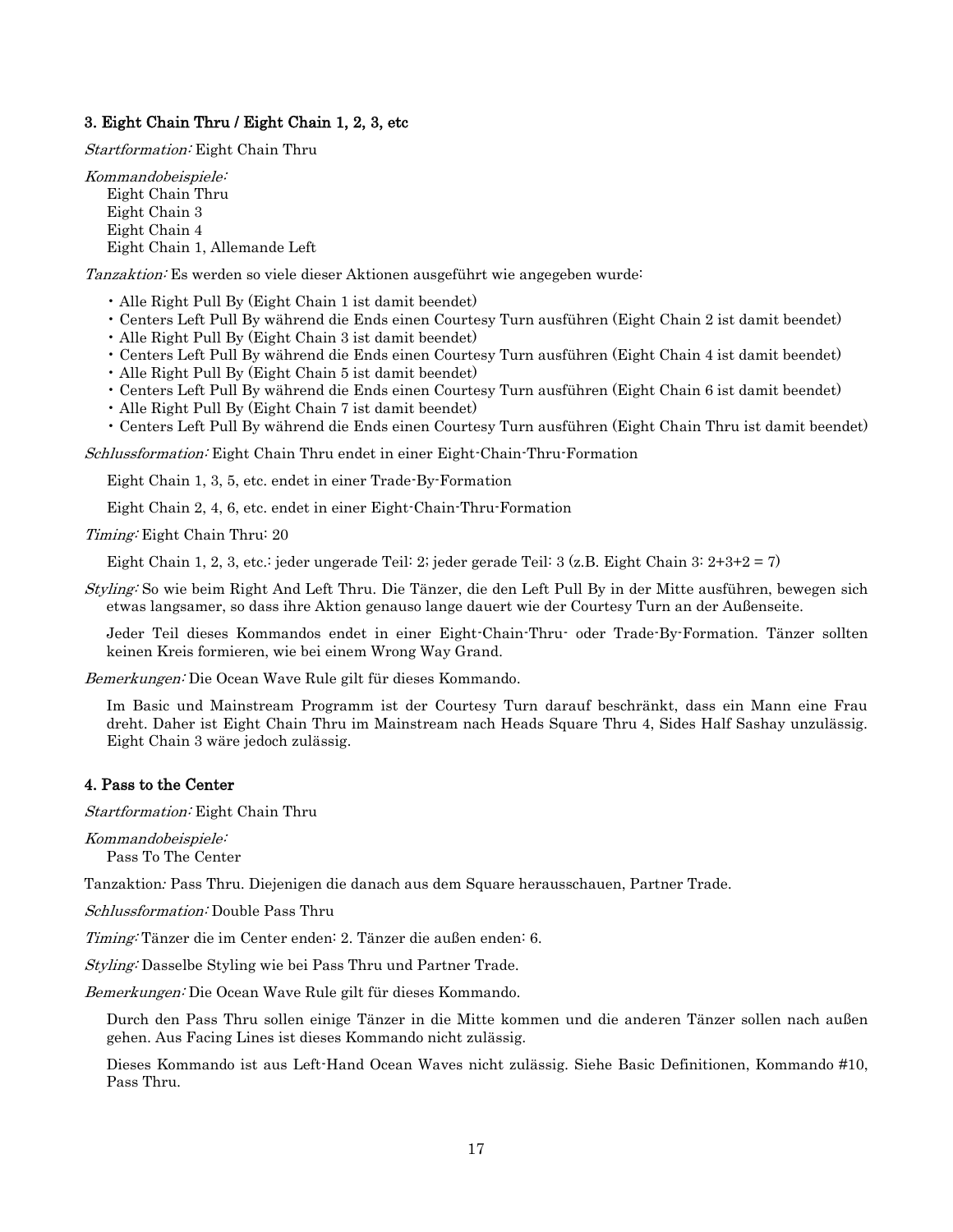### <span id="page-17-0"></span>5. Thar Family

In der Thar Family sind Thars und Wrong Way Thars Formationen in Bewegung. Die Tänzer im Center halten die Hände in einem Packsaddle Star (siehe "Zusätzliche Angaben: Styling: Arm- und Handhaltungen) und gehen rückwärts. Jeder Center Tänzer bildet eine Unterarmhaltung mit dem benachbarten äußeren Tänzer, der vorwärts geht.

Die Calls der Thar Family gehören zu den ältesten Kommandos. Sie werden traditionell etwas wortreicher vermittelt, wobei der Unterschied zwischen echten Kommandos und Hilfestellungen verwischt. Wie immer ist es die Aufgabe des Callers die Kommandos so zu geben, dass die Tänzer verstehen, was von ihnen erwartet wird.

Zeitvorgaben in der Thar Family gelten nicht für den sich drehenden Thar.

#### <span id="page-17-1"></span>5.a. Allemande Thar

"Allemande Thar" ist eine Formation. Auf der Mainstream-Liste ist es kein Kommando, sondern eher eine Sammlung von Kommandos, die in einem Thar enden. Diese Kommandos werden als Anschluss-Kommandos verwendet, die mit einem Left Arm Turn in einen Thar führen. Beschreibende Wörter sind oft Teil dieser Kommandos.

Startformation: Ausgehend von einem Left Arm Turn

Kommandobeispiele:

Walk Around The Corner; Turn Partner Left And Make An Allemande Thar

Walk Around Your Corner; Turn Partner Left For An Allemande Thar, Men In The Middle Of A Backup Star Walk Around The Corner; Turn Partner Left A Full Turn, Girls In The Middle Of An Allemande Thar Do Paso, Turn Partner Left, Corner Right, Partner Left, Boys Swing In To A Thar

Boys Make A Right Hand Star, Turn It Once Around, Find Your Corner, Turn Corner Left To An Allemande Thar Star With The Girls In The Center

Right And Left Grand, But On Your Fourth Hand Make An Allemande Thar, Men Back In

Tanzaktion: Tänzer setzen das letzte Kommando mit einem Left Arm Turn 1/2 fort. Die Centers bilden einen Stern mit der rechten Hand und laufen rückwärts. Jeder Tänzer auf der Außenseite hält den linken Unterarm eines Centers und geht vorwärts.

Schlussformation: Thar in Bewegung

Timing: 2 (für den Left Arm Turn 1/2)

Styling: Die Tänzer im Center, die rückwärtsgehen, bilden einen Packsaddle Star. Diese inneren Tänzer müssen die Äußeren das Tempo bestimmen lassen, da diese den weiteren Weg zu gehen haben.

Damen auf der Außenseite haben die Möglichkeit mit der freien Hand ihren Rock dekorativ einzusetzen.

Bemerkungen: Caller geben oft an, wer in die Mitte kommt. Dies ist besonders bei weniger häufig gecallten Varianten hilfreich.

In den meisten Fällen führen die Tänzer einen Left Arm Turn 1⁄2 aus. Das bedeutet, dass der Tänzer, der die Drehung um die Unterarmhaltung auf der Außenseite beginnt, in der Mitte endet. Caller können andere Werte für die Drehung angeben. Zum Beispiel: Circle Left, Turn Your Corner Left All The Way Around To An Allemande Thar, Men In The Center.

Allemande Thar gehört zur Kreis-Choreografie. Es ist daher nicht statthaft "Turn Partner Left to an Allemande Thar" aus Left Hand Waves zu callen.

"Allemande Left to an Allemande Thar" hat eine eigene Bedeutung und wird weiter unten beschrieben (#5.b.). Es bedeutet nicht, dass der Left Arm Turn mit dem Corner bis zu einem Thar durchzuführen ist. Für diese Aktion könnte man "Allemande Left, Hang On To Corner, Women Wheel In To An Allemande Thar" callen.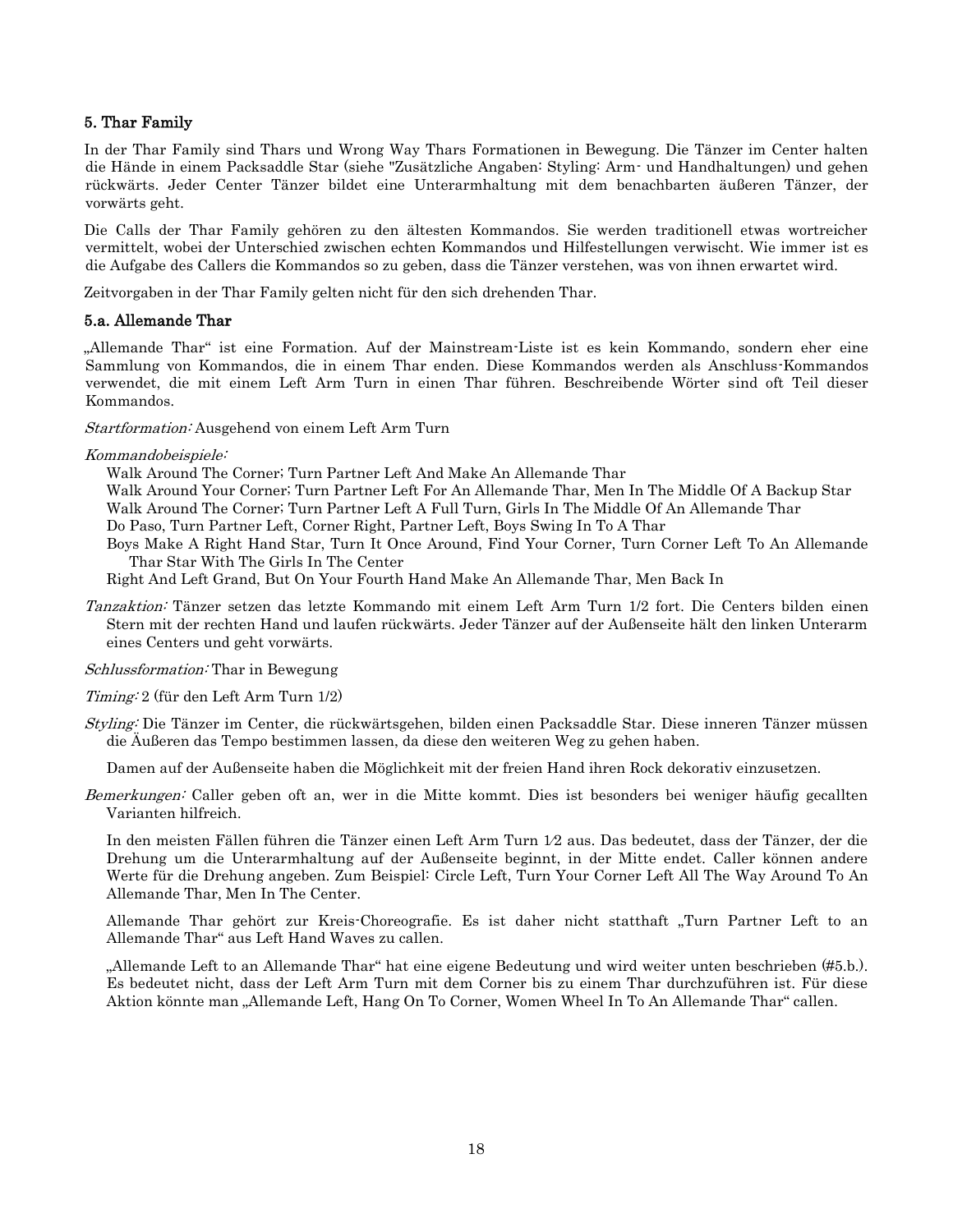#### <span id="page-18-0"></span>5.b. Allemande Left to an Allemande Thar

Startformation: Dieselbe wie für Allemande Left

Kommandobeispiele:

Allemande Left To An Allemande Thar, Go Right And Left And Form A Star Allemande Left To An Allemande Thar, Go Forward Two, Men Swing In To A Backup Star Allemande Left To An Allemande Thar, Go Right And Left And Make An Allemande Thar

Tanzaktion: Allemande Left; Right Pull By; Left Arm Turn bis zu einem Thar mit den Herren in der Mitte.

Schlussformation: Thar in Bewegung

Timing: 12

Styling: Wie bei 5.a. Allemande Thar

Bemerkungen: Um Missverständnisse mit Allemande Thar zu vermeiden muss der Caller immer Anweisungen zum "Vorwärtsgehen" geben. Einfach "Allemande Left To An Allemande Thar" zu callen ist nicht statthaft. Obwohl "going forward two" am gebräuchlichsten ist, muss es angegeben werden.

Der Caller kann Tänzern auch eine andere Anzahl von Händen vorgeben. Dabei ist jede Hand ein Pull By, bis auf die letzte. Diese ist normalerweise der Beginn einer Armdrehung zu einem Thar oder Wrong Way Thar.

#### <span id="page-18-1"></span>5.c. Wrong Way Thar

"Wrong Way Thar" ist eine Formation. Auf der Mainstream-Liste ist es kein Kommando, sondern eher eine Sammlung von Kommandos, die in einem Wrong Way Thar enden. Diese Kommandos werden als Anschluss-Kommandos verwendet, die mit einem Right Arm Turn in einen Wrong Way Thar führen. Beschreibende Wörter sind oft Teil dieser Kommandos.

Startformation: Ausgehend von einem Right Arm Turn

Kommandobeispiele:

Allemande Left; Turn Partner Right, Girls Swing In Make A Wrong Way Thar Allemande Left; Turn Partner Right A Full Turn, Boys Swing In Make A Wrong Way Thar Turn Partner Left; Turn Corner Right To A Wrong Way Thar (men will be in the middle) Do Paso; (at the end of the Do Paso) Go To The Corner Turn Her By The Right, Make A Wrong Way Thar Allemande Left In The Alamo Style; Swing Thru; Turn By The Right 3/4 To A Wrong Way Thar

Tanzaktion: Tänzer setzen die letzte Anweisung mit einem Right Arm Turn 1/2 fort. Die Centers bilden einen Stern mit der linken Hand und laufen rückwärts. Jeder Tänzer auf der Außenseite hält den rechten Unterarm eines Center-Tänzers und geht vorwärts.

Schlussformation: Wrong Way Thar in Bewegung

Timing: 2 (für den Right Arm Turn 1/2)

Styling: Wie bei 5.a. Allemande Thar

<span id="page-18-2"></span>Bemerkungen: Siehe 5.a. Allemande Thar

#### 6. Slip the Clutch

Startformation: Thar in Bewegung, Wrong Way Thar in Bewegung

#### Kommandobeispiele:

Slip The Clutch, Allemande Left

Slip The Clutch, Skip One, Left Allemande

Slip The Clutch, Skip One, Skip Another, Skip Another, Turn Partner Left, Four Ladies Chain

(Aus einem Wrong Way Thar) Slip The Clutch, Pass Two, Right And Left Grand

Tanzaktion: Jede Rückwärtsbewegung wird beendet und die Armverbindung zwischen den äußeren Tänzern und den benachbarten Centern wird gelöst. Alle Tänzer bewegen sich vorwärts, um das Zentrum des Sets herum, zum nächsten Tänzer.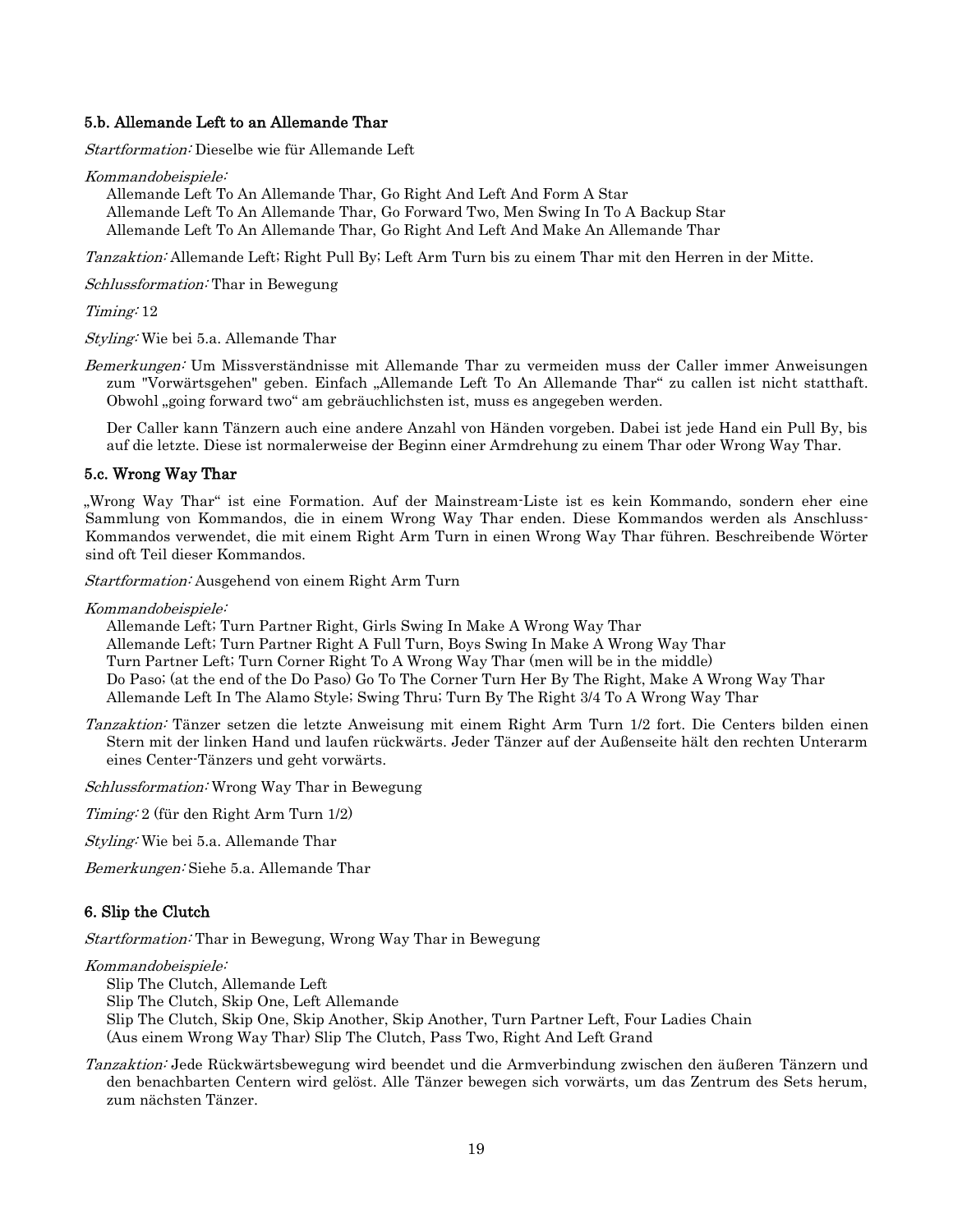Bei dem Kommando Skip One (oder Pass One) oder einer anderen Anzahl, bewegen sich alle auf ihrer Kreisbahn weiter vorwärts und gehen an der angegebenen Anzahl Tänzer vorbei.

Schlussformation: Thar, Wrong Way Thar

Timing: 2

Styling: Obwohl es eine Änderung der Bewegungsrichtung ist, können die Tänzer im Center den Bewegungswechsel fließend und bequem gestalten, indem sie die Armverbindung einfach lösen und die gleiche Hand für das nächste Kommando bereit halten. Die Handhaltung nach einem Slip The Clutch hängt vom nächsten Kommando ab.

Die Tänzer im Center behalten ihren Stern in der Regel bei.

<span id="page-19-0"></span>Bemerkungen: Die Facing Couples Rule gilt für dieses Kommando nicht.

#### 7. Shoot the Star / Shoot the Star Full Around

Startformation: Thar in Bewegung, Wrong Way Thar in Bewegung

- Kommandobeispiele: (Die ersten fünf Kommandobeispiele beginnen aus einem Thar mit den Männern als Centers)
	- Shoot The Star; Right And Left Grand

Shoot The Star To Another Thar, Go Forward 2, Men Swing In To A Backup Star

- Shoot The Star Go All The Way Around, Give Corner Right, Men Swing In To A Wrong Way Thar
- Shoot The Star A Full Turn, Go Backwards 3, Right, Left, Right, Boys Wheel In To A Wrong Way Thar

Shoot The Star A Full Turn, This Way Go Forward 3, Right, Left, Right; Allemande Left

- (Aus einem Wrong Way Thar) Shoot The Star, Go Forward 2, With A Left And Right, To Another Wrong Way Thar
- Tanzaktion: Die Tänzer im Center lösen die innere Handverbindung die den Stern geformt hat und führen mit dem benachbarten äußeren Tänzern einen "Arm Turn 1/2 and Step Thru" durch. Wurde "Full around" angegeben, dann ist der Arm Turn eine volle Drehung (360 Grad).

Schlussformation: Right and Left Grand Circle

#### Timing: 4; Full Around: 6

Styling: Eine Unterarmverbindung wird für den Arm Turn verwendet. Die andere Hand nimmt eine natürliche Tanzposition ein und ist für das nächste Kommando bereitzuhalten. Frauen können während des Arm Turn damit fortfahren ihren Rock dekorativ einzusetzen.

Bemerkungen: Die Facing Couples Rule gilt für dieses Kommando nicht.

Nach Shoot the Star, gibt der Caller manchmal die Anweisung, dass die Tänzer einen oder weitere Pull-By-Kommandos mit anschließendem Arm Turn in einen neuen Thar ausführen sollen. In dem zweiten oben aufgeführten Kommandobeispiel, folgt nach den Step Thru ein Right Pull By, die Tänzer gehen weiter vorwärts in eine linke Unterarmverbindung und führen einen Left Arm Turn 1/2 aus.

Der Caller kann die Tänzer anweisen, eine bestimmte Anzahl an Händen weiter zu gehen. Jede Hand ist ein Pull By, mit Ausnahme der letzten Hand, die normalerweise der Beginn des Arm Turn in einen Thar oder Wrong Way Thar ist.

Einige Caller sagen "Forward" und meinen damit in normale "Right and Left Grand" Richtung und benutzen "Backward" (oder "Back" oder "Backwards") für die entgegengesetzte Richtung. Andere Caller sagen "Forward" und meinen damit die Richtung in die man gerade schaut und benutzen die Worte "Back" oder "Backward" niemals. Beides ist akzeptabel, aber Caller müssen darauf achten, die Tänzer nicht zu verwirren. Siehe dazu das vierte und fünfte oben aufgeführte Kommandobeispiel.

Einige Caller benutzen einen Shoot the Star in einer Weise, dass er als Cast Off 3/4 in einen Alamo Ring endet, z.B. "Shoot The Star 3/4 To An Alamo Ring" oder einfach "Shoot The Star To An Alamo Ring". Shoot the Star kann auch in das nächste Kommando integriert werden, z. B. "Shoot The Star, 4 Ladies Chain".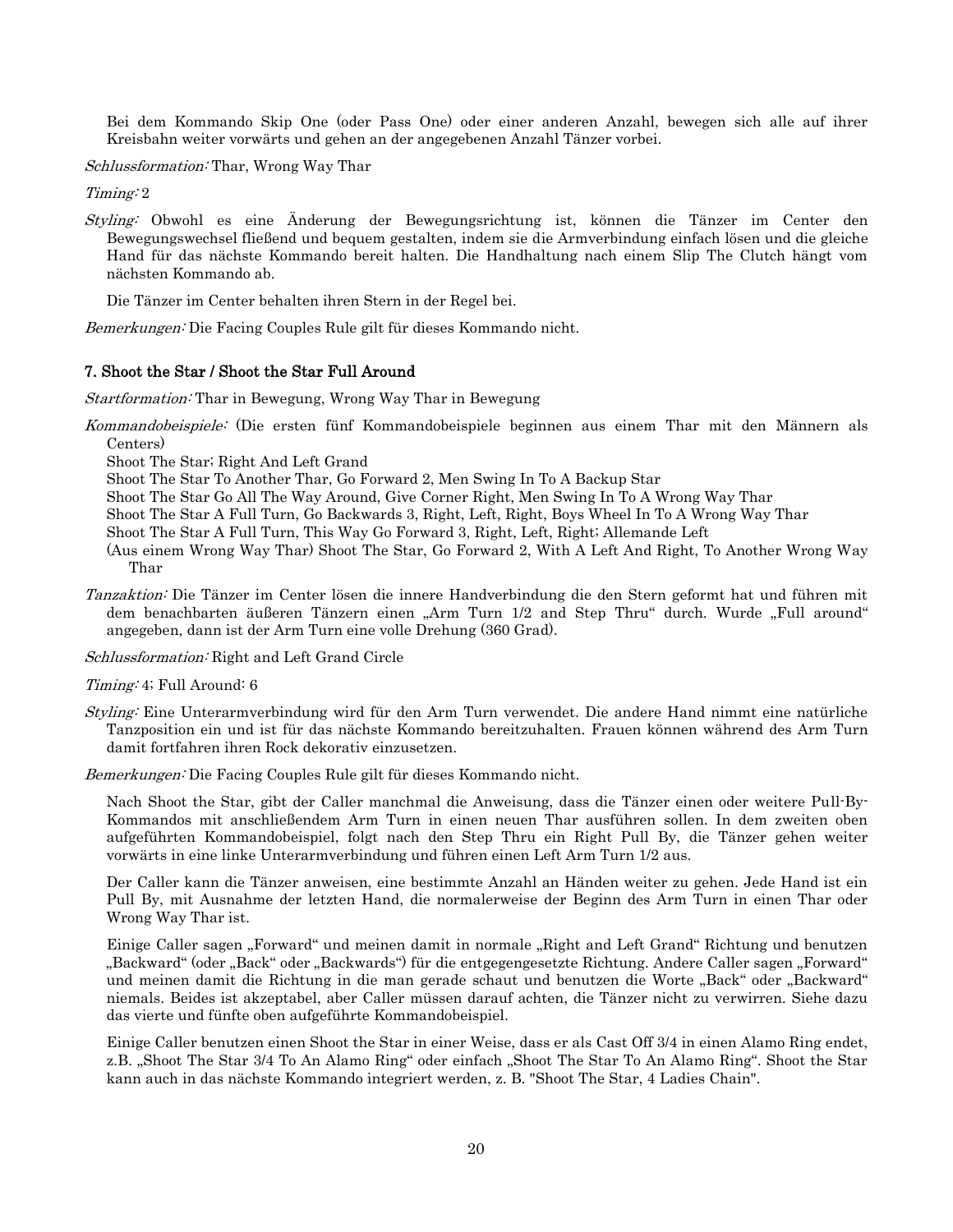#### <span id="page-20-0"></span>8. Single Hinge / Couples Hinge

Hinge ist ein halber Trade von benachbarten Tänzern. Nachfolgend sind die zwei Mainstream Versionen von Hinge aufgeführt.

#### 8.a. Single Hinge

Startformation: nur Mini-Wave

<span id="page-20-1"></span>Kommandobeispiele: Single Hinge Hinge Couples Circulate; Centers Hinge Heads Pass The Ocean; Extend; Split Circulate; Girls Cast Off 3/4; Boys Hinge

Tanzaktion: 1/2 Trade

Schlussformation: Mini-Wave

Timing: 2

<span id="page-20-2"></span>Styling: Die Tänzer behalten ihre Handverbindung bei.

Bemerkungen: "Hinge 1/4" ist unzulässig, da Hinge, im Gegensatz zu Touch 1/4, nicht in Brüche aufgeteilt wird.

Partner Hinge (Startformation: nur Couple) wurde 1988 aus dem Mainstream Programm entfernt. Das Kommando "Hinge" kann sowohl für Single Hinge als auch für Partner Hinge verwendet werden, letzteres ist im Mainstream jedoch unzulässig.

#### 8.b. Couples Hinge

Startformation: nur One-Faced Line und Two-Faced Line

Kommandobeispiele: Couples Hinge

Tanzaktion: 1/2 Couples Trade

Schlussformation: Two-Faced Line

Timing: 3

Styling: Jedes Paar behält seine Handverbindungen bei.

Bemerkungen: Aus einer Grand One-Faced Line, endet Couples Hinge in Right-Hand Two-Faced Lines (d.h. aneinander ausgerichtet und nicht offset).

## <span id="page-20-3"></span>9. Centers In

Startformation: Completed Double Pass Thru, Eight Chain Thru. Allgemeiner ausgedrückt, ein Paar mit dem Rücken zur Mitte des Sets, wobei jeder Center direkt auf einen äußeren Tänzer schaut.

Kommandobeispiele: Centers In Put Centers In

Tanzaktion: Ohne die Blickrichtung zu verändern, bewegen sich die äußeren Tänzer seitwärts voneinander weg, um Platz für die Centers zu schaffen die vorwärts gehen und zwischen den äußeren Tänzer enden.

Schlussformation: Verschieden. Aus einer Completed Double Pass Thru Formation, Lines Facing Out. Aus einer Eight Chain Thru Formation, Inverted Lines mit sich anschauenden End-Tänzern.

Timing: 2

Styling: Wenn die Tänzer aus der Mitte zwischen die äußeren Tänzer treten, gehen sie mit diesen eine angemessene Handverbindung ein (Couples Handhold wenn sie in die gleiche Richtung schauen oder Ocean Wave Styling wenn sie in entgegengesetzte Richtungen schauen).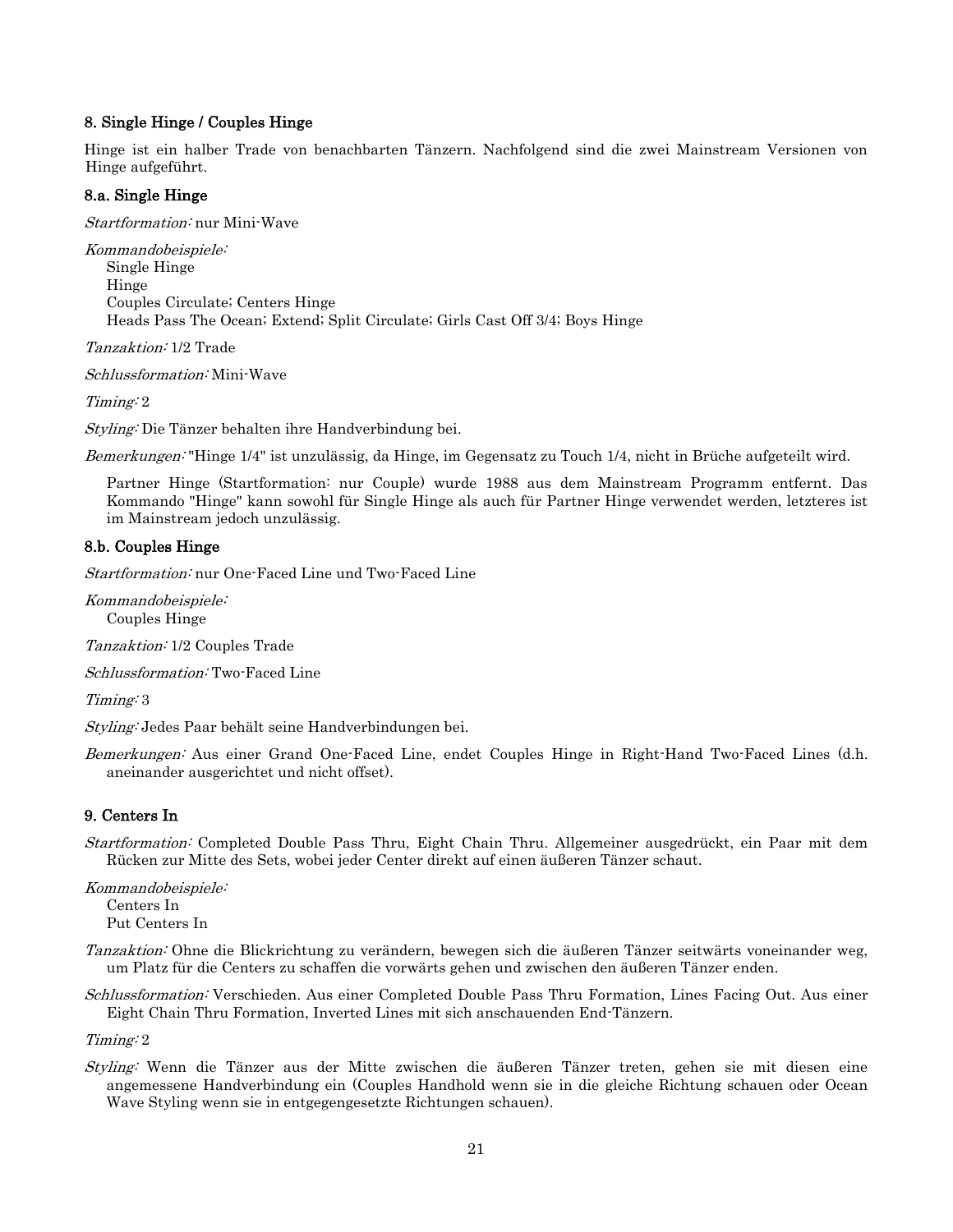Bemerkungen: Während Centers In zusätzlichen Platz in der Mitte zu schaffen scheint, wird dieser Platz entweder durch das nächste Kommando oder durch Square Breathing (siehe "Zusätzliche Angaben: Tanzaktion: Square Breathing") wieder verringert oder beseitigt.

#### <span id="page-21-0"></span>10. Cast Off 3/4

Startformation: Mini-Wave, General Line

Kommandobeispiele: Cast Off 3/4 Pass The Ocean; Cast Off 3/4 Couples Circulate; Tag the Line; Put Centers In; Cast Off 3/4 -- Boys Push Center 4, Wheel And Deal; Outsides Cast Off 3/4 (from a Tidal Line) Veer Left; Centers Trade; Cast Off 3/4

Tanzaktion: Aus einer Mini-Wave: 3/4 Drehung um die Handverbindung.

Aus einer General Line: Jede Hälfte der Line arbeitet zusammen; diejenigen, die in einer Mini-Wave sind, führen eine 3/4 Drehung um die Handverbindung durch, während diejenigen, die ein Couple bilden, sich als Einheit, von der Mitte der Line weg, in einem 3/4 Kreis (270 Grad) vorwärts bewegen.

Schlussformation: Aus einer Mini-Wave: eine Mini-Wave. Aus einer One-Faced Line oder einer Two-Faced Line: Facing Couples. Aus einer General Line: eine General Box (die den gleichen Mittelpunkt hat).

#### Timing: 6

Styling: Tänzer behalten während des Kommandos die Handverbindung mit ihrem Partner bei.

Aus einer Completed Double Pass Thru Formation wird die Kombination "Centers In, Cast Off 3/4" oft mit untergehakten Armen getanzt. Von diesem Styling wird abgeraten, da auf "Centers In" nicht immer ein "Cast Off 3/4" folgt.

Bemerkungen: Ein Couple an der Außenseite des Sets (z.B. nach einem Couples Circulate 1 1/2) kann dazu aufgefordert werden einen Cast Off 3/4 auszuführen. In diesem Fall führen die Tänzer das Kommando mit der Annahme durch, dass die andere Hälfte ihrer Line neben ihnen, in Richtung Mitte des Sets steht.

Es ist nicht zulässig nach einem "Cast Off 3/4" einen "Sweep a Quarter" zu callen.

In der Tanzaktion als Couple gab es Kontroversen über die Position des "Drehpunkts", d.h. den Mittelpunkt der Drehung. Traditionell war der Endtänzer der Drehpunkt, um den der Tänzer in der Mitte einen Dreiviertelkreis lief, ähnlich wie beim Öffnen eines Gartentors. Dies war in bestimmten Fällen problematisch (z. B. aus einer Two-Faced Line), da nicht erklärt wurde, warum das Kommando mit sich direkt gegenüberstehenden Paaren endet. In der aktuellen Definition wird der Drehpunkt weniger betont. Solange sich Tänzer in die richtige Richtung drehen und in der richtigen Formation enden, tanzen sie das Kommando korrekt.

Aus einer Tidal Line oder Tidal Two-Faced Line ist die korrekte Tanzaktion von Cast Off 3/4 auf jeder Seite durchzuführen und endet somit in einer Eight Chain Thru Formation. Wenn der Caller möchte, dass aus einer Tidal Line jede Seite als Einheit arbeitet und in Facing Lines endet, sollte "Line of 8, Cast Off 3/4" verwendet werden, ähnlich wie bei "Line of 8, Bend The Line". Diese Variante (wie auch die aus einer Line of 6) wird selten genutzt.

Für Variationen von Cast Off mit anderen Brüchen als 3/4, siehe "Zusätzliche Angaben: Kommandos: Erweiterungen wie Reverse Wheel Around".

#### <span id="page-21-1"></span>11. Spin the Top

Startformation: Ocean Wave

Kommandobeispiele: Spin The Top Spin The Top; Spin It Again (d.h. führe den Call zweimal aus)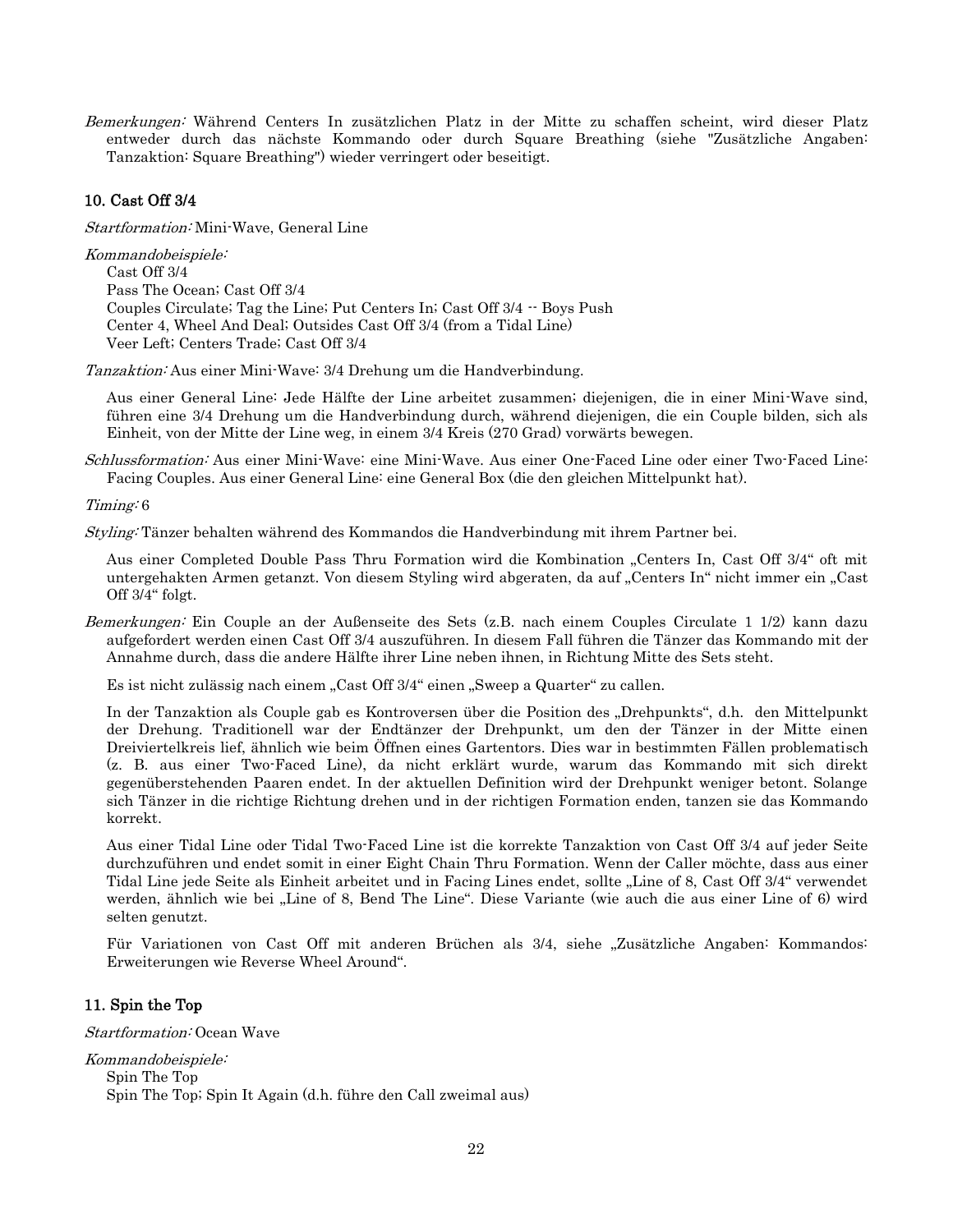Spin Your Top Spin Your Top, Do A Right and Left Thru

Tanzaktion: Jeder End-Tänzer führt mit seinem benachbarten Center einen 1/2 Drehung um die Handverbindung aus. Die neuen Center führen anschließend eine 3/4 Drehung um die Handverbindung aus, während die End-Tänzer einen 1/4 Kreis um ihre Formation herum laufen und somit als End-Tänzer der finalen Ocean Wave enden.

Schlussformation: Ocean Wave, senkrecht zur Startformation

#### Timing: 8

Styling: Gleiches Styling wie bei Swing Thru.

Bemerkungen: Die Facing Couples Rule gilt für diesen Call.

Die Kombination "Spin The Top, Right and Left Thru" muss zeitlich so gecallt werden, dass die Tänzer die für den "Right and Left Thru" erforderlichen Handverbindungen eingehen können ohne zuvor den "Spin The Top" zunächst in einer Hands Up Ocean Wave zu beenden.

Wenn "Spin The Top" aus einer Ocean Wave mit 3 Tänzern gecallt wird, muss der Caller angeben wer beginnen soll (z.B. "Right Spin The Top", "Starting With The Right Spin The Top", "Boys Start Spin The Top"). Die angesprochenen Tänzer führen die 1/2 Drehung um die Handverbindung aus. Der nicht angesprochene Tänzer und der neue Center-Tänzer führen anschließend eine 3/4 Drehung um die Handverbindung aus, während der andere Tänzer außen um die Formation herum aufschließt, um in einer neuen Ocean Wave mit 3 Tänzern zu enden. Diese Verwendung ist ungewöhnlich.

Aus einer Left-Hand Ocean Wave ist das Kommando "Left Spin The Top" akzeptabel. "Left" ist hierbei ein Hilfswort (siehe "Zusätzliche Angaben: Kommandos: Zusätzliche Wörter").

Aus einer Right-Hand Ocean Wave sind die Kommandos "Left Spin The Top" und "Centers Start, Spin The Top" unzulässig.

#### <span id="page-22-0"></span>12. Walk And Dodge

Startformation: Box Circulate, Facing Couples

Kommandobeispiele:

Walk And Dodge

Right and Left Thru, Girls Walk, Boys Dodge (aus einem Normal Couple)

Tanzaktion: Einige Tänzer bewegen sich vorwärts ("Walk") auf die Position des Tänzers vor ihnen, während sich die anderen Tänzer, ohne die Blickrichtung zu ändern, seitwärts auf die neben ihnen befindliche Position bewegen ("Dodge").

In einer Box Circulate Formation führen die Trailers den "Walk" und die Leaders den "Dodge" aus.

Aus Facing Couples muss der Caller angeben, welche Tänzer den "Walk" und welche Tänzer den "Dodge" ausführen sollen.

Schlussformation: Back-To-Back Couples, Box Circulate

#### Timing: 4

Styling: Die Arme bleiben in natürlicher Tanzposition. Am Ende des Kommandos bilden die Tänzer eine Mini-Wave oder einen Couple Handhold.

Bemerkungen: Walk and Dodge ist ein 4-Tänzer-Kommando. Aus Columns arbeiten die Tänzer in zwei Vierergruppen, eine auf jeder Seite und enden in einer Trade By-Formation.

Als Gimmick können Caller einige Tänzer dazu bestimmen beim "Walk" rückwärts zu gehen, zum Beispiel "Heads Square Thru, Touch 1/4, Walk and Dodge, Girls Back Up und Boys Dodge". Aus Lines Facing Out ist das Kommando "Centers Walk, Ends Dodge" auch ein Gimmick, ebenso wie bei anderen Anwendungen, bei denen Tänzer ihre Vierergruppe verlassen. Siehe "Zusätzliche Angaben: Kommandos: Gimmicks".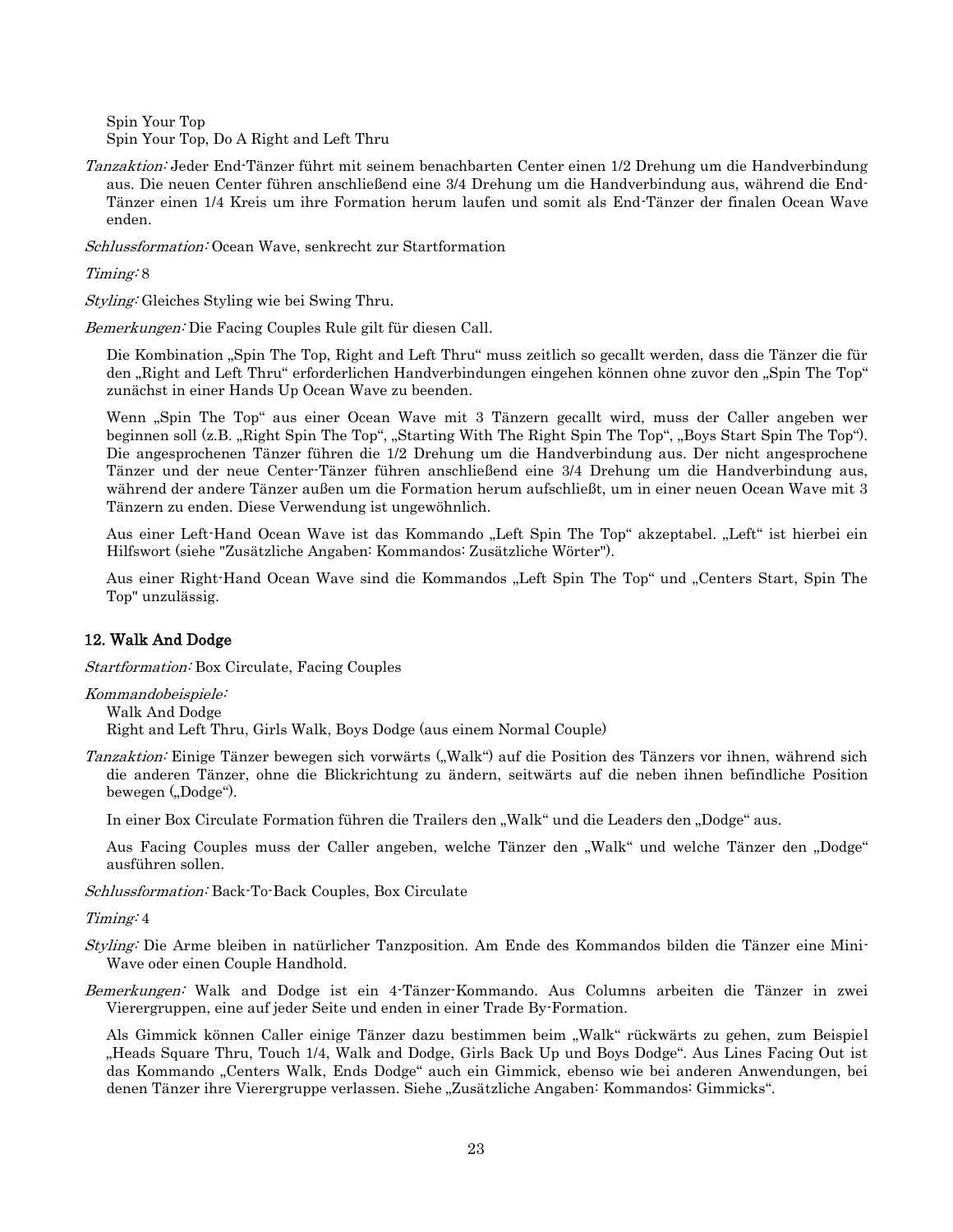Es gibt erweiterte Anwendungen, in denen sechs oder acht Tänzer zusammenarbeiten. Zum Beispiel, ist es nach "Sides Pass the Ocean, Sides Swing Thru and All Boys Run" möglich, entweder die Center 6 oder die Outside 6 einen Walk and Dodge ausführen zu lassen. In beiden Fällen wird der "Walk" von vier Tänzern und der "Dodge" von zwei Tänzern ausgeführt. Es ist auch möglich sechs Tänzer den "Walk" und zwei Tänzer den ."Dodge" ausführen zu lassen, zum Beispiel "Heads Touch 1/4, Side Girls Dodge and Others Walk.

Aus Facing Couples oder Back-to-Back Couples ist das Kommando "Walk and Dodge" alleine gecallt nicht zulässig, es sei denn, dass die Tänzer aufgefordert werden jeweils ihren Teil zu tanzen (siehe Zusätzliche Angaben: Kommandos: Mach Deinen Teil).

#### <span id="page-23-0"></span>13. Slide Thru

Startformation: Facing Dancers

Kommandobeispiele: Slide Thru

Tanzaktion: In einer durchgängigen, flüssigen Bewegung: Pass Thru und Männer Face Right (1/4-Drehung nach rechts), Frauen Face Left (1/4-Drehung nach links).

Schlussformation: Bei zwei Männern: Right-Hand Mini-Wave; bei zwei Frauen: Left-Hand Mini-Wave; ansonsten: Couple.

Timing: 4

Styling: Die Arme bleiben in natürlicher Tanzposition, wobei "Skirt Work" für Frauen optional ist. Die Hände sollten in einer für den nächsten Call angemessenen Position (Couple oder Hands Up Handhaltung) wieder gefasst werden.

Die Drehung kann mit dem Pass Thru verschmolzen werden um das Kommando mit einer gleitenden Bewegung abzuschließen.

<span id="page-23-1"></span>Bemerkungen: Die Ocean Wave Rule gilt für dieses Kommando.

#### 14. Fold / Cross Fold

#### Fall 1: Fold

Startformation: Couple, Mini-Wave

Kommandobeispiele: Boys Fold Ends Fold (aus einer General Line) Ladies Fold Leaders Fold (aus Ocean Waves)

Tanzaktion: Der angesprochene Tänzer geht einen Schritt nach vorne, dann in einem Halbkreis in Richtung des neben ihm stehenden Tänzers und endet mit Blick auf diesen Tänzer. Der nicht angesprochene Tänzer ist inaktiv und bewegt sich nicht.

Schlussformation: Facing Dancers, Tandem

Timing: 2

Styling: keine Vorgaben

Bemerkungen: Ein Fold kann Formationen verursachen, die für das Mainstream Programm sehr ungewöhnlich sind. In solchen Situationen verwenden Caller im Allgemeinen implizite Anpassungen, um die Formation zu normalisieren. Zum Beispiel "Heads Square Thru 4, Touch 1/4, Girls Fold, Double Pass Thru":

Das Kommando "Girls Fold" erzeugt eine Formation mit Tandems, die sich nicht direkt anschauen.

Double Pass Thru sagt den Tänzern implizit, dass sie sich in einer Startformation für dieses Kommando befinden sollten (Facing Tandems).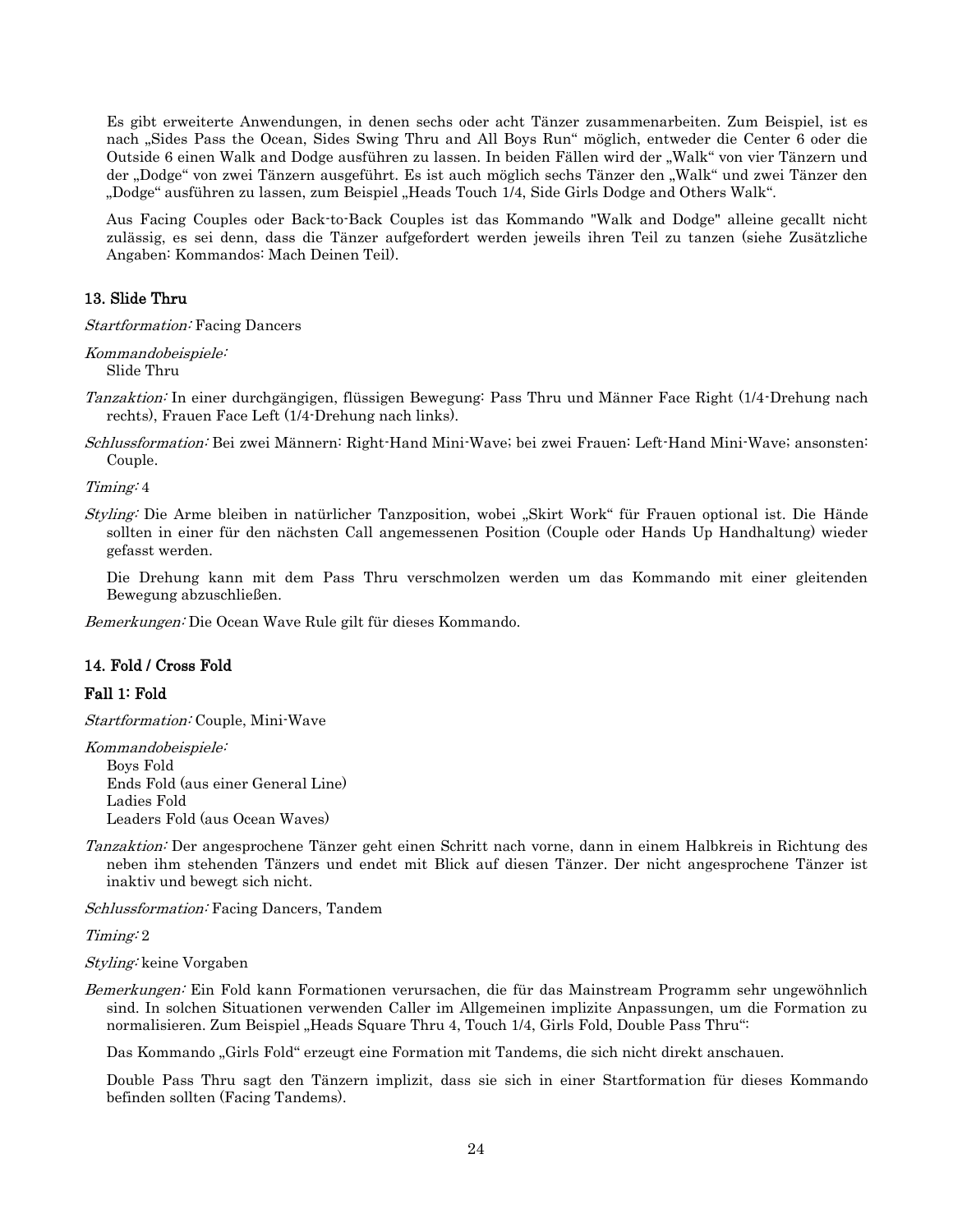Das Kommando "Double Pass Thru" wird so getanzt, als ob sich die Tandems direkt anschauen würden und endet normal.

Diese Art der impliziten Anpassung wird im Mainstream allgemein akzeptiert, insbesondere nach Fold oder Cross Fold, kann jedoch in anderen Tanzprogrammen kontrovers sein.



Aus einer 1x8 Formation müssen Caller vorsichtig sein, wenn sie Centers und Ends ansprechen, zum Beispiel indem sie "Each Side, Centers Fold", "In Each Wave Of 4, Ends Fold" oder "Girls Fold" sagen. Siehe "Allgemeines: Wege, Tänzer zu benennen: Centers / Ends".

Die Blickrichtung der nicht angesprochenen Tänzer hat keinen Einfluss auf dieses Kommando, zum Beispiel aus angemessen angeordneten Facing Lines: "Centers Star Thru, Ends Pass Thru and Fold, You're Home".

Everyone Fold (oder Everybody Fold To Face) ist ein Gimmick (siehe "Zusätzliche Angaben: Kommandos: Gimmicks), da diejenigen, die den Fold ausführen, nicht mit inaktiven Tänzern arbeiten. Caller, die dies verwenden, erwarten, dass sich die Tänzer am Ende anschauen (obwohl die Tanzaktion erfordert, dass Tänzer eine Position einnehmen, die direkt auf die Position des ursprünglich benachbarten Tänzers blickt und daher die Tänzer nicht direkt zugewandt sind). Aus Couples darf dieses Gimmick nicht angewendet werden.

#### Fall 2: Cross Fold

Startformation: General Line

Kommandobeispiele: Girls Cross Fold Ends Cross Fold Each Side, Ends Cross Fold (from a Tidal Wave)

Tanzaktion: Die angesprochenen Tänzer gehen einen Schritt nach vorne und dann in einem Halbkreis bis sie der Position des nächsten Tänzers zugewandt sind, wobei sie sowohl die Mitte der Line als auch eine Tänzerposition passieren. Die nicht angesprochenen Tänzer sind inaktiv und bewegen sich nicht.

Schlussformation: Siehe Bemerkungen

Timing: 4

Styling: keine Vorgaben

Bemerkungen: Bei Ends Cross Fold gehen die Ends, wenn sie in die gleiche Richtung schauen, rechtsschultrig aneinander vorbei. Bei Centers Cross Fold, wenn die Centers in die gleiche Richtung schauen, tanzen sie zunächst einen Half Sashay und gehen dann in einen Fold über, um schließlich auf die Position des ursprünglich am weitesten entfernten Ende der Formation zu blicken.

Die Schlussformation von Cross Fold hängt davon ab, welche Tänzer Cross Fold tanzen und von deren ursprünglichen Blickrichtungen. Zum Beispiel:

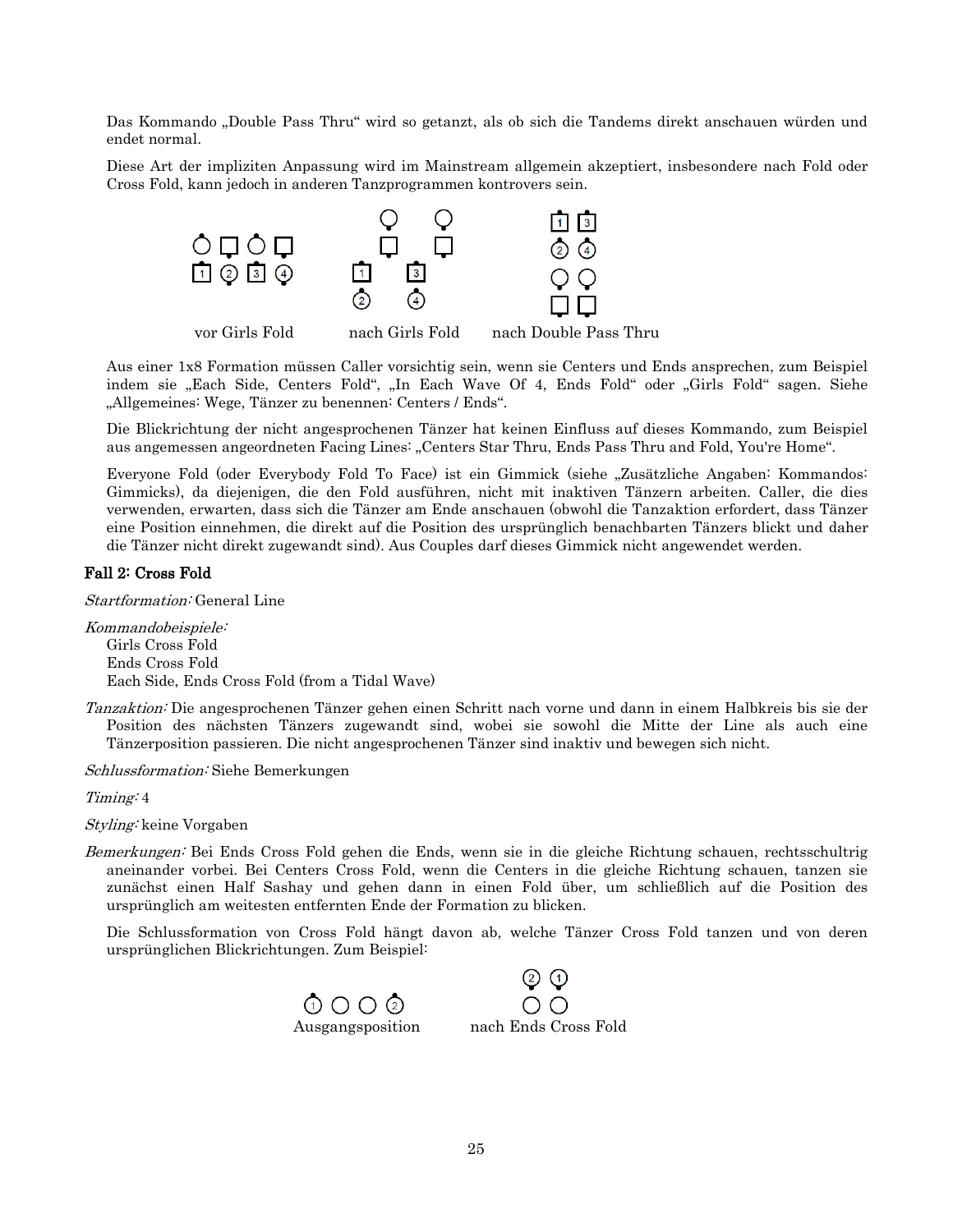

Die Endformation kann ungewöhnlich sein und Caller normalisieren die Formation im Allgemeinen mit den nächsten ein oder zwei Kommandos, wie im folgenden Beispiel.



Caller können die Formation auch normalisieren, indem sie implizite Anpassungen verwenden (siehe die erste Bemerkung zu Fold) oder durch Verwendung von Kommandos wie "Right and Left Grand", "Swing and Promenade" oder "Allemande Left".

Aus einer 1x8 Formation muss der Caller den Tänzern verständlich machen, dass sie entweder auf jeder Seite in ihrer Line of 4 (z. B. "Each Side, Ends Cross Fold") oder in der mittigen Line of 4 (z. B. "Center Four, Centers Cross Fold") das Kommando ausführen müssen.

Wie bei Fold, wirken sich die Blickrichtungen der nicht angesprochenen Tänzer auf dieses Kommando nicht aus.

Ähnlich wie "Everyone Fold" (siehe die Bemerkung oben) ist auch "Everyone Cross Fold" ein Gimmick, das jedoch noch seltener verwendet wird.

#### <span id="page-25-0"></span>15. Dixie Style to an Ocean Wave

Startformation: Facing Couples, Facing Tandems

Kommandobeispiele:

Dixie Style to a Wave Dixie Style to an Ocean Wave Put the Ladies in the Lead, Dixie Style to a Wave (aus Normal Facing Couples) Ladies Lead, Dixie Style to an Ocean Wave (aus Normal Facing Couples) On a Double Track, Dixie Style (aus Double Pass Thru Formation) Boys Lead, Dixie Style to a Wave (aus Sashayed Facing Couples)

Tanzaktion: Aus Facing Couples: Die Tänzer führen ein halbes Half Sashay durch, das heißt, die Tänzer rutschen seitlich aufeinander zu, bis sie ein Tandem bilden (mit dem ursprünglichen rechten Tänzer vorne), danach Centers Right Pull By; alle Left Touch 1/4.

Aus Facing Tandems: Centers Right Pull By; alle Left Touch 1/4.

Schlussformation: Left-Hand Ocean Wave

Timing: 6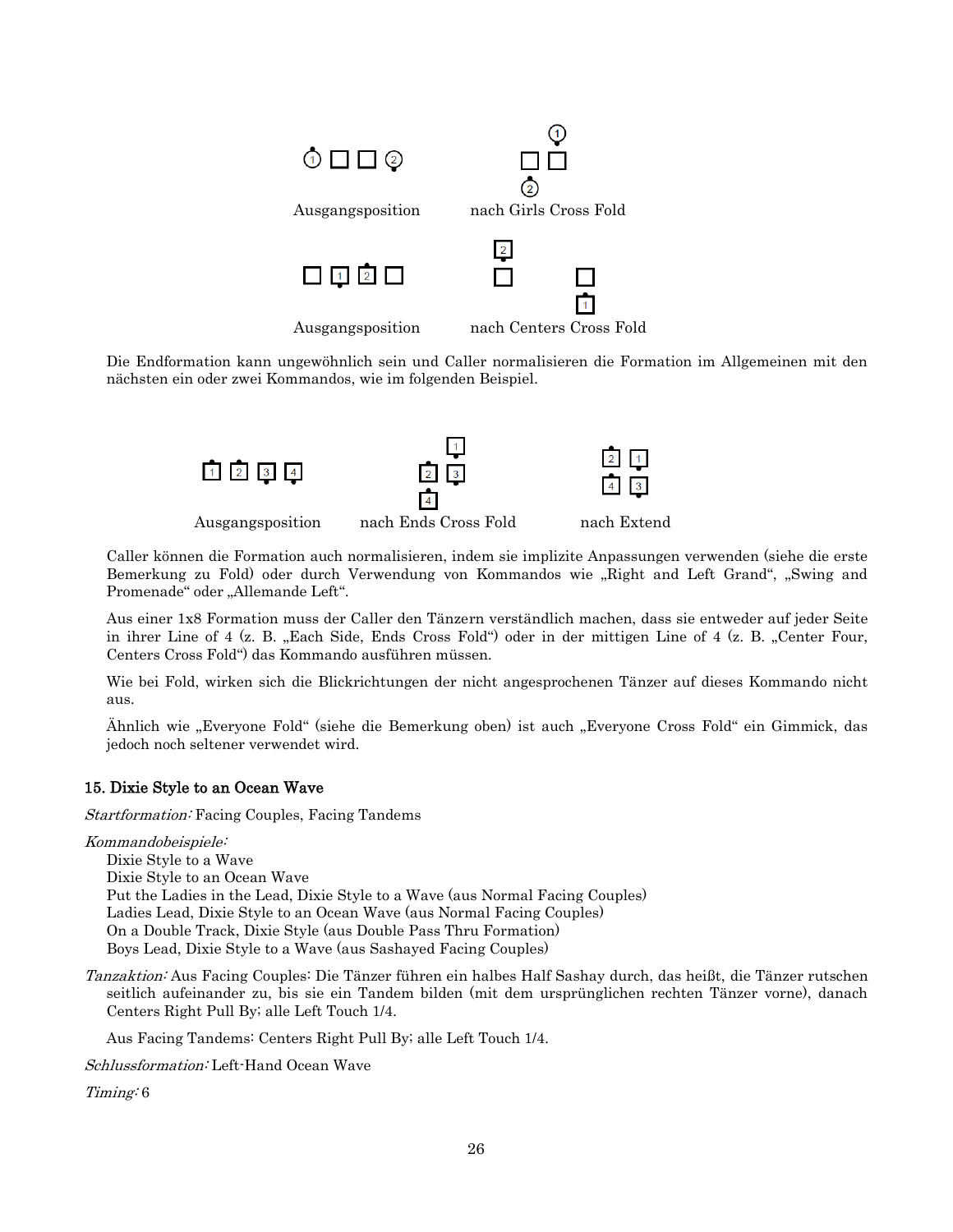Styling: Aus Facing Couples: Der links stehende Tänzer macht eine ganzen Schritt nach hinten und nach rechts. Damit wird der Left Touch 1/4 vorbereitet und gibt dem rechts stehenden Tänzer genug Raum für den Right Pull By.

Aus Facing Tandems: Die Trailers rutschen leicht nach rechts um den Left Touch 1/4 vorzubereiten.

Bemerkungen: Die Ocean Wave Rule gilt für dieses Kommando (aus einem Single 1/4 Tag).

Aus einer Double Pass Thru Formation ist es verwirrend, wenn man einfach nur Dixie Style to an Ocean Wave callt, weil dies zu der folgenden Zweideutigkeit führt: Die inneren vier Tänzer können das Kommando aus Facing Couples tanzen oder jedes Tandem kann das Kommando mit dem Tandem durchführen, dass sie direkt anschauen. Der Caller sollte dies durch z.B. folgende zusätzliche Angaben klarstellen:

- Center 4, Dixie Style to a Wave oder
- On a Double Track (oder "Single File" oder "Each Column of 4"), Dixie Style to a Wave.

"Double Track" wird verwendet, um zwei nebeneinander stehende Facing-Tandems zu beschreiben. Einige Caller vermeiden diese Terminologie, wenn die Facing-Tandems Ende-zu-Ende stehen (d. h. eine 1x8- Formation mit Facing-Tandems auf jeder Seite). Siehe auch "Zusätzliche Angaben: Startformationen".

Aus einem normalen Squared Set ist "All 4 Ladies Lead, Dixie Style to a Wave" eine erweiterte Anwendung (und wird meistens nach einem "Four Ladies Chain" gecallt). Der Right Pull By wird durch einen Right-Hand Star 1/2 ersetzt, ähnlich wie bei einem Four Ladies Chain. Nach dem Left Touch 1/4 enden die Tänzer in einem Thar mit den Männern in der Mitte. Caller sollten davon ausgehen, dass diese Anwendung in einem Workshop erklärt werden muss.

#### <span id="page-26-0"></span>16. Spin Chain Thru

#### Startformation: Parallel Waves

Kommandobeispiele: Spin Chain Thru

Tanzaktion: Jeder End-Tänzer führt mit seinem benachbarten Center eine 1/2 Drehung um die Handverbindung aus. Die neuen Centers führen anschließend eine 3/4 Drehung um ihre Handverbindung aus und bilden am Ende eine zentrale Ocean Wave. Die "Very Centers" machen eine 1/2 Drehung um ihre Handverbindung. In der zentralen Ocean Wave führt jeder End-Tänzer mit seinem benachbarten Center eine 3/4 Drehung um die Handverbindung aus.

#### Schlussformation: Parallel Waves

Timing: Für die Tänzer die nach der ersten Drehung am Ende stehen: 3, für die Tänzer die nach der ersten Drehung im Center stehen: 16

Styling: Gleiches Styling wie bei Swing Thru. Die Tänzer die nach der ersten Drehung am Ende stehen, verbleiben in dieser Position während die Centers das Kommando beenden.

Bemerkungen: Die Facing Couples Rule gilt für dieses Kommando.

Während die neuen Centers das Kommando beenden, kann den neuen End-Tänzern ein weiteres Kommando gegeben werden (z. B. "Spin Chain Thru, Ends Circulate Twice").

Spin Chain Thru kann als "Alle eine 1/2 Drehung um die Handverbindung, diejenigen, die neu zusammenkommen machen eine 3/4 Drehung um die Handverbindung, diejenigen, die neu zusammenkommen führen eine 1/2 Drehung um die Handverbindung aus, diejenigen, die neu zusammenkommen machen eine 3/4 Drehung um die Handverbindung" getanzt werden. Mit diesem Verständnis benutzen einige Caller das Spin Chain Thru Kommando als Gimmick aus einem Alamo Ring (siehe "Zusätzliche Angaben: Kommandos: Gimmicks"). Bei der Verwendung dieses Gimmicks muss der Caller ansagen, welche Paarungen bei dem Kommando beginnen sollen, z.B. "Start with the Right and Spin Chain Thru".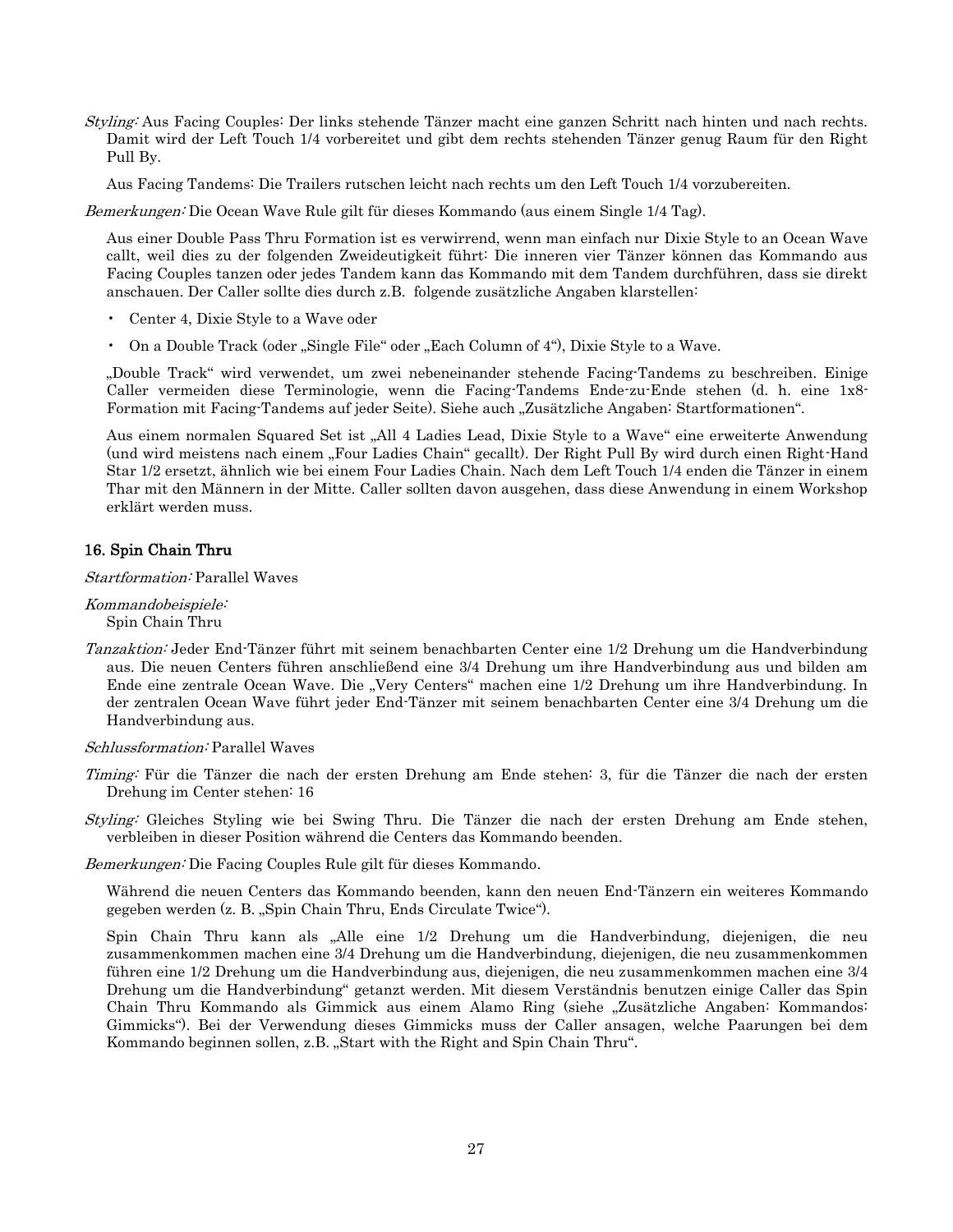#### <span id="page-27-0"></span>17. Tag the Line Family

#### <span id="page-27-1"></span>17.a. Tag the Line (In/Out/Left/Right)

Startformation: General Line

Kommandobeispiele: Tag the Line Tag the Line All The Way Tag the Line, Face Right Tag the Line, Left Tag the Line, Face In

Tanzaktion: Jeder Tänzer dreht sich auf der Stelle um 90 Grad, so dass er zur Mitte der Line schaut (d.h. eine Drehung in Richtung des am weitesten entfernten Ende der Line) und geht dann vorwärts, rechtsschultrig an allen Tänzern der anderen Hälfte der Line vorbei, bis auch die letzten Tänzer aus jeder Hälfte der Line aneinander vorbeigegangen sind. Wurde eine Anweisung zur Drehung in eine bestimmte Richtung (Facing Direction) angegeben, führen die Tänzer nun eine entsprechende 90 Grad-Drehung auf der Stelle in die entsprechende Richtung aus.

Schlussformation: Tag the Line endet in Back-to-Back Tandems.

Wurde eine Anweisung zur Drehung in eine bestimmte Richtung (Facing Direction) gegeben, ist die Schlussformation von dieser Drehrichtung abhängig (z.B. endet "Tag the Line, Face Right" in einer Right-Hand Two-Faced Line).

Timing: 6

- Styling: Die Arme bleiben in natürlicher Tanzposition und die Hände sind bereit, die richtige Position für den nächsten Call einzunehmen. Wenn die Centers zu Beginn des Kommandos die rechten Hände halten, sollten sie, um eine fließende Bewegung zu erzielen, einen kleinen Schritt nach vorne gehen während sie sich zur Mitte der Line drehen.
- Bemerkungen: "Tag the Line" ist ein 4-Tänzer-Kommando. Aus einer General Line of 8 ist der Zusatz "Each Side" (oder "Each Four") hilfreich, aber nicht notwendig.

Die Richtung "In" (oder "Out") nach dem "Tag the Line"-Kommando bedeutet, dass die Drehung am Ende in Richtung der Mitte des Sets (oder davon weg) erfolgt. Aus General Lines endet "Tag the Line, Face In" (oder Out) in Facing Lines (oder Lines Back-to-Back).

Die angegebene Richtung muss nicht für alle Tänzer gleich sein, z.B. "Tag the Line, Boys Face Left, Girls Face Right".

Tag the Line aus einer General Line mit sechs oder acht Tänzern ist eine erweiterte Anwendung. Der Caller muss die Line explizit ansagen, z. B. "Line of Eight, Tag the Line". Die Anwendung aus einer Line mit zwei Tänzern ist im Mainstream Programm unzulässig. Für diese Anwendung gibt es einen separaten Namen und ist Bestandteil eines anderen Programmes.

#### <span id="page-27-2"></span>17.b. Teile von Tag (1/4, 1/2, 3/4)

Startformation: General Line

Kommandobeispiele: Half Tag 3/4 Tag the Line Tag the Line 3/4 1/4 Tag

Tanzaktion: Jeder Tänzer dreht sich auf der Stelle um 90 Grad, so dass er zur Mitte der Line schaut (d.h. eine Drehung in Richtung des am weitest entfernten Ende der Line) und beginnt dann mit einer Vorwärtsbewegung. Wenn nötig gehen die Tänzer rechtsschultrig an Tänzern aus der anderen Hälfte der Line vorbei. Für 1/4, 1/2, und 3/4, stoppen die Tänzer entsprechend in einer Right-Hand Single 1/4 Tag-, Right-Hand Box Circulate- bzw. Right-Hand Single 3/4 Tag-Formation.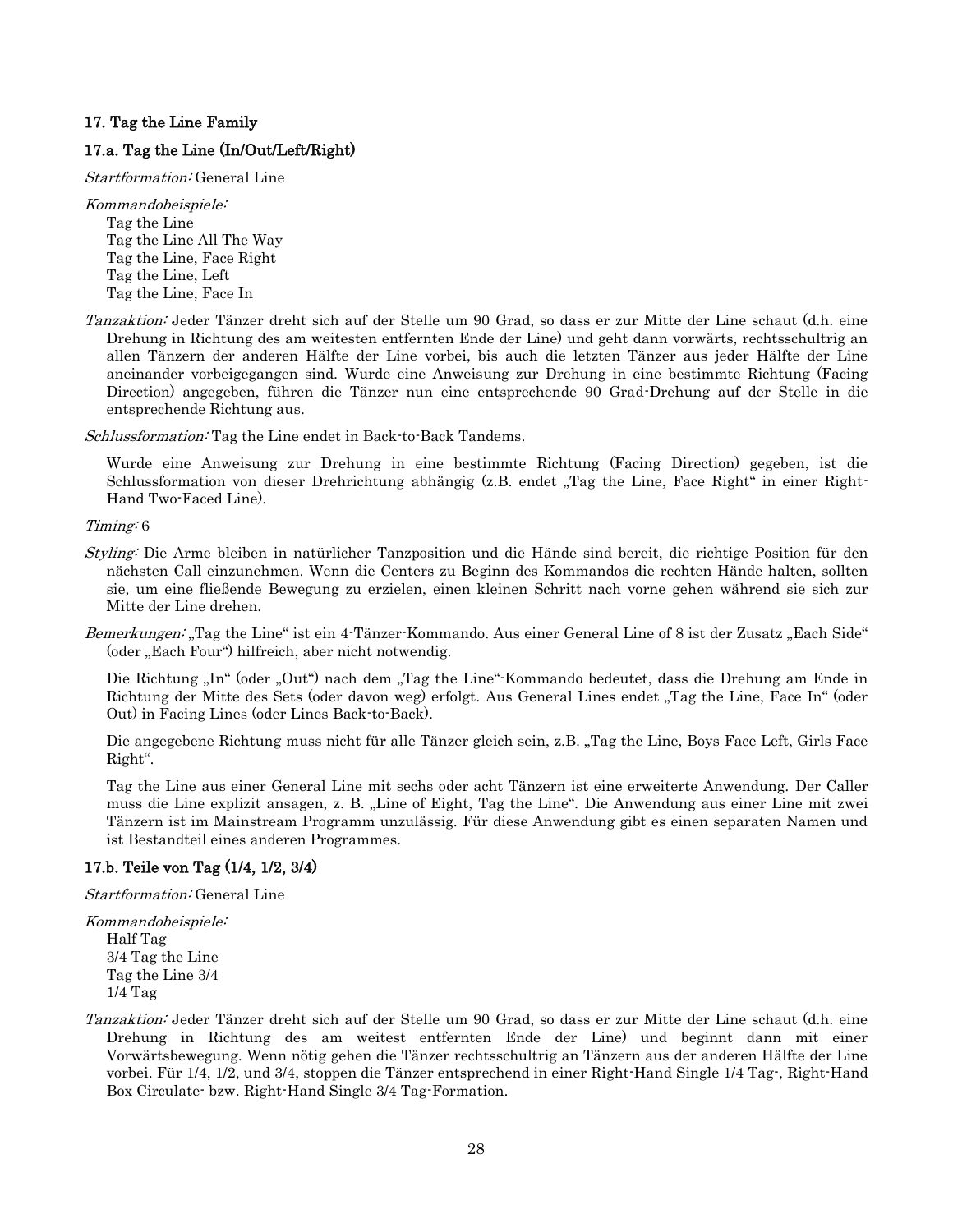Schlussformation:

1/4 Tag: Right-Hand Single 1/4 Tag 1/2 Tag: Right-Hand Box Circulate 3/4 Tag: Right-Hand Single 3/4 Tag

Timing:

1/4 Tag: 3 1/2 Tag: 4 3/4 Tag: 5

Styling: Wenn die Center zu Beginn des Kommandos die rechten Hände halten, sollten sie, um eine fließende Bewegung zu erzielen, einen kleinen Schritt nach vorne gehen während sie sich zur Mitte der Line drehen.

Bemerkungen: "Teile von Tag" sind 4-Tänzer Kommandos. Aus einer General Line of 8 ist der Zusatz "Each Side" (oder "Each Four") hilfreich, aber nicht notwendig.

Aus General Lines, endet 3/4 (oder 1/4) Tag in einer Right-Hand 3/4 (oder 1/4) Tag-Formation, da die äußeren Tänzer zusammenrutschen um ein Couple zu bilden. Siehe "Zusätzliche Angaben: Tanzaktion: Square Breathing".

Der Teil des Tag wird häufig zuerst genannt, da Tänzer möglicherweise mit der Bewegung beginnen, bevor der Caller das gesamte Kommando gecallt hat. Von "Tag the Line One-Quarter" wird daher strengstens abgeraten, weil das Commando nur 3 Taktschläge benötigt.

Häufig kürzen Caller den Teil des Tag ab und benutzen nur "Half" (oder "Quarter") für "One-Half" (oder "One-Quarter"). Zur Verdeutlichung kann der volle Teil genannt oder "the Linie" hinzugefügt werden, z. B. "One-Quarter Tag the Line".

#### <span id="page-28-0"></span>18. Scoot Back

Startformation: Box Circulate, 1/4 Tag, Single 1/4 Tag

Kommandobeispiele: Scoot Back

Tanzaktion:

Aus einer Box Circulate Formation: Die Trailers tanzen Extend, Arm Turn 1/2, Extend, während die Leaders ein Box Circulate ausführen.

Aus einer 1/4 Tag- oder Single 1/4 Tag-Formation: Extend, Arm Turn 1/2, Extend

Schlussformation: Box Circulate, 3/4 Tag, Single 3/4 Tag

Timing: 6

Styling: Tänzer, die die Armdrehung ausführen, benutzen dazu eine Unterarmverbindung.

Die Tänzer müssen die gleiche Hand bereithalten, da diese in der Startformation, für den Arm Turn und in der Schlussformation benötigt wird (für die Trailers in einer Box Circulate Formation und für die Centers einer Single 1/4 Tag Formation).

Bemerkungen: Aus einer linkshändigen Formation wird der Arm Turn mit dem linken Arm durchgeführt und die Schlussformation ist wieder eine linkshändige Formation. Caller fügen manchmal Hilfsworte hinzu wie z.B. "Scoot Back, use the left".

Einige Caller benutzen Hilfsworte um anzugeben, welche Tänzer den Arm Turn ausführen müssen, z.B. nach "Heads Square Thru, Touch 1/4" "Scoot Back, Boys Go". In dieser Situation wäre es nicht zulässig "Boys Scoot Back" zu callen, da dieses Kommando nur die Boys ansprechen würde. Es ist jedoch zulässig dieses Kommando aus einer Ocean Wave zu callen, bei der die Boys im Center sind.

Scoot Back ist ein 4-Tänzer Kommando. Wenn das Kommando aus Columns gecallt wird, arbeiten die Tänzer in zwei Box Circulate Formationen, eine auf jeder Seite.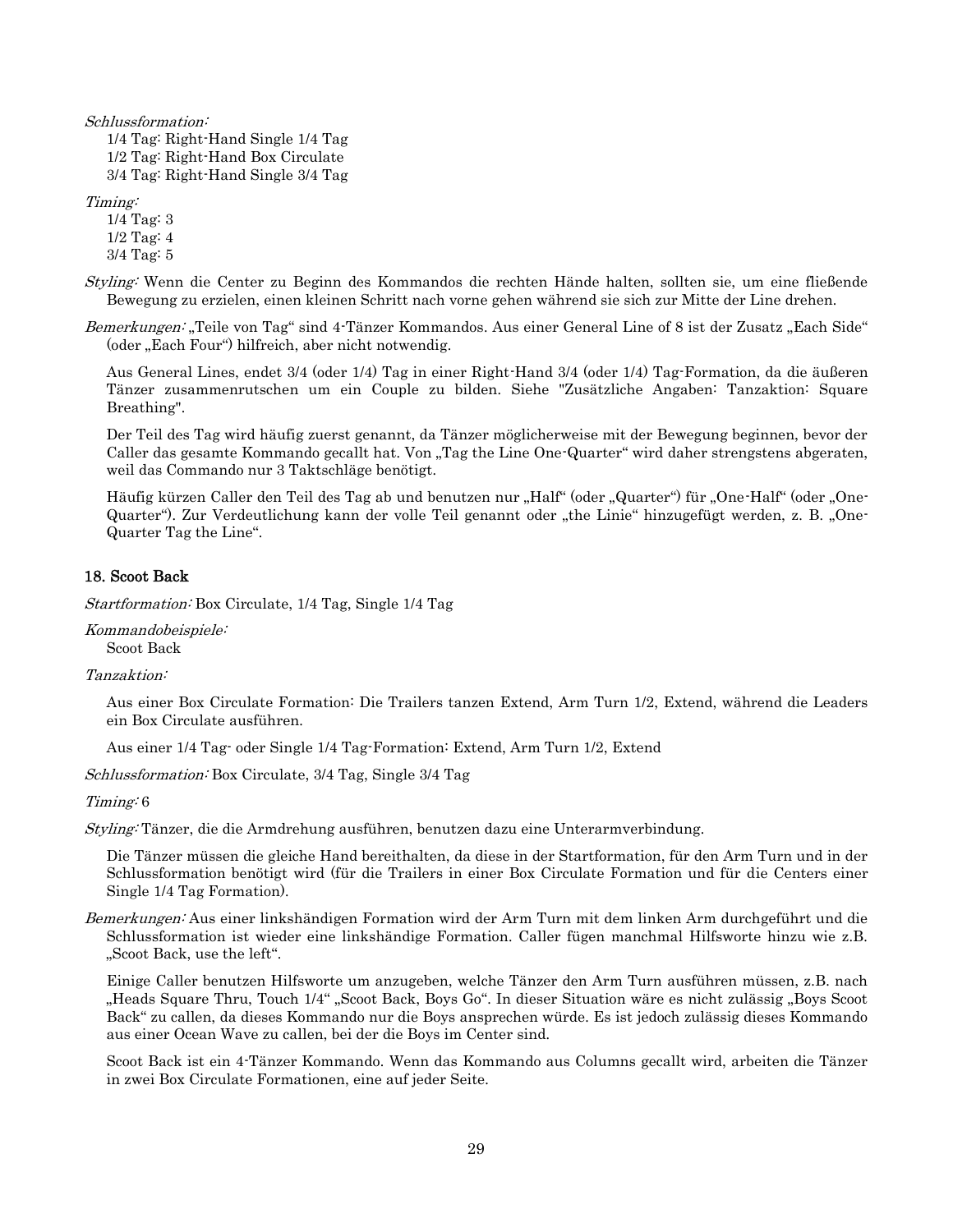Ein andere Beschreibung der Tanzaktion für die Trailers einer Box Circulate Formation ist: geradeaus nach vorne gehen, bis die Tänzer nebeneinander stehen, Arm Turn 1/2 und dann geradeaus nach vorne gehen, bis man auf der Position steht, die vorher vom Leader besetzt war.

#### <span id="page-29-0"></span>19. Recycle (nur aus Ocean Waves)

Startformation: Nur aus Ocean Waves

Kommandobeispiele: Recycle

Tanzaktion: Ends tanzen ein Cross Fold. Währenddessen führt jeder Center einen Fold hinter seinen benachbarten End-Tänzer aus, folgt diesem und richtet sich anschließend so aus, dass man am Ende nebeneinander in einer Facing Couples Formation steht.

Schlussformation: Facing Couples

Timing: 4

- Styling: Wenn jeder End-Tänzer und der benachbarte Center-Tänzer sich zu drehen beginnen, lösen sie ihre Mini-Wave-Handhaltung auf. Sobald die Tänzer annähernd in die gleiche Richtung schauen, nehmen sie ein Couple Handhold ein.
- Bemerkungen: Die Facing Couples Rule gilt für dieses Kommando nicht. Aus Facing Couples hat das Kommando "Recycle" eine andere Definition, die nicht Bestandteil des Mainstream Programms ist.

Beim Unterrichten kann es hilfreich sein, die Aktion der Centers als "Fold, follow, face" ("Fold", folgen, jemanden anschauen) zu veranschaulichen und zu erklären, dass die Centers sich annähernd einmal im Kreis drehen und am Ende, nur ein kleines Stück weiter hinten von der Position wo sie gestartet sind, neben dem Tänzer dem sie gefolgt sind, stehen.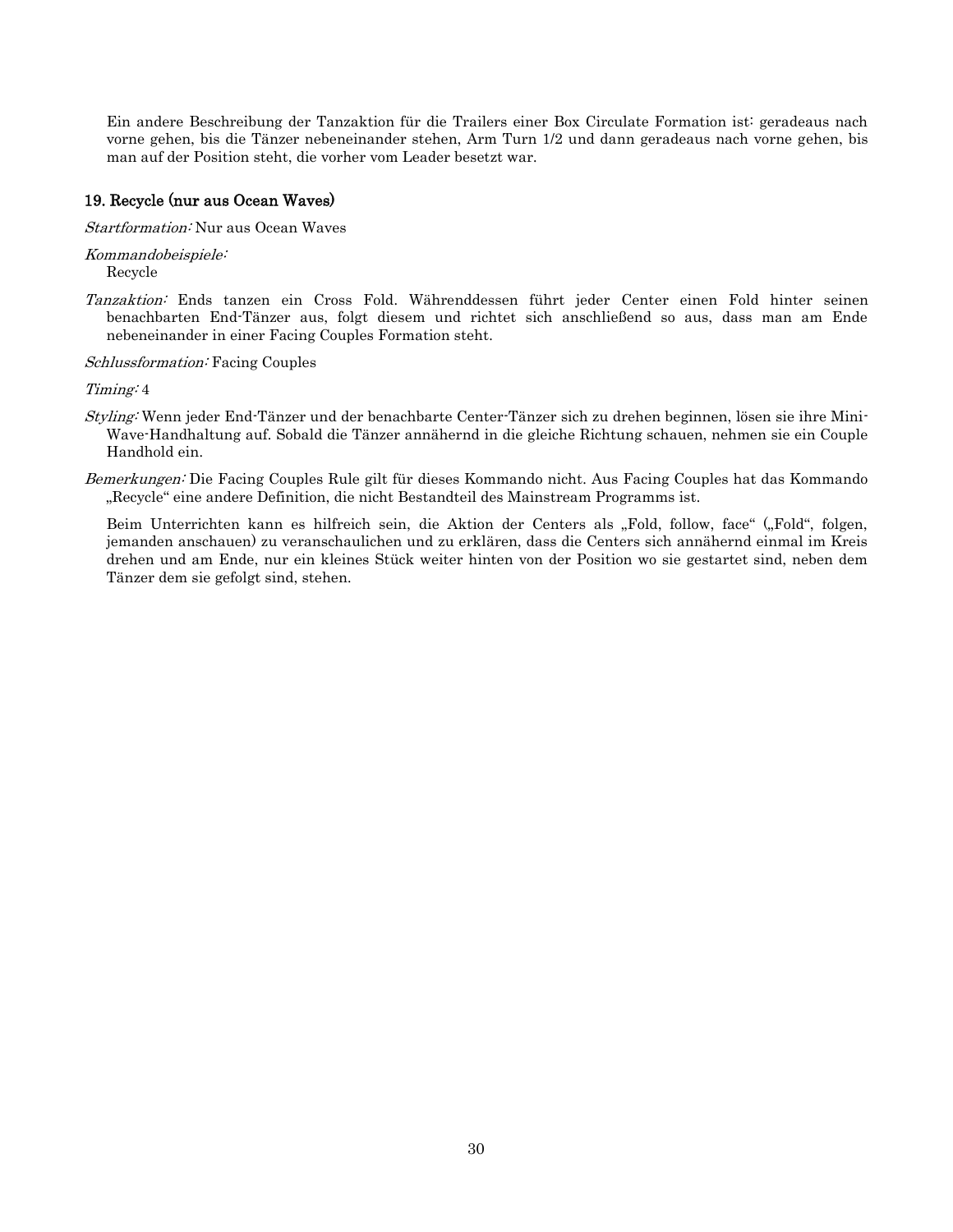## Zusätzliche Angaben

<span id="page-30-1"></span><span id="page-30-0"></span>Dieser Abschnitt befindet sich noch in der Überprüfung und Genehmigung.

#### Startformationen

Die Startformationen aller definierten Calls werden aufgeführt. Hierbei wird jeweils die kleinste Basisformation angegeben. Vielfache dieser Formationen können möglich sein. Für Dosado z. B. sind mindestens zwei Tänzer notwendig. Es können sich aber auch zwei Linien mit je vier Tänzern für Dosado gegenüberstehen. In diesem Fall ist die Grundformation viermal vorhanden.

<span id="page-30-10"></span><span id="page-30-9"></span><span id="page-30-8"></span><span id="page-30-7"></span><span id="page-30-6"></span><span id="page-30-5"></span><span id="page-30-4"></span><span id="page-30-3"></span><span id="page-30-2"></span>Kommandos Zusätzliche Wörter Umgangssprache Erweiterungen wie Reverse Wheel Around Teile von Calls Gimmicks Verbiegen vs. Brechen der Definition Mach deinen Teil Centers Zoom Extend und Tag The Line Tanzaktion Calls mittels Arm Turns definieren Definitorische Präzision Calls miteinander verschmelzen Wer ist aktiv? Was bedeutet es, Tänzer zu benennen?

<span id="page-30-19"></span><span id="page-30-18"></span><span id="page-30-17"></span><span id="page-30-16"></span><span id="page-30-15"></span><span id="page-30-14"></span><span id="page-30-13"></span><span id="page-30-12"></span><span id="page-30-11"></span>Square Breathing

## Timing

Das Timing-Komitee hat ermittelt, wie viele Taktschläge jeder Call dauern sollte. Nachdem Tänzer für jeden Taktschlag der Musik einen Schritt tanzen sollte, gelten diese Zahlen ebenso für die Anzahl der Schritte.

Ein Musikstück ist mehr als nur eine Folge unverbundener aneinandergereihter Taktschläge. Es ist vielmehr aus ganzen Abschnitten zusammengestellt, die sich normalerweise in kleinere Einheiten aufteilen lassen. Ein grosser Teil der Tanzmusik besteht aus Phrasen mit 64 Taktschlägen, die aus zwei Phrasen mit je 32 Taktschlägen bestehen; diese wiederum bestehen aus zwei 16 Taktschläge langen Phrasen und diese wiederum aus zwei Phrasen mit je acht Taktschlägen.

Traditionelle Square und Contra Dance Choreografie wird gewöhnlich so erstellt, dass die Callfolgen zu dieser musikalischen Phrasierung passen. Tänzer beginnen normalerweise jeden Call auf dem ersten Taktschlag einer Phrase und tanzen diesen Call dann so, dass er acht Taktschläge lang dauert. Jeder Tanz besteht aus einer Callsequenz, die wiederholt wird, wenn ein Tanzpaar zum nächsten Paar weiter kommt. Weil die Tanzfolge vorher bekannt ist und diese wiederholt wird, können Tänzer die Ausführung der Calls und den Übergang zwischen den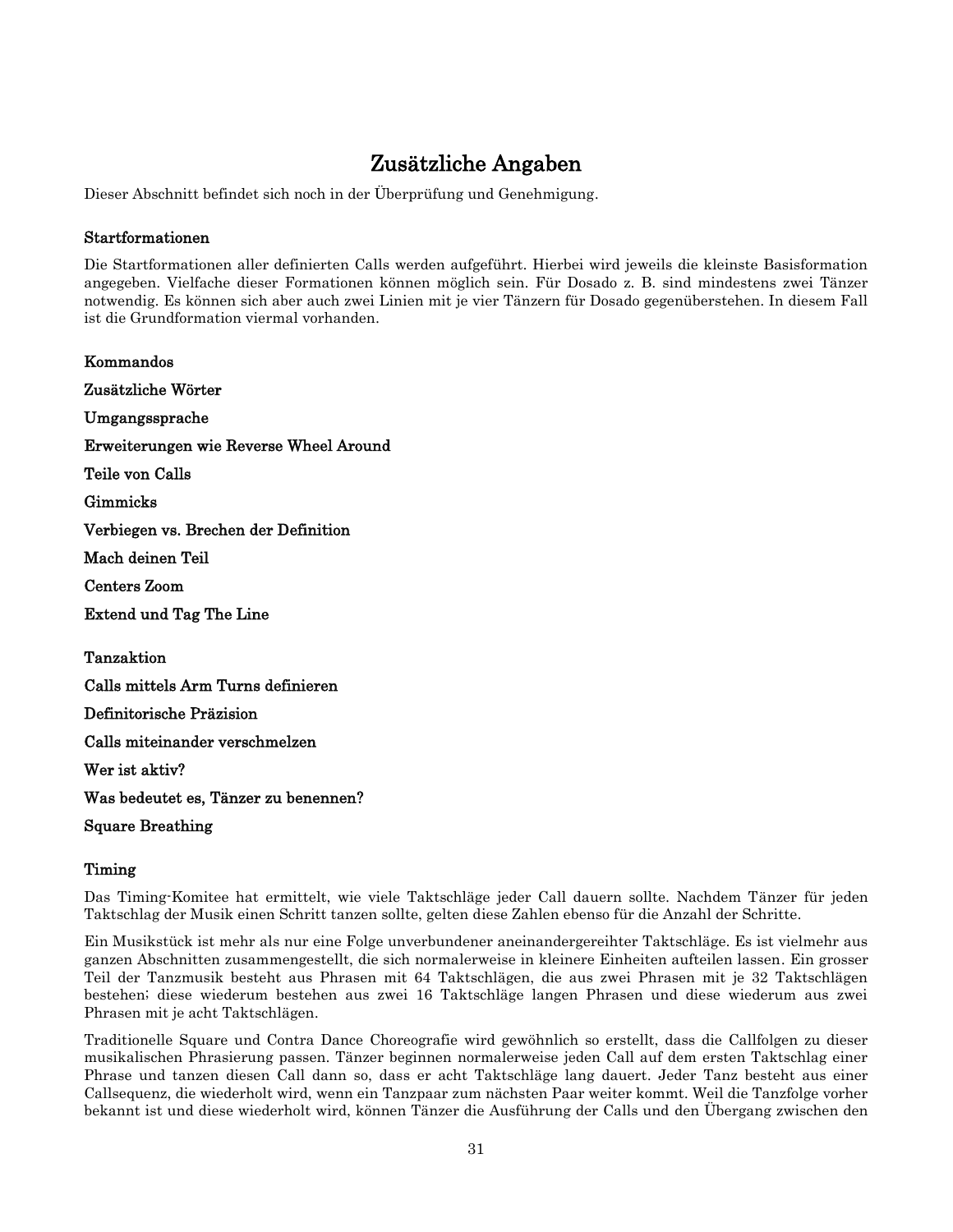einzelnen Tanzfiguren an die musikalischen Phrasen anpassen. Das heisst, dass Calls wie Dosado, Right and Left Thru, Two Ladies Chain und Up to the Middle and Back in jeweils acht Taktschlägen getanzt werden und jeder dieser Calls auf dem ersten Taktschlag einer musikalischen Phrase begonnen wird. Nur wenige Calls brauchen weniger Zeit, wie beispielsweise Pass Thru oder Balance (je vier Taktschläge) oder der 12-Beat-Swing (ein überlanger Swing, der zwölf Taktschläge dauert). Diese werden mit anderen Calls so kombiniert, dass eine oder mehrere acht Taktschläge lange Phrasen dafür komplett ausgefüllt werden.

Moderner Western Square Dance hat eine ganze Reihe von Figuren diesem Repertoire hinzugefügt, von denen viele weniger als acht Schritte für die Ausführung benötigen. Der Tanzstil ist ein kontinuierlicher Gleitschritt, der Übergang von einem Call zum nächsten nahtlos, obwohl die Tanzsequenz den Tänzern unbekannt ist. Einige Figuren, die traditionell acht Taktschläge lang dauerten (wie beispielsweisse Right and Left Thru), werden in diesem Tanzstil gewöhnlich mit sechs Schritten getanzt.

Die Zeitvorgabe für jeden Call ist die ideale Anzahl von Schritten oder Taktschlägen um den Call auszuführen. Die Zeitvorgabe ist hauptsächlich dazu angegeben um Caller dabei zu unterstützen, den Tänzern die angemessene Menge an Taktschlägen zur Ausführung eines jeden Calls zu geben. Die Zeitvorgabe kann ebenfalls dazu benutzt werden um Singing-Call-Sequenzen mit 64 Taktschlägen Dauer zu erstellen. Dabei sollen Caller berücksichtigen, dass dies mehr erfordert als nur Calls aneinander zu reihen, die zusammen eine Zeitvorgabe von 64 Taktschlägen haben – wegen der Übergänge von einem Call zum nächsten, Square Breathing, etc. Diese Zeitvorgaben sind zwar ein guter Anfang um Singing-Call-Choreographie zu konstruieren, doch nur das Tanzen dieser Sequenzen zur Musik ergibt, ob sich diese Choreographie zeitlich in die musikalischen Phrasen einfügt. Caller sollten sich ebenfalls bewusst sein, dass weitere Faktoren diese Zeitvorgaben beeinflussen, wie das Alter oder die Beweglichkeit der Tänzer, der Zustand des Tanzbodens, etc.

Beachten von Zeitvorgaben hebt für Tänzer das Tanzvergnügen, denn ihr Tanzen ist harmonisch zur Musik. Viele Tänzer reagieren positiv, wenn ihnen Zeitvorgaben explizit unterrichtet werden, speziell bei Calls wie Grand Square (32 Schritte) und 4 Ladies Chain (8 Schritte).

Beginnen Calls von der Grundposition eines Squares, wird die Ausführungszeit entsprechend verlängert. Siehe "Teil 1: Konventionen und Regeln: Squared Set Convention".

## <span id="page-31-0"></span>Styling

Square Dancing ist weit mehr als nur die Bewegung des Körpers von einem Ort an einen anderen in der angemessen Zeit. Die Interaktionen eines Tänzers mit den sieben anderen Tänzern in einem Square führten dazu, dass manche sagen, dass Square Dancing Tanzen mit Händen ist. Die folgenden Richtlinien zur stilistischen Ausführung beschreiben, wie im grössten Teil der Welt Square Dance getanzt wird.

#### <span id="page-31-1"></span>Körperhaltung

Tänzer sollten ihren Körper aufgerichtet und gerade halten, die Schultern zurückgenommen. Grossgewachsene Menschen tendieren leicht zu einer gebeugten Haltung; sie sollten diese vermeiden.

#### <span id="page-31-2"></span>Tanzschritt

Der Tanzschritt sollte mühelos und fliessend sein; der Fussballen gleitet sanft auf dem Boden dahin, danach wird die Ferse sanft auf den Boden aufgesetzt. Die Schrittweite ist ziemlich kurz, die Bewegung kommt überwiegend aus den Knien. Der Tanzschritt muss zum Takt der Musik koordiniert werden. Allgemein ausgedrückt: kurze, gleitende Schritte, die Ballen und Ferse nutzen, bilden einen angenehmen Tanzschritt.

#### <span id="page-31-3"></span>Arm- und Handhaltungen

- Couple Handhold: Die Hände zwischen den Tänzern sind gefasst. Männer sollten immer die Handflächen nach oben, die Frauen nach unten halten. Bei gleichgeschlechtlichen (das heisst: genderneutralen) Paaren zeigen die Handflächen des im Paar linksstehenden Tänzers nach oben, die des im Paar rechts stehenden Tänzers nach unten. Die Arme sind leicht angewinkelt, die Hände etwas höher als der Ellbogen. Die Unterarme sind nebeneinander und können für Figuren in der Art von Wheel Around in dieser Position verharren.
- Forearm: Die Arme werden zwischen Handgelenk und Ellbogen gefasst. Jeder Tänzer legt seine Hand an die Innenseite des Armes des jeweiligen Tanzpartners. Finger und Daumen werden zusammengehalten. Die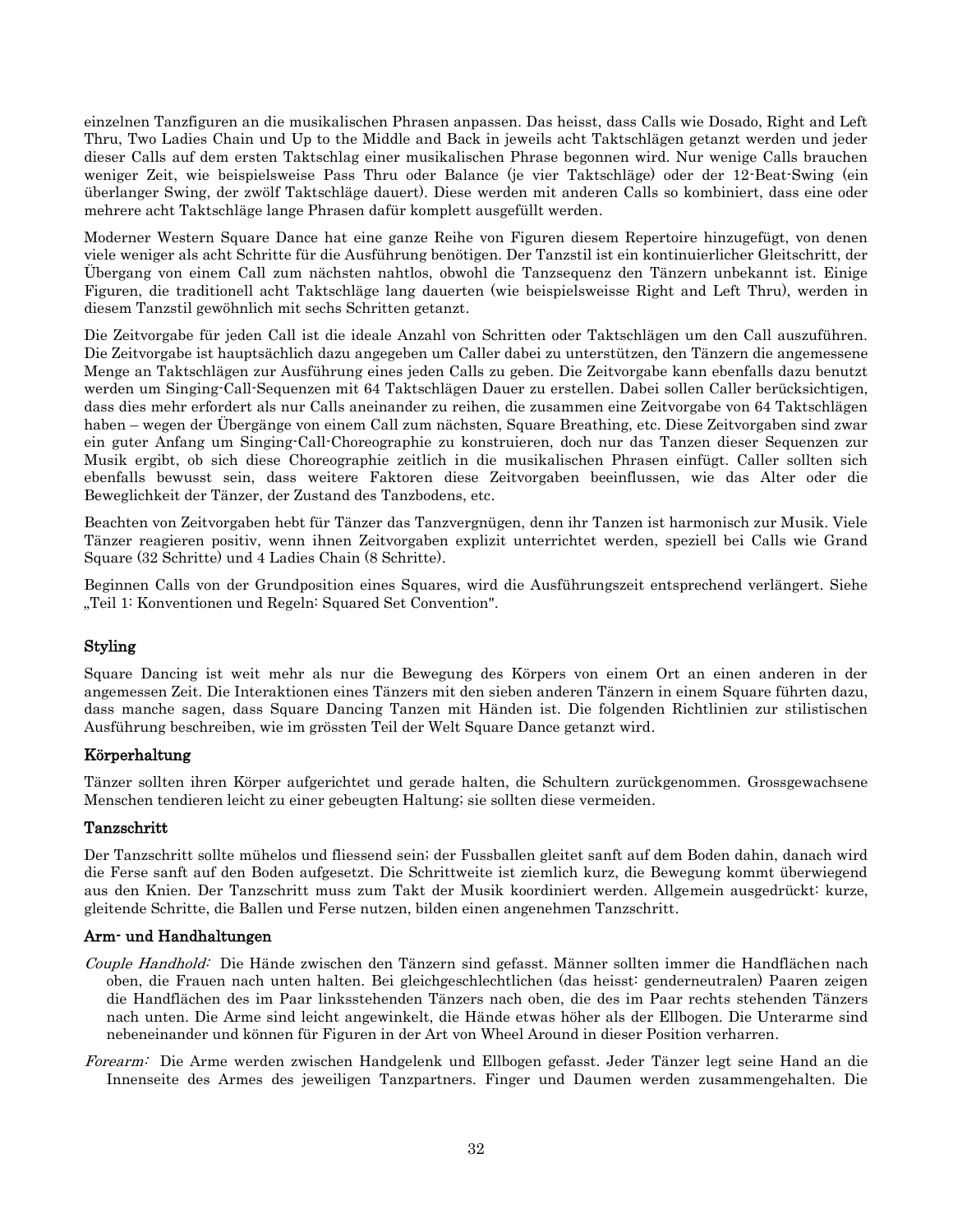Armverbindung ist gleichzeitig die Drehachse. So hat während der Drehung jeder Tänzer den gleichen Weg um den anderen Tänzer herum.

- Handshake Hold: Ein bequemer Händedruck, dabei werden die Hände ungefähr auf durchschnittlicher Taillenhöhe gereicht und gefasst. Der Daumen sollte auf dem Rücken der Hand des Tanzpartners liegen. Bei Right and Left Grand ist wichtig, dass die Hände beim Vorbeigehen losgelassen werden. Um die nächste Hand zu erreichen sollte man sich nicht strecken oder vorbeugen.
- Loose Handhold: Die Hände drehen sich umeinander herum, halten dabei Kontakt und bieten einen gewissen Grad an Sicherheit und Stabilisierung. Es ist nur ein leichter Druck nötig.
- Hands Up: Die Hände sind in der "gekreuzten Handflächenposition" gefasst; d.h. die einander gegenüberstehenden Tänzer halten ihre Handflächen zusammen, die Fingerspitzen nach oben, und die Hand ist leicht nach aussen gekippt. Das führt zur gekreuzten Handflächenposition. Die Daumen werden sanft auf den Handrücken des Gegenübers gelegt. Wenn eine Drehung beginnt, werden die Handgelenke gerade und leicht steifgehalten.
- Box Star/Packsaddle: Vier Männer mit den Handflächen nach unten greifen das Handgelenk des jeweiligen Vordermannes und schaffen somit eine Verbindung, die ein Viereck bildet.
- Palm Star: Alle Hände sind zusammen, Finger nach oben. Die Daumen sind leicht auf dem Rücken der Hand des nächsten Tänzers, um einen gewissen Grad an Stabilisierung zu gewährleisten. Die Arme sollten leicht angewinkelt sein, so dass die Hände auf durchschnittlicher Augenhöhe sind.

#### <span id="page-32-0"></span>Inaktive Tänzer

#### <span id="page-32-1"></span>Andere stilistische Begriffe und Aspekte

- Pull By: Hier bewegen sich zwei Menschen aufeinander zu. Die Hände sollten losgelassen werden, bevor die Körper einander passieren.
- Skirt Work: Die Frauen halten mit der freien Hand den Rock ungefähr hüfthoch. Sie schwenken ihn rhythmisch leicht nach vorne und hinten, die rechte Hand bewegt sich mit dem linken Fuss, die linke Hand mit dem rechten Fuss.
- Promenade Ending Twirl: Der Mann hält in die rechte Hand der Frau locker in seiner rechten Hand. Er hebt diese hoch, während die Frau sich darunter im Uhrzeigersinn dreht. Die Figur endet so, dass die zwei als Paar mit Blickrichtung zur Mitte des Squares stehen.

#### BOW (HONORS):

#### To Your Partner:

Men: Die Männer drehen sich leicht zum Partner und stellen Blickkontakt her. Die linke Hand ist hinter dem Rücken oder auf der linken Hüfte mit der Handfläche nach aussen. Der rechte Fuss ist vor dem linken Fuss. Der rechte Fuss sollte zur Frau hinzeigen, wobei die Zehen den Boden berühren. Die rechte Hand des Mannes hält die linke Hand der Frau. Beide Beine sind gerade, das Gewicht ruht auf dem hinteren Fuss.

Ladies: Die Frauen drehen sich leicht zum Partner und stellen Blickkontakt her. Der linke Fuss zeigt vorwärts, die Zehen berühren den Boden, der rechte Fuss ist dahinter. Die rechte Hand hält den Rock zur Mitte des Squares, der rechte Arm ist angewinkelt. Die linke Hand liegt in der rechten des Partners. Beide Beine sind gerade, das Gewicht ruht auf dem hinteren Fuss. [Eine annehmbare, traditionelle Variante: die Männer verbeugen sich leicht, die Frauen zeigen sich mit einem Knicks erkenntlich.]

#### To Your Corner:

Men: Die Männer, die rechte Hand hält die linke Hand des Partners, drehen sich leicht zum Corner und stellen Blickkontakt her. Die linke Hand ist hinter dem Rücken oder auf der linken Hüfte mit der Handfläche nach aussen. Der linke Fuss ist vor dem rechten Fuss. Der linke Fuss sollte zum Corner hin zeigen, wobei die Zehen den Boden berühren. Beide Beine sind gerade, das Gewicht ruht auf dem hinteren Fuss.

Ladies: Die Frauen, die linke Hand hält die rechte Hand des Partners, drehen sich leicht zum Corner und stellen Blickkontakt her. Der rechte Fuss ist vor dem linken Fuss. Der rechte Fuss sollte zum Corner hin zeigen, wobei die Zehen den Boden berühren. Beide Beine sind gerade, das Gewicht ruht auf dem hinteren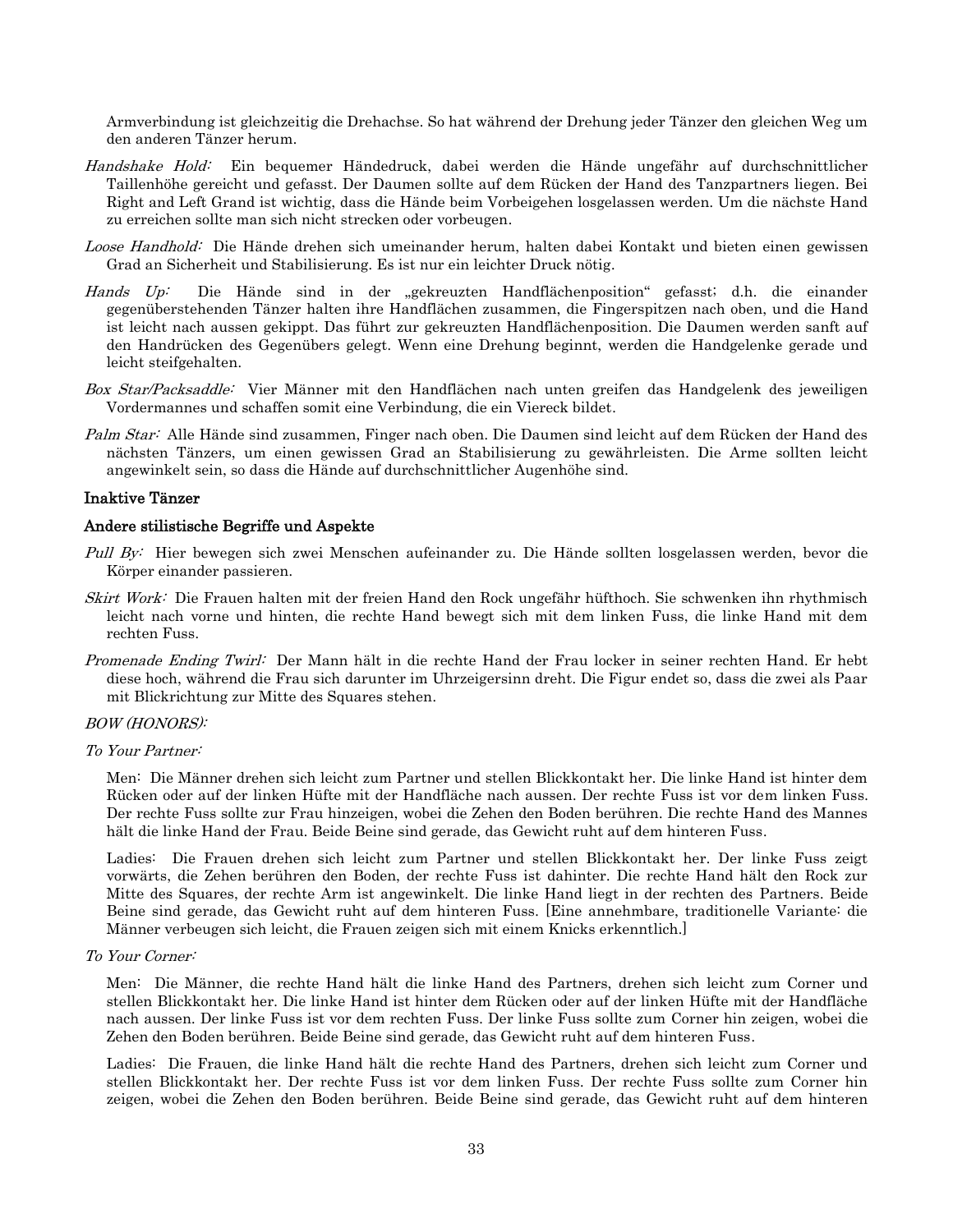Fuss. Eine annehmbare, traditionelle Variante: die Männer verbeugen sich leicht, die Frauen zeigen sich mit einem Knicks erkenntlich.

## <span id="page-33-0"></span>Teamwork

## <span id="page-33-1"></span>Verziehrungen und Ausschmückungen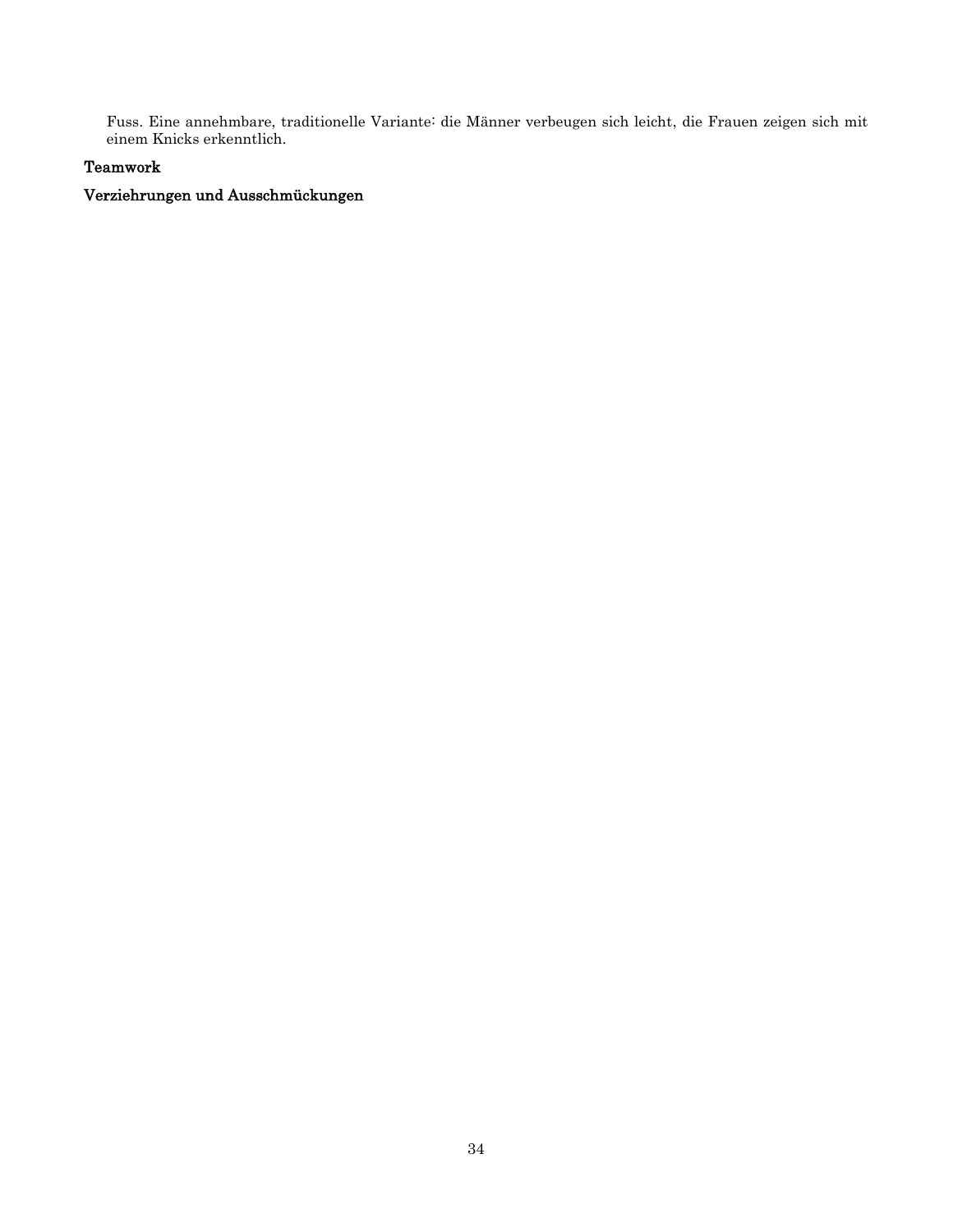# Appendixe

#### <span id="page-34-1"></span><span id="page-34-0"></span>Appendix A: Formationen

Dieser Anhang ist immer noch in der Phase der Überprüfung und Abstimmung. Der Leser wird auf das Dokument "Square Dance Formations" verwiesen, welches in der Rubrik "Dance Programs" unter https://www.callerlab.org/ verfügbar ist.

## <span id="page-34-2"></span>2-Dancer Formations

FACING DANCERS: Sich anschauende Tänzer können aus jeder Kombination von Männer und Frauen gebildet werden, sofern nicht anders spezifiziert.

COUPLES: Paare können aus jeder Kombination von Männer und Frauen gebildet werden, sofern nicht anders spezifiziert.

## <span id="page-34-3"></span>4-Dancer Formations

## <span id="page-34-5"></span><span id="page-34-4"></span>8-Dancer Formations

#### Appendix B: Beschreibende Terminologie

Die folgenden Begriffe werden in Definitionen von Calls verwendet und sind generell im Square Dance sehr hilfreich

## <span id="page-34-6"></span>Adjacent (benachbart)

Zwei Tänzer sind benachbart wenn sie direkt Seite-an-Seite stehen, ohne einen weiteren Tänzer oder einer Lücke dazwischen. Im Normalfall bilden die Tänzer ein Paar oder eine Mini-Wave.

## <span id="page-34-7"></span>Couples (Paare)

- Normal Couple (normales Paar): Ein Paar mit dem Mann auf der linken Seite und die Frau auf der rechten Seite
- Sashayed Couple (Sashayed Paar): Ein Paar mit dem Mann auf der rechten Seite und die Frau auf der linken Seite
- Same-Sex Couple: (gleichgeschlechtliches Paar): Ein Paar bestehend aus zwei Männern oder aus zwei Frauen

Anmerkung: "Couple" ist eine Formation, die im Dokument "Formation Pictograms" auf Seite 1 definiert ist (siehe Rubrik "Dance Programs" unter [https://www.callerlab.org/\)](https://www.callerlab.org/).

## <span id="page-34-8"></span>Face Left / Right / In / Out (nach links / rechts / innen / aussen drehen)

- Face Left: (nach links drehen): Jeder Tänzer dreht sich, auf der Stelle, um 90 Grad nach links.
- Face Right: (nach rechts drehen): Jeder Tänzer dreht sich, auf der Stelle, um 90 Grad nach rechts.
- Face In: (nach innen drehen): Jeder Tänzer dreht sich, auf der Stelle, um 90 Grad in Richtung Mitte des Squares
- Face Out: (nach aussen drehen): Jeder Tänzer dreht sich, auf der Stelle, um 90 Grad von der Mitte des Squares weg.

## <span id="page-34-9"></span>Home (Zuhause)

Home (Zuhause) ist wo der Tänzer stand als sich der Square anfänglich gebildet hat, bevor das Tanzen begann.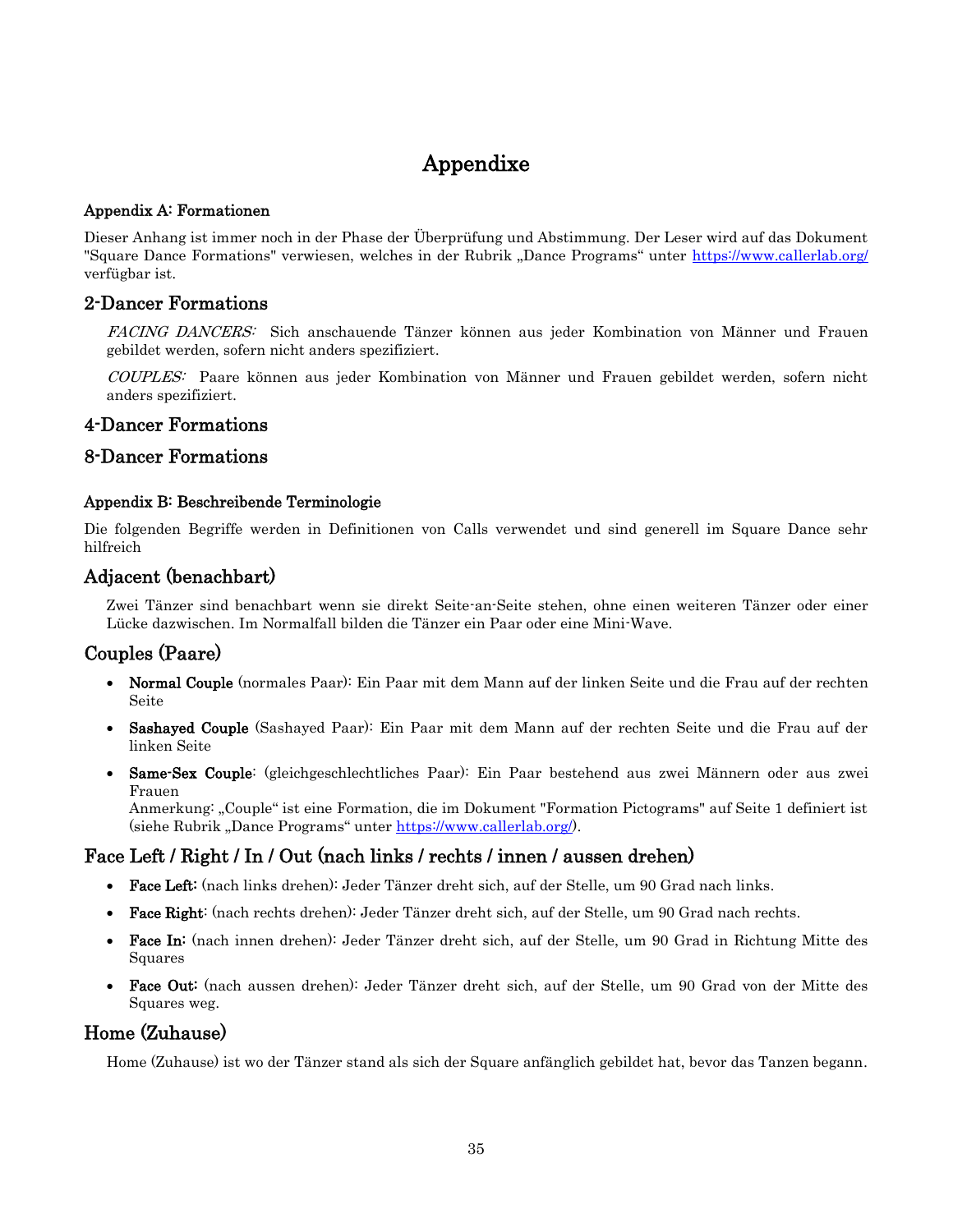## <span id="page-35-0"></span>Left (Links)

Wenn "Left" (links) einem Call vorangestellt wird, so muss der Tänzer beim Ausführen des Calls immer links und rechts in der Definition des Calls austauschen. Siehe "Zusätzliche Angaben: Kommandos: Erweiterungen wie Reverse Wheel Around".

## <span id="page-35-1"></span>Opposite (Gegenüber)

- 1. Wenn sich jeder Tänzer auf seiner "Home"-Position aufstellt, so ist der diagonale Opposite im Square derjenige, der vom gegenüberstehen Paar das gleiche Geschlecht hat. Zum Beispiel sind die beiden Side Ladies diagonale Opposites. Bei Verwendung von symmetrischer Choreografie (siehe "Choreographic Guidelines", Seite 25), befinden sich die diagonalen Opposites Tänzer immer auf der anderen Seite des Squares.
- 2. Aus der Sicht des Mannes in einem neu gebildeten Square wird die Frau die ihm direkt gegenübersteht als Opposite Lady bezeichnet. Zusammen mit der Partnerin, dem Corner und der Right Hand Lady können so alle Frauen aus der Sicht des Mannes spezifiziert werden (Historisch betrachtet, werden die meisten Square Dance Begriffe aus der Sicht des Mannes beschrieben.)

## <span id="page-35-2"></span>Promenade Direction (Promenade Richtung)

- Promenade Direction: Gegen den Uhrzeigersinn
- Wrong Way Promenade Direction: im Uhrzeigersinn

## <span id="page-35-3"></span>Pull By (vorbeiziehen)

- Right Pull By (rechts vorbeiziehen): Sich anschauende Tänzer nehmen ihre rechte Hand, so als wenn sie sich die Hand geben wollten, ziehen leicht an der Handverbindung um eine Vorwärtsbewegung zu beginnen und gehen dann rechtsschultrig aneinander vorbei (wie bei einem "Pass Thru"). In dem Moment wenn die Tänzer aneinander vorbei gehen, lösen sie die Handverbindung und gehen dabei weiter vorwärts und blenden in die nächste Tanzaktion über oder richten sich so aus, dass sie Rücken an Rücken zum Stehen kommen. Die Handverbindung sollte nur so stark, dass sie eine Verbindung herstellt, aber jeder der Tänzer sich daraus wieder lösen kann. Die Ocean Wave Rule kann hierauf angewendet werden.
- Left Pull By (links vorbeiziehen): Das Gleiche wie Right Pull; nur wird mit der linken Hand begonnen und man geht linksschultrig aneinander vorbei.
- Pull By (z.B. "Box The Gnat; Pull By") (vorbeiziehen): Nur gestattet, wenn die sich anschauenden Tänzer bereits die rechten oder die linken Hände halten: Right (or Left) Pull By.

## <span id="page-35-4"></span>Rear Back (zurücklehnen)

Ausgangsposition: Tänzer, die eine Handverbindung haben, normalerweise eine Mini-Wave: Die Tänzer gehen ein kleines Stück zurück oder lehnen sich ein wenig nach hinten. Die Handverbindung bleibt dabei bestehen. Oftmals wird dieses Kommando angewendet um den Tänzer bei der Ocean Wave Rule zu helfen, z.B. "Heads Lead Right; Swing Thru; Rear Back; Right And Left Grand".

## <span id="page-35-5"></span>Reverse (umkehren)

Wenn "Reverse" einem Call vorangestellt wird, so muss der Tänzer beim Ausführen des Calls die Bewegungsrichtungen Uhrzeigersinn und gegen den Uhrzeigersinn, als auch rechts und links, in der Definition des Calls austauschen. Siehe "Zusätzliche Angaben: Kommandos: Erweiterungen wie Reverse Wheel Around.

## <span id="page-35-6"></span>Right-Hand Lady

Aus der Sicht des Mannes in einem neu gebildeten Square wird die Frau, die sich diagonal zur Rechten des Mannes befindet (also die Frau, die der Mann nach einem "Heads Lead Right" anschaut) als "Right Hand Lady" bezeichnet. Zusammen mit der Partnerin, dem Corner und der Opposite Lady können so alle Frauen aus der Sicht des Mannes spezifiziert werden (Historisch betrachtet, werden die meisten Squaredance Begriffe aus der Sicht des Mannes beschrieben.)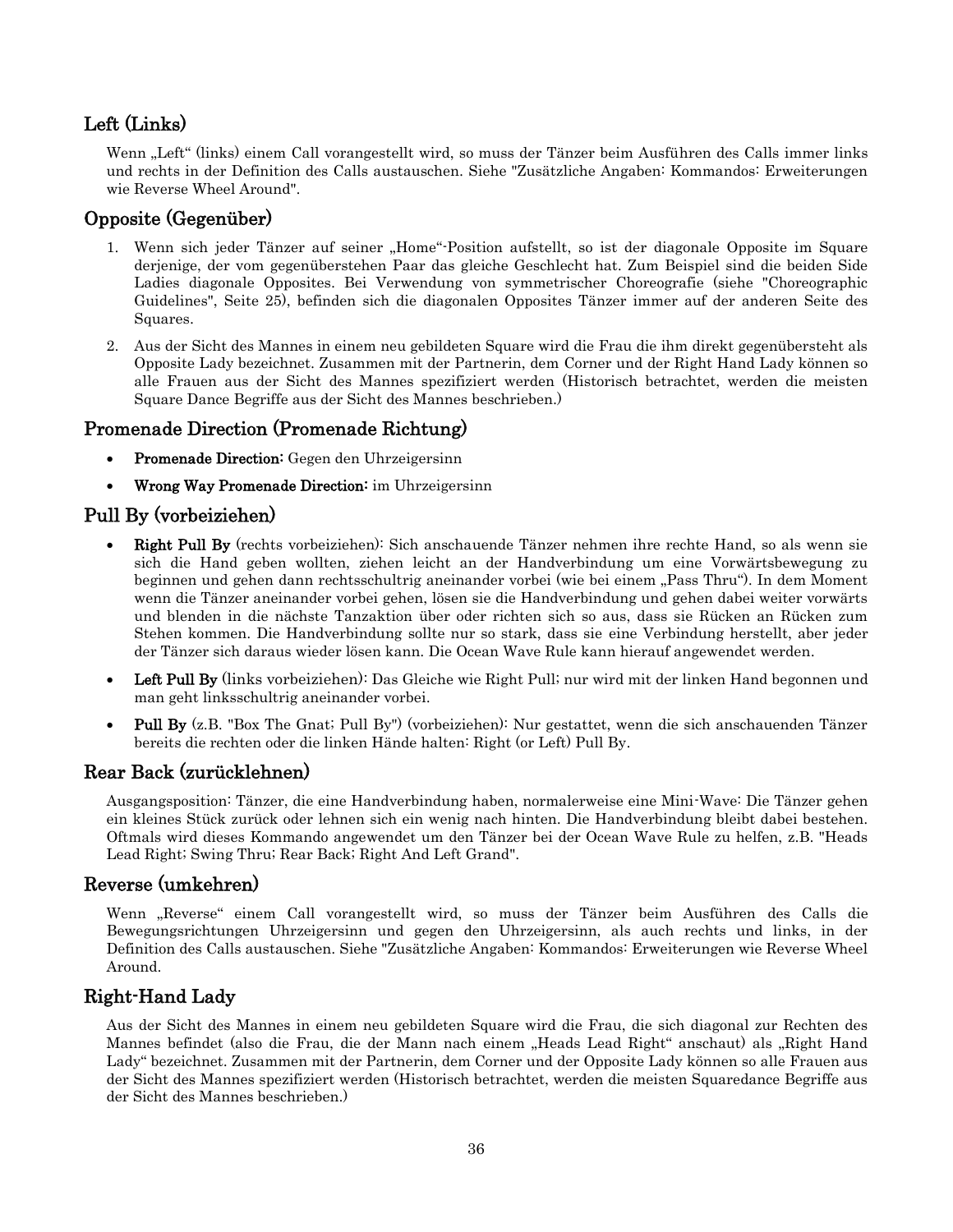## <span id="page-36-0"></span>Set or Square

Die Gruppe der acht Personen, die zusammen tanzen.

## <span id="page-36-1"></span>Step Thru (durchgehen)

Aus einer Mini-Wave gehen die benachbarten Tänzer einen Schritt, leicht seitwärts, nach vorn aneinander vorbei und richten sich so aus, dass sie Rücken an Rücken zum Stehen kommen.

## <span id="page-36-2"></span>Turn 1/4 / 1/2 / 3/4 / Full Turn By The Left / Right

Aus einer Mini-Wave drehen sich die Tänzer vorwärts um ihre Handverbindung, soweit wie angegeben, herum. Die Handhaltung ist vom Call abhängig und ist normalerweise im Abschnitt "Styling" spezifiziert.

## <span id="page-36-3"></span>Those who can (diejenigen, die können)

Wenn "Those who can" einem Call vorangestellt wird, werden damit die Tänzer angesprochen, die in einer für diesen Call gültigen Ausgangsposition stehen; die anderen Tänzer machen nichts. Beispiel: "Those who can, Pass Thru" beschreibt, dass nur die Tänzer, die sich direkt anschauen (oder in einer rechtshändigen Mini-Wave stehen) den Call ausführen.

## <span id="page-36-4"></span>Working as a unit (als Einheit tanzen)

Dieser Zusatz weist eine Gruppe von Tänzern an, so zu agieren und sich so zu bewegen, als wenn sie nur eine Person wären.

## <span id="page-36-5"></span>Appendix C: Andere Veröffentlichungen

Dieser Anhang ist immer noch in der Phase der Überprüfung und Abstimmung.

# <span id="page-36-6"></span>Publikationen für Tänzer

<span id="page-36-7"></span>Publikationen für Caller

<span id="page-36-8"></span>Fremdsprachige Publikationen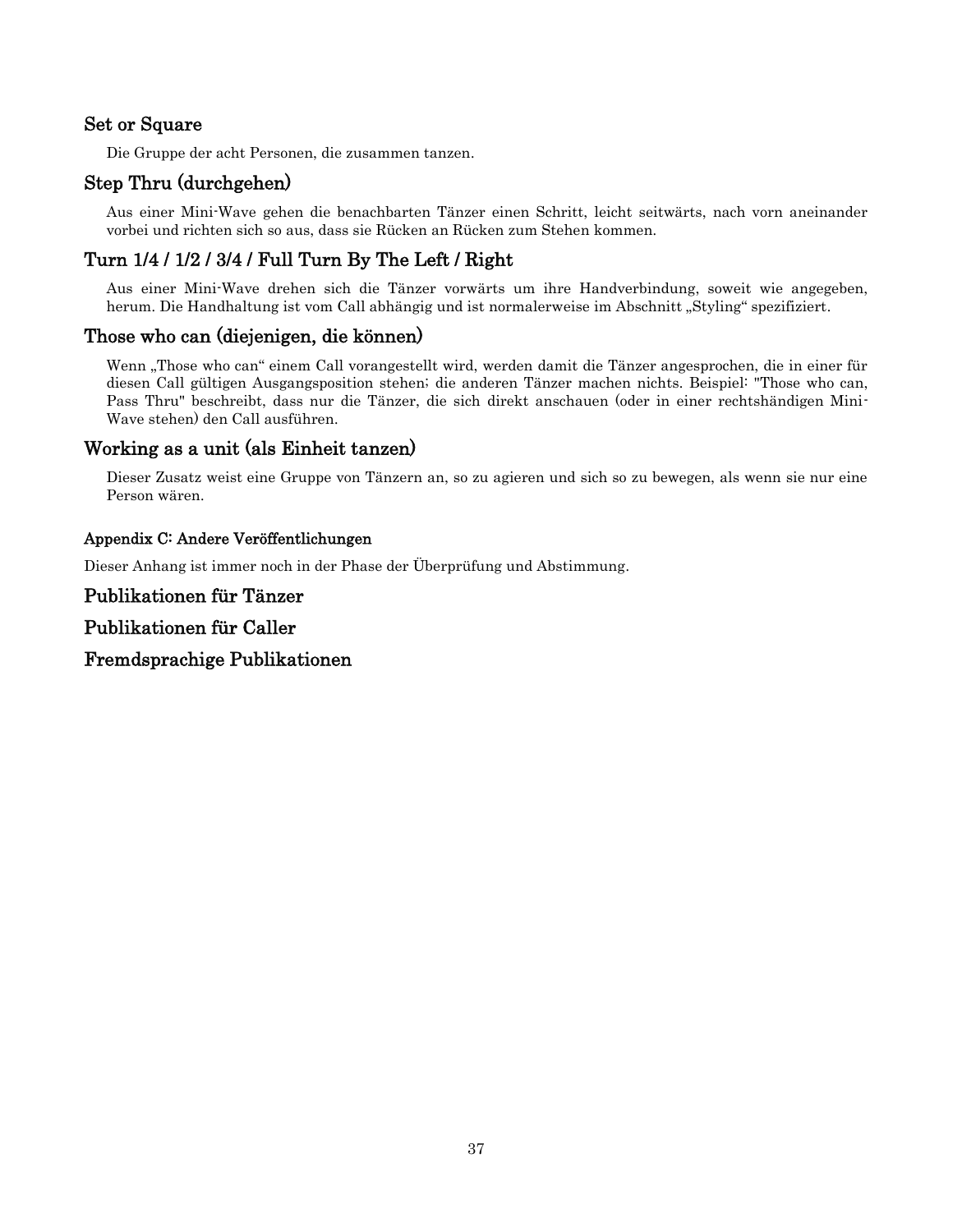<span id="page-37-0"></span>

| Datum      | Anderung                                                                                                                                                                       |
|------------|--------------------------------------------------------------------------------------------------------------------------------------------------------------------------------|
| 22.08.2001 | FAN THE TOP wurde entfernt und ins Plus Programm verschoben.                                                                                                                   |
|            | EIGHT CHAIN THRU wurde entfernt und ins Plus Programm verschoben                                                                                                               |
|            | SPIN CHAIN THRU wurde entfernt und ins Plus Programm verschoben                                                                                                                |
| 29.04.2002 | Korrektur der Definition von HALF TAG THE LINE.                                                                                                                                |
| 12.08.2002 | Die Hinweise auf FAN THE TOP und SPIN CHAIN THRU wurden im VORWORT aus der "Facing                                                                                             |
|            | Couples Rule" entfernt.                                                                                                                                                        |
| 14.01.2003 | Das Diagramm der STARTING FORMATIONS wurde im VORWORT verschoben                                                                                                               |
| 18.03.2003 | Eine Aussage, dass regional unterschiedliche Stylings existieren, wurde dem VORWORT hinzugefügt.                                                                               |
| 27.04.2003 | Im Addendum wurde #37 (Alamo Ring Formations) zu "gleich wie #36(d) WAVE BALANCE" geändert.                                                                                    |
| 01.08.2003 | EIGHT CHAIN THRU wurde dem MS Programm hinzugefügt.                                                                                                                            |
| 11.09.2003 | Änderung der Definition von "SEE SAW" und Änderung des Namens von "ALL AROUND LEFT HAND                                                                                        |
|            | LADY" zu "ALL AROUND THE CORNER". Weiterhin wurde der Hinweis auf ARM TURNS aus dem                                                                                            |
|            | Addendum zu den Calls #7 (b) und #7 (c) geändert.                                                                                                                              |
| 10.10.2003 | Korrektur der Styling Beschreibung von SEE SAW.                                                                                                                                |
| 04.03.2004 | PARTNER TAG Styling (Timing) wurde aus der TAG Family entfernt.                                                                                                                |
| 26.04.2005 | Überarbeitete Copyright Aussage.                                                                                                                                               |
| 19.08.2005 | Die Hilfe für Tänzer wurde von der DOSADO Definition entfernt. Die Verweise in den Definitionen von<br>RIGHT AND LEFT THRU und FLUTTERWHEEL wurden korrigiert.                 |
| 19.09.2005 | Korrektur des Verweises auf Unterarm Drehungen im Styling von FLUTTERWHEEL.                                                                                                    |
| 19.10.2006 | Umbenennung nach "BASIC AND MAINSTREAM DEFINITIONS". SPIN CHAIN THRU wurde dem                                                                                                 |
|            | MS Programm hinzugefügt und STAR PROMENADE wurde in die PROMENADE FAMILY                                                                                                       |
|            | verschoben. Korrektur des Timings für TAG THE LINE und HALF TAG THE LINE.                                                                                                      |
| 09.01.2008 | Umbenennung von ALL AROUND THE CORNER zu WALK AROUND THE CORNER. Entfernung                                                                                                    |
|            | von SPLIT TWO und SEPARATE aus dem Addendum. Ersetzen von SPLIT THE OUTSIDE COUPLE                                                                                             |
|            | durch SPLIT TWO und Korrektur der Definition von SEPARATE. Verschiebung von ALLEMANDE<br>LEFT IN THE ALAMO STYLE und BALANCE aus dem Addendum in die Liste der Calls. Aufnahme |
|            | von WRONG WAY PROMENADE in die Promenade Family.                                                                                                                               |
| 04.04.2008 | Start der Umsetzung des Beschlusses zur Neufassung der MS Definitionen. Aktualisierung von Beginn                                                                              |
|            | des Dokuments bis Call #10 und 19 weiteren Calls zu einer neuen Version nach Beschluss vom März                                                                                |
|            | 2004. 5 weitere Calls wurden nach Beschluss vom Februar 2008 hinzugefügt. Aktualisierung des                                                                                   |
|            | Namens von ALAMO STYLE. Verschieben der Namensgebung von Tänzern zum Vorwort.                                                                                                  |
|            | Zusammenfassung der CIRCULATE Textpassagen aus dem Addendum, Änderung der Beschriftung                                                                                         |
|            | und Anfertigung von neuen Diagrammen.                                                                                                                                          |
| 23.05.2008 | Aktualisierung des Verweises zu den Formation Piktogrammen                                                                                                                     |
| 12.03.2009 | Hinzufügen von Leaders / Trailers.                                                                                                                                             |
| 09.09.2009 | Aktualisierung von Pass The Ocean. Anpassung der Reihenfolge und Nummerierung der Calls, damit                                                                                 |
|            | sie mit der Teaching Order vom 01.09.2009 übereinstimmen. Kleinere Formatierungsanpassungen bei                                                                                |
|            | Swing Thru, Trade Family, Ocean Wave Family und Ladies Chain.                                                                                                                  |
| 01.11.2009 | Hinzufügen von "Die Ocean Wave Rule kann für diese Figur angewendet werden." zu Swing Thru und                                                                                 |
|            | Spin Chain Thru.                                                                                                                                                               |
| 17.03.2010 | Neue Definitionen für die Calls Courtesy Turn, Centers In und Cast Off 3/4 sowie ein neuer Timing                                                                              |
|            | Abschnitt. Entfernung eines Schreibfehlers in der Definition von Bend The Line.                                                                                                |
| 18.06.2010 | Konvertierung nach "Word". Kleinere Anderungen.                                                                                                                                |
| 27.07.2010 | Aktualisierung des 1. Kommentars von Courtesy Turn für eine leichtere Umsetzung.                                                                                               |
| 03.12.2010 | Neue Definition von Grand Square. Vertauschen der Reihenfolge von Circle to a Line und California<br>Twirl sowie von Shoot the Star und Slip the Clutch in der Teaching Order. |
| 23.12.2010 | Korrektur der Startformation in der Definition von Chain Down the Line.                                                                                                        |
| 18.01.2011 | Aktualisierung des Copyright Textes. Korrektur eines Fehlers der durch die Konvertierung nach Word                                                                             |
|            | entstanden ist (falsches Diagramm für Very Ends).                                                                                                                              |
| 19.02.2011 | Kleinschreibung von "the" in Walk Around the Corner.                                                                                                                           |
| 16.03.2011 | Neue Definition von Circle to a Line und Veer Left / Veer Right.                                                                                                               |
| 13.05.2011 | Auftrennung von Basic nach Basic 1 und Basic 2 sowie kleinere Anderungen.                                                                                                      |
| 28.07.2011 | Seite 5: Neue Formulierung der Kommentare zu Partner / Corner, entfernen der BBGG Begrifflichkeit.                                                                             |
|            | Seite 11: Neue Formulierungen für den ersten Abschnitt, entfernen der BBGG Begrifflichkeit.                                                                                    |

## Änderungsnachweis seit 20. September 2000: